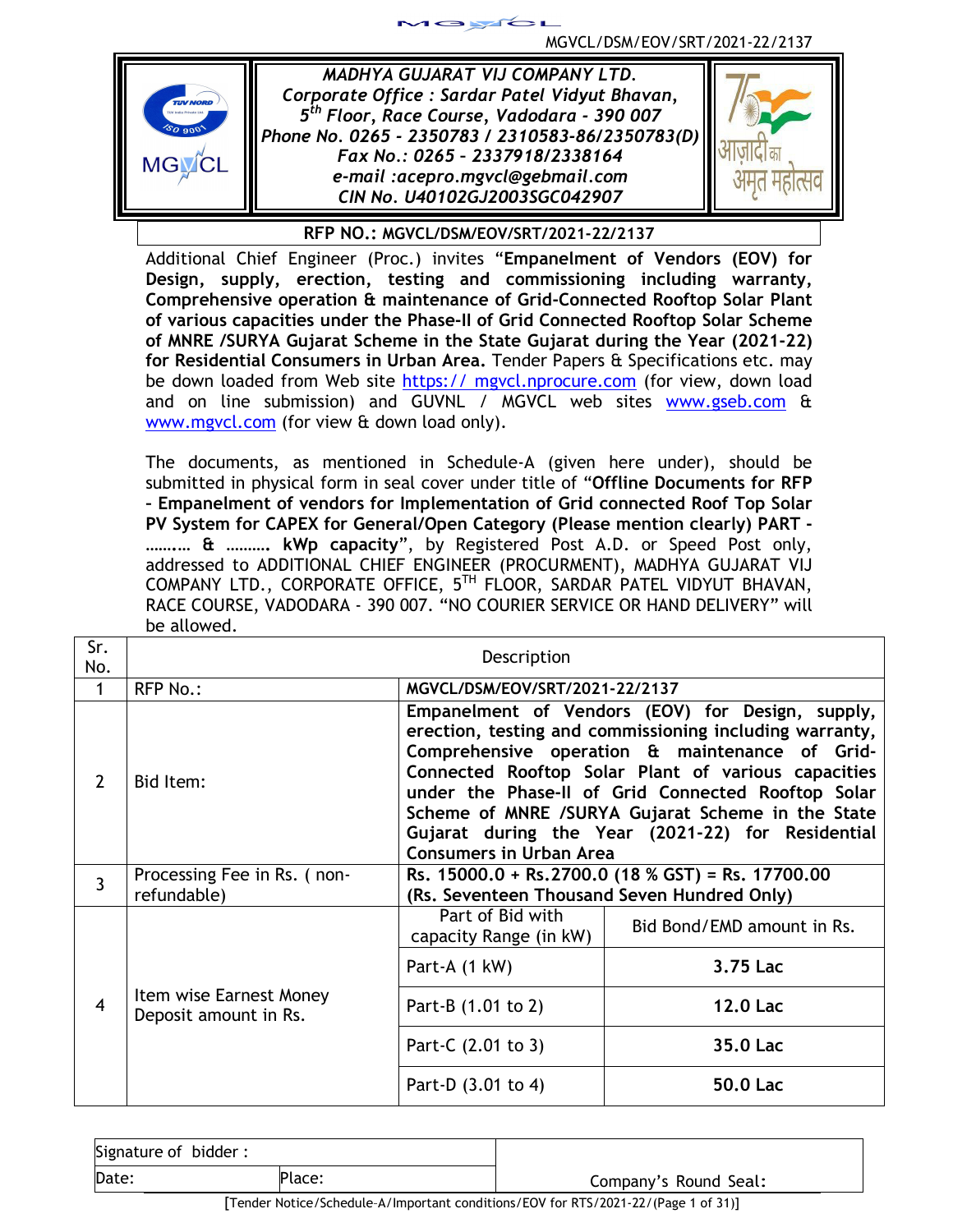| <u>ra</u><br>= |  |
|----------------|--|
|----------------|--|

|                 |                                                                                         | Part-E (4.01 to 5)                                                                                                     |                                                             | 35.0 Lac                                                  |  |
|-----------------|-----------------------------------------------------------------------------------------|------------------------------------------------------------------------------------------------------------------------|-------------------------------------------------------------|-----------------------------------------------------------|--|
|                 |                                                                                         | Part-F (5.01 to 6)                                                                                                     |                                                             | 35.0 Lac                                                  |  |
|                 |                                                                                         | Part-G (6.01 to 10)                                                                                                    |                                                             | 35.0 Lac                                                  |  |
|                 |                                                                                         | Part-H (10.01 to 25)                                                                                                   |                                                             | 11.0 Lac                                                  |  |
|                 |                                                                                         | Part-I (25.01 to 50)                                                                                                   |                                                             | 3.75 Lac                                                  |  |
|                 |                                                                                         | Part-J (50.01 to 100)                                                                                                  |                                                             | 2.50 Lac                                                  |  |
|                 |                                                                                         | Part-K (100.01 to 500)                                                                                                 |                                                             | 2.50 Lac                                                  |  |
|                 |                                                                                         |                                                                                                                        | <b>TOTAL</b>                                                | 225.50 Lac                                                |  |
|                 | The EMD amount should be paid either by Demand Draft or Banker's Cheque or through Bank |                                                                                                                        |                                                             |                                                           |  |
|                 | Guarantee.                                                                              |                                                                                                                        |                                                             |                                                           |  |
|                 | Note: 1. Bank Guarantee of Rs. 50,000/- and above must be signed by Two Bank            |                                                                                                                        |                                                             |                                                           |  |
|                 | Official Jointly.                                                                       |                                                                                                                        |                                                             |                                                           |  |
|                 | 2. Designation of the officers must be mentioned clearly.                               |                                                                                                                        |                                                             |                                                           |  |
|                 | 3. Place and Date of execution must be mentioned.                                       |                                                                                                                        |                                                             |                                                           |  |
|                 | 4. Official round seal of the bank is mandatory.                                        |                                                                                                                        |                                                             |                                                           |  |
|                 |                                                                                         |                                                                                                                        |                                                             | 16.02.2022                                                |  |
|                 |                                                                                         |                                                                                                                        |                                                             | (@ 17:00 Hrs)                                             |  |
|                 | Last Date & time for receipt of                                                         |                                                                                                                        | Query / clarification on the SBD if any for pre-offer (pre- |                                                           |  |
| 5.A             | query/clarification for Pre-Bid<br>Conference                                           | bid) meeting to be sent by e-mail only on following email                                                              |                                                             |                                                           |  |
|                 |                                                                                         | IDs:<br>acepro.mgvcl@gebmail.com;                                                                                      |                                                             |                                                           |  |
|                 |                                                                                         |                                                                                                                        |                                                             | sedsm.mgycl@gebmail.com on or before 16.02.2022.          |  |
|                 |                                                                                         |                                                                                                                        | received after 16.02.2022.                                  | No query/clarification to be considered which will be     |  |
|                 |                                                                                         |                                                                                                                        |                                                             | 19.02.2022                                                |  |
|                 |                                                                                         | (@ 14:30 Hrs)                                                                                                          |                                                             |                                                           |  |
|                 | Pre-Bid Conference/                                                                     |                                                                                                                        |                                                             | Venue: Place of Pre-bid meeting will be announced on      |  |
| 5.B             | clarification meeting                                                                   |                                                                                                                        |                                                             | Website                                                   |  |
|                 |                                                                                         | (The Agency who wants to attend the pre offer meeting is<br>requested to intimate us at least one day in advance prior |                                                             |                                                           |  |
|                 |                                                                                         |                                                                                                                        |                                                             | to the date of the pre-offer meeting through e-mail only) |  |
|                 | Last date & Time of Online (e-                                                          |                                                                                                                        |                                                             |                                                           |  |
| 6               | tender) submission of offer                                                             |                                                                                                                        |                                                             | 02.03.2022                                                |  |
|                 | (This is mandatory)                                                                     |                                                                                                                        |                                                             | (up to 16.00 hrs)                                         |  |
|                 |                                                                                         |                                                                                                                        |                                                             |                                                           |  |
|                 | Last Date & Time of physical                                                            |                                                                                                                        |                                                             |                                                           |  |
| $\overline{7}$  | submission of documents by                                                              |                                                                                                                        |                                                             | 05.03.2022<br>(up to 16.00 hrs.)                          |  |
|                 | RPAD or SPEED POST only                                                                 |                                                                                                                        |                                                             |                                                           |  |
|                 |                                                                                         |                                                                                                                        |                                                             |                                                           |  |
| 8               | Date of opening of "Techno-<br>commercial bids" in on - line                            |                                                                                                                        |                                                             | 07.03.2022                                                |  |
|                 | mode                                                                                    |                                                                                                                        |                                                             | (at 11.00 hrs.)                                           |  |
|                 | Tentative Date of opening of                                                            |                                                                                                                        |                                                             |                                                           |  |
| 9               | Price bid in online mode /                                                              |                                                                                                                        |                                                             | 14.03.2022                                                |  |
|                 | e-tender (if possible)                                                                  |                                                                                                                        |                                                             | (at 11.00 hrs.)                                           |  |
|                 |                                                                                         |                                                                                                                        |                                                             | Minimum 06 months from the date of techno-                |  |
| 10              | Validity of Bid                                                                         |                                                                                                                        |                                                             | commercial bid opening date                               |  |
|                 |                                                                                         |                                                                                                                        |                                                             |                                                           |  |
|                 | Signature of bidder:                                                                    |                                                                                                                        |                                                             |                                                           |  |
| Place:<br>Date: |                                                                                         |                                                                                                                        |                                                             | Company's Round Seal:                                     |  |
|                 |                                                                                         |                                                                                                                        |                                                             |                                                           |  |

[Tender Notice/Schedule–A/Important conditions/EOV for RTS/2021-22/(Page 2 of 31)]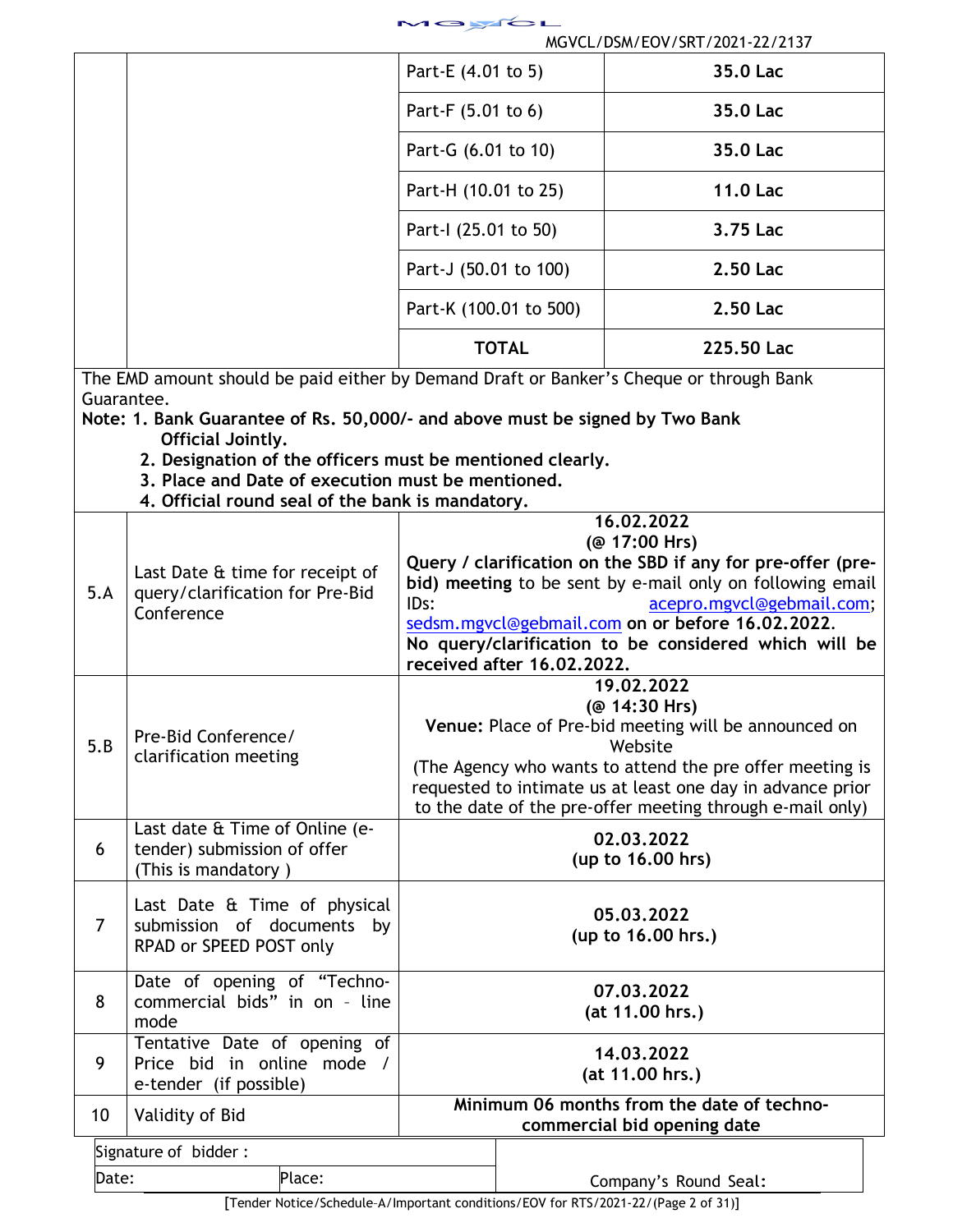|    | MOVEL/D3M/EOV/SRT/Z0ZT-ZZ/ZT37 |                                                        |                                                |  |
|----|--------------------------------|--------------------------------------------------------|------------------------------------------------|--|
| 11 |                                | 12 months after the date of issuance of Letter of      |                                                |  |
|    | Validity of Price              | Allocation (LoA)/ Work Order or 24 months from date of |                                                |  |
|    |                                |                                                        | Sanction [i.e.19.1.2022], whichever is earlier |  |
| 12 | <b>Bid Process</b>             | Two Part (Techno-Commercial Bid & Price Bid) on        |                                                |  |
|    |                                | https:// mgvcl.nprocure.com                            |                                                |  |

18YCL

MGVCL/DSM/EOV/SRT/2021-22/2137

• **Every bidder has to inform their GSTIN No. at the time of payment of applicable fees.** 

## **AS PER THE NOTICE OF THE INVITATION OF TENDER (NEWS PAPER ADVERTISEMENT), THE TENDER IS INVITED BY E-TENDERING (ON– LINE ) MODE, FOR WHICH FOLLOWING CONDITIONS ARE MANDATORY AND ANY DEVIATION WILL BE FOUND IN THAT CASE, THE TENDERS / OFFER WILL BE OUTRIGHTLY REJECTED AND NO ANY FURTHER COMMUNICATION IN THE MATTER WILL BE ENTERTAINED***.*

**[A]** All the relevant documents as mentioned in Schedule-A of tender (here under) are required to be submitted in physical form in sealed cover on or before due date and time. All such documents, i.e. "**Techno Commercial Document**", should be strictly submitted by R.P.A.D./ Speed post only, otherwise the offer will not be considered and no any further communication in the matter will be entertained.

**[B]** Required documents as mentioned in clause no. 5.2 & 5.3 of Section-I of SBD / as mentioned in Annexure of online tender should be uploaded in technical stage of online bid. In case of non attachment of mandatory document or attachment of wrong document, bid may be rejected at discretion of MGVCL.

**[C]** Any deviation found in Data / Details / Documents between on line offer (etendering) and physically submitted documents (Tender document fee, EMD, Standard Bid documents etc.) of bidder, the online submitted Data / Details / Documents will be considered for evaluation.

**[D]** Bidders are requested to submit price – bid (Schedule – B) in on-line (etendering form) only. **This is mandatory**. If price bid is submitted in physical form, same will not be opened / considered and only on-line submitted price bid will be considered for evaluation.

**[E]** It is mandatory for all the bidders to submit their tender documents by both forms viz. on-line (e-tendering) and physically in schedule time. If tender documents submitted in only any one form, say either by on line or physically, in that case the same tender will not be considered.

**[F]** If the physical documents of tender will not reach to this office within mentioned date & time, offer will be out rightly rejected even of successful submission of On Line Tender.

# **[G] DELAYED AND LATE TENDERS:-**

No tender shall be accepted / opened in any case which are received after due date and time of the receipt of tender irrespective of delayed due to postal service

| Signature of bidder:   |  |                       |
|------------------------|--|-----------------------|
| Date:<br><b>Place:</b> |  | Company's Round Seal: |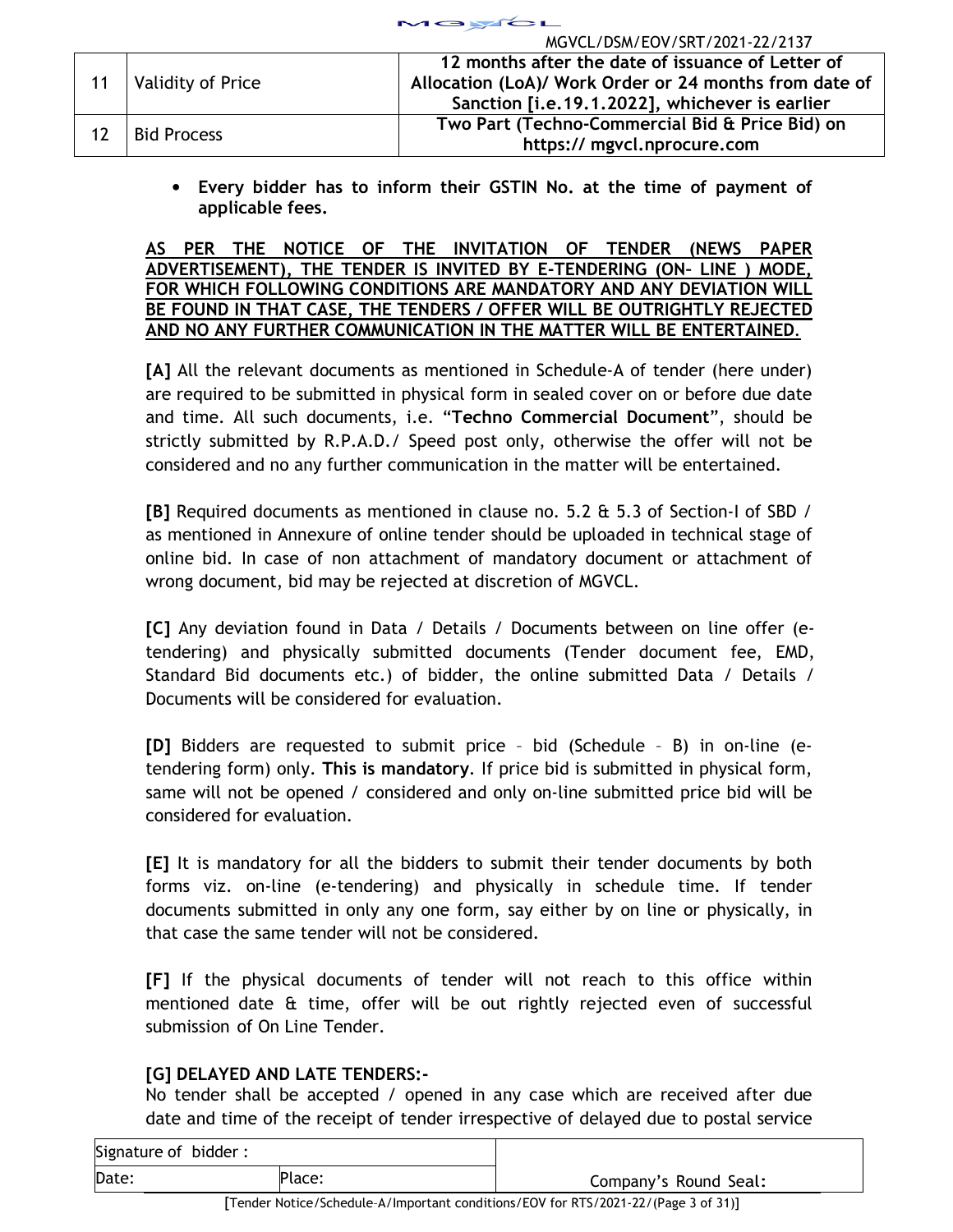or any other reasons and concern company shall not assume any responsibility for late receipt of tender. Any correspondence in this matter will not be entertained.

**Note:- Prospective bidders are requested to remain updated for any notices/amendments/clarifications etc. to the RFP document through the https://mgvcl.nprocure.com. No separate notifications will be issued for such notices/ amendments/ clarification etc. in the print media or individually. All the information related to this RFP shall be updated in the website.**

Any technical questions, information and clarifications that may be required pertaining to this enquiry should be referred to the *ADDITIONAL CHIEF ENGINEER (PROC.) MADHYA GUJARAT VIJ COMPANY LTD., 5th FLOOR, CORPORATE OFFICE, SARDAR PATEL VIDYUT BHAVAN, RACE COURSE , VADODARA – 390 007.* 

MGVCL reserves the right to reject any OR all tenders without assigning any reasons thereof.

For and on behalf of MGVCL,

Additional Chief Engineer (Proc.)

Tender Documents in (PDF Format) which consists of:

- Standard Bid Documents covers NIT, Scope of Work, Bid Information sheet, Definitions & Abbreviations
- $\mathcal F$  Section I to III of SBD (i.e. Introduction, Bid Detail and instruction to the bidders, Conditions of Contract, Evaluation Criteria & CFA Disbursement & Technical Specification)
- Section IV of SBD (i.e. Price Bid (to be submitted online mode only)
- Section V of SBD (i.e. Formats for Submitting RFP & Checklist)
- Section VI of SBD i.e. Annexure A to Y
- $\mathcal F$  Schedule "A" (Important condition and tender notice) indicating the quantities, Specifications of tender item/s.

To view the PDF file please use "Acrobat Reader" soft ware which can be downloaded from "Adobe "website.

**NOTE**:

**In case bidder needs any clarification or if training required for participating in online tender, they can contact the following office: (n) Procure Cell (n) Code solutions-A division of GNFC Ltd., 403, GNFC Info tower, S.G. Road, Bodakdev Ahmedabad – 380054 (Gujarat) Toll Free: 1-800-233-1010 (Ext. 501, 512,516, 517, 525) Phone No. 079-26857315 / 316 / 317 Fax: 079-26857321 / 40007533 Email: nproucre@gnvfc.net**

Other Terms & Conditions as per detailed tender document

| Signature of bidder: |        |                       |
|----------------------|--------|-----------------------|
| Date:                | Place: | Company's Round Seal: |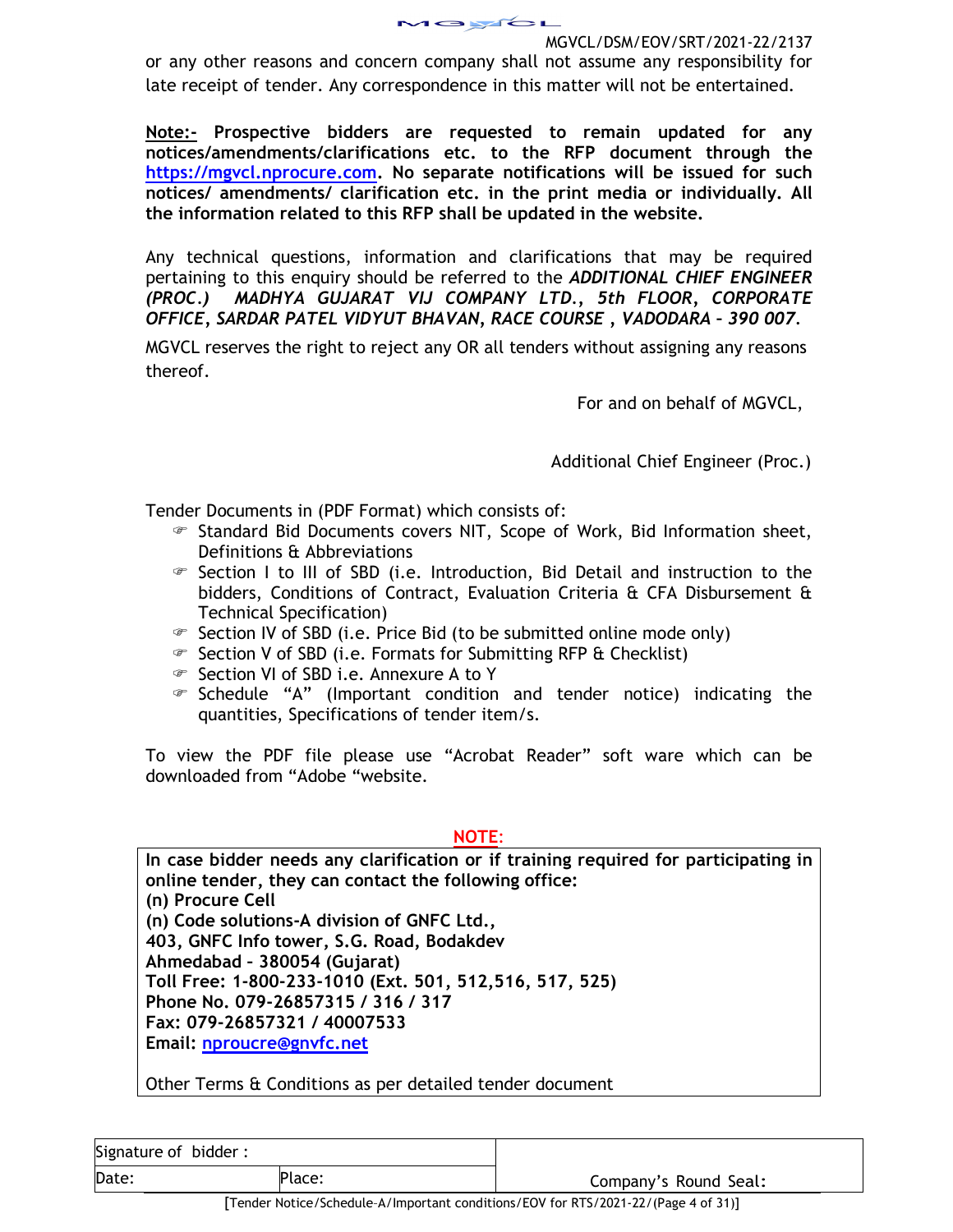## **SCHEDULE-- 'A'**

 $1$ ayol

| Sr.<br>No.     | Category | Capacity<br>range(KW) | <b>Total</b><br>Aggregate<br>Capacity (KW) | <b>Min Capacity</b><br>(for which the<br><b>Bidder can</b><br>submit its Bid)<br><b>KW</b> | Max Capacity (for<br>which the Bidder<br>can submit its Bid)<br><b>KW</b> |
|----------------|----------|-----------------------|--------------------------------------------|--------------------------------------------------------------------------------------------|---------------------------------------------------------------------------|
| 1              | Part-A   |                       | 3888                                       | 12                                                                                         | 27                                                                        |
| $\overline{2}$ | Part-B   | $1.01$ to $2$         | 15726                                      | 50                                                                                         | 111                                                                       |
| 3              | Part-C   | $2.01$ to 3           | 103844                                     | 327                                                                                        | 730                                                                       |
| 4              | Part-D   | 3.01 to 4             | 291188                                     | 917                                                                                        | 2047                                                                      |
| 5              | Part-E   | 4.01 to 5             | 106656                                     | 336                                                                                        | 750                                                                       |
| 6              | Part-F   | 5.01 to 6             | 99188                                      | 312                                                                                        | 697                                                                       |
| 7              | Part-G   | $6.01$ to 10          | 61212                                      | 193                                                                                        | 430                                                                       |
| 8              | Part-H   | 10.01 to 25           | 12548                                      | 40                                                                                         | 88                                                                        |
| 9              | Part-I   | 25.01 to 50           | 3914                                       | 25                                                                                         | 50                                                                        |
| 10             | Part-J   | 50.01 to 100          | 836                                        | 50                                                                                         | 100                                                                       |
| 11             | Part-K   | 100.01 to 500         | 1000                                       | 100                                                                                        | 500                                                                       |
|                |          | <b>TOTAL</b>          | 700000                                     | 2362                                                                                       | 5530                                                                      |

#### **RFP NO.: MGVCL/DSM/EOV/SRT/2021-22/2137**

#### **NOTE: IMPORTANT**

The MGVCL invites bids for empanelment of firms for Design, supply, erection, testing and commissioning including warranty, comprehensive operation & maintenance for a period of 05 years of Grid connected Rooftop solar plants of various capacities in the State of Gujarat under CAPEX model.

**1.**

Bidder can bid for PART-A or PART-B or Part-C or PART-D …….. Or PART-K as per the eligibility criterion of RFP. Bidders can also bid combination of parts under CAPEX Model and for all Eleven (11) parts subject to meeting the eligibility criterion set forth herewith.

**2.** The quantity mentioned above is only indicative. The quantity or total capacity may vary depending upon actual requirement at the time of Scheme implementation and consumers' participation which will be based upon number of beneficiaries applied for this Scheme. No Dispute for non-purchase or purchase of very less quantity shall be entertained and MGVCL's decision in this regards, shall be binding to the Bidders. The MGVCL reserve the right to reduce/enhance the total capacity as per their requirement at the time of finalization of the tender.

## **3. SUBMISSION OF BID-PARTS:**  The following **Mandatory** documents as stated hereunder are required to be submitted in physical form in **offline (in Original) and Online Modes** during Technical Bid submission in Sealed cover stated as **"Offline Documents for RFP – Empanelment of vendors for Implementation of Grid connected Roof Top Solar PV System for CAPEX for General/Open Category (Please mention clearly) PART - …….… & ………. kWp capacity."**

- 1. Covering letter as per **Format-1**.
- 2. General Particulars as per **Format-2**.
- 3. Original copy of the Bid Bond /EMD as per **Format -3** in the form of a Bank Guarantee/ DD. Check list as per **Format-5**. However, MSMEs are required to submit a **"Bid Security**

| Signature of bidder: |        |                       |
|----------------------|--------|-----------------------|
| Date:                | Place: | Company's Round Seal: |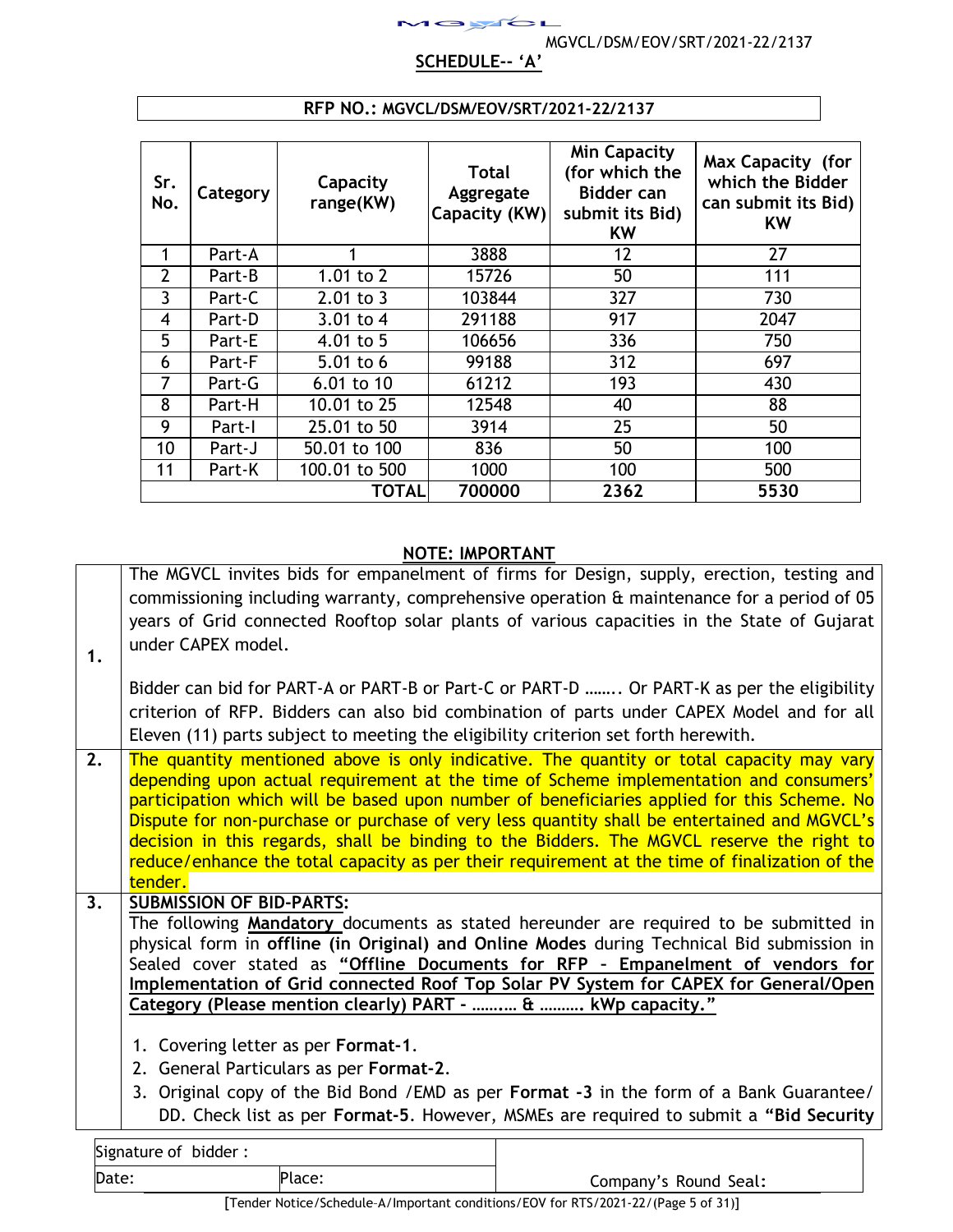MGYCL MGVCL/DSM/EOV/SRT/2021-22/2137

**Declaration"** Letter on non-judicial stamp of appropriate value.

- 4. DD/ Bankers cheque for an amount as per bid document**,** drawn in favour of MGVCL at against payment of tender processing fee.
- 5. Original Power of Attorney supplemented with Board resolutions (as per **Format-6**)
- 6. Financial eligibility criterion (as per **Format -7**).
- 7. Certificate for certificate of relationship of Parent Company or Affiliate with the Bidding Company (as per **Format -8**), if required.
- 8. Undertaking from the Financially Evaluated Entity or its Parent Company/ Ultimate Parent Company (as per **Format -9**), if required.
- 9. Original copy of the Consortium Agreement, if any (**as per Format-10**)
- 10.Share Holding certificate, if any (as per **Format -11**).
- 11.Self-Declaration, as per **Annexure-G**
- 12.Certificate of incorporation and updated Memorandum of Association (MoA).
- 13.Scanned copy of MSME/DIPP registration certificate under Renewable Energy sector.
- 14.Declaration on bidder's Letterhead for None blacklisting from any Government Departments/ Public Sector Units (PSUs) / Distribution Companies etc.
- 15.PAN & GST Registration, however State GST Registration is mandatory for MSME Bidders.
- 16.Technical Eligibility Criterion: scanned copy of the Commissioning certificate and Work order/ Contract/ Agreement/ from the Client/ Owner.
- 17.Financial Eligibility Criterion: scanned copy Balance showing Average Annual Turnover or Net worth.
- 18.Acceptance of RFP terms and conditions including amendments & clarification on letter head of the bidder.

**Note: The technical bid will not be opened, if the above mandatory documents i.e. (At Sr. No.: 1 to 18) are not submitted in physical form in sealed Cover Documents.** 

Over & above following documents to be submitted in **Online Mode only** for each part.

- i. Certificate of incorporation and updated Memorandum of Association (MoA).
- ii. Scanned copy of MSME/DIPP registration certificate under Renewable Energy sector.
- iii. Declaration on bidder's Letterhead for Non blacklisting from any Government Departments/ Public Sector Units (PSUs) / Distribution Companies etc.
- iv. PAN & GST Registration, however State GST Registration is mandatory for MSME Bidders.
- v. Technical Eligibility Criterion: scanned copy of the Commissioning certificate and Work order/ Contract/ Agreement/ from the Client/ Owner.
- vi. Financial Eligibility Criterion: scanned copy Balance showing Average Annual Turnover or Net worth.
- vii.Acceptance of RFP terms and conditions including amendments & clarification on letter head of the bidder.

**Note: The Bidder should also upload the scanned copies of all original documents along with other requisite form and formats as Bid Annexure during Online Bid-Submission.**

**BID BOND/EMD (To be submitted in original form offline only):** 

The Bidder shall furnish Interest free Bid Bond in the form of Bank Guarantee (BG)/ Demand Draft drawn in favour of "**MGVCL**", payable at *Vadodara*. The validity of Bid Bond/EMD shall

| Signature of bidder: |        |                       |
|----------------------|--------|-----------------------|
| Date:                | Place: | Company's Round Seal: |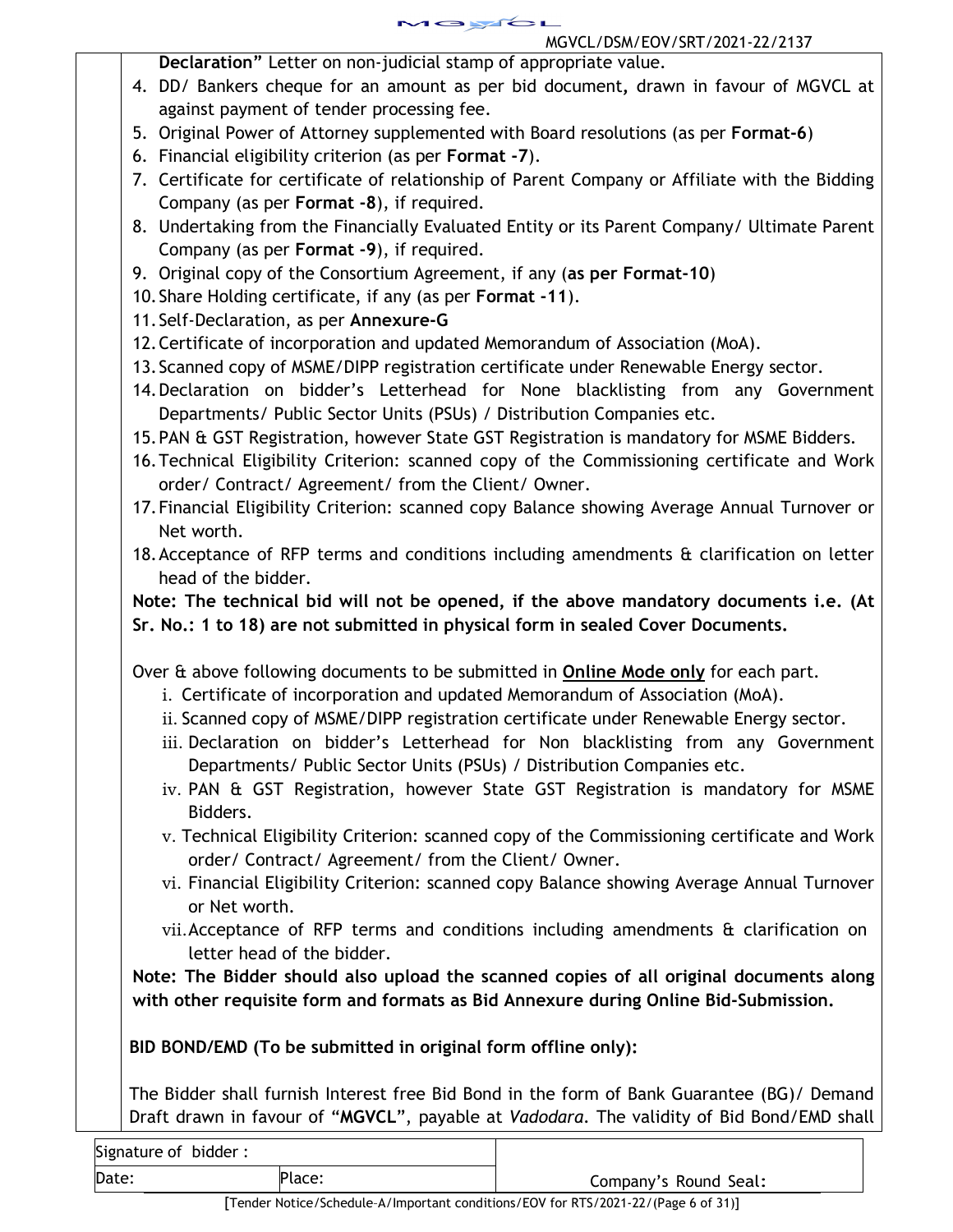

be for a period of one year from the Bid Deadline. Bid bond /EMD shall be submitted separately for each part. The Bid Bond/EMD of unsuccessful bidders shall be returned within 30 days from the date of issue of List of Empanelled Vendors. Bid bond(s) of Empanelled Vendor shall be released after the receipt of PBG in the format prescribed by **MGVCL** and after the receipt of confirmation of their PBG's from their respective banker.

The capacity wise amount of EMD to be paid by the Bidder is shown in schedule-A of tender documents. The bidders have to pay total amount of EMD for the offered category/s, for which they participate in the tender. Bidder should state the breakup of quoted category/s and EMD paid for the same on letter head and submit the same in EMD Cover as shown here under, **without which, their offer is liable for rejection**.

| Sr. | Category                             | Capacity      | Qty.    | <b>EMD</b> | MSME (Yes |
|-----|--------------------------------------|---------------|---------|------------|-----------|
| No. |                                      | Range (in Kw) | offered | Amount     | or No)    |
|     |                                      |               |         |            |           |
|     |                                      |               |         |            |           |
|     |                                      |               |         |            |           |
|     | <b>Total Amount of EMD submitted</b> |               |         |            |           |

You can pay EMD by RTGS/NEFT also. If EMD amount paid by RTGS or NEFT in that case receipt of payment transfer through RTGS/NEFT should be submitted along with EMD cover documents. Details of RTGS/NEFT are shown below.

|                | Sr.No.   Particulars | <b>Requisite Details</b>                 |
|----------------|----------------------|------------------------------------------|
| -1             | Name of Bank         | State Bank of India                      |
|                | Name of Branch       | Industrial Finance Branch,               |
|                |                      | Mid Town Building, Jetalpur Road, Baroda |
| 3              | <b>Branch Code</b>   | 01946                                    |
| $\overline{4}$ | <b>MICR Code</b>     | 390002030                                |
| 5              | <b>IFSC Code</b>     | SBIN0001946                              |
| 6              | Name of Account      | Madhya Gujarat Vij Company Ltd.          |
|                | Account No.          | 30047792420                              |

## **-: Performa of R.T.G.S. Details:-**

Bidders registered with Small Scale Industries/ National Small Scale Industries Corporation / DIPP /MSME registered under Renewable sector and Govt. Deptt/ PSU shall be exempted from the deposition of Bid Bond /EMD in all parts, provided the quoted value of the tender is within the **monetary limit** for the said unit set by NSIC/ State Director of Industries. Bidders seeking exemption should enclose a photocopy of valid registration certificate giving details such as validity, stores and monetary limits failing which they run the risk of their tenders, as ineligible.

Also valid registration MSME Certificate should indicate related group of item/s as per Section D, Division 35, Group 351 having NIC 5-digit code of 35105 (Electric power generation using solar energy).

The Bid Bond shall be denominated in Indian Rupees and shall:

At the Bidder's option, be in the form of either a Bank Guarantee / Demand Draft from

| Signature of bidder: |  |  |  |
|----------------------|--|--|--|
|----------------------|--|--|--|

Date: Place: Place: Place: Company's Round Seal:

[Tender Notice/Schedule–A/Important conditions/EOV for RTS/2021-22/(Page 7 of 31)]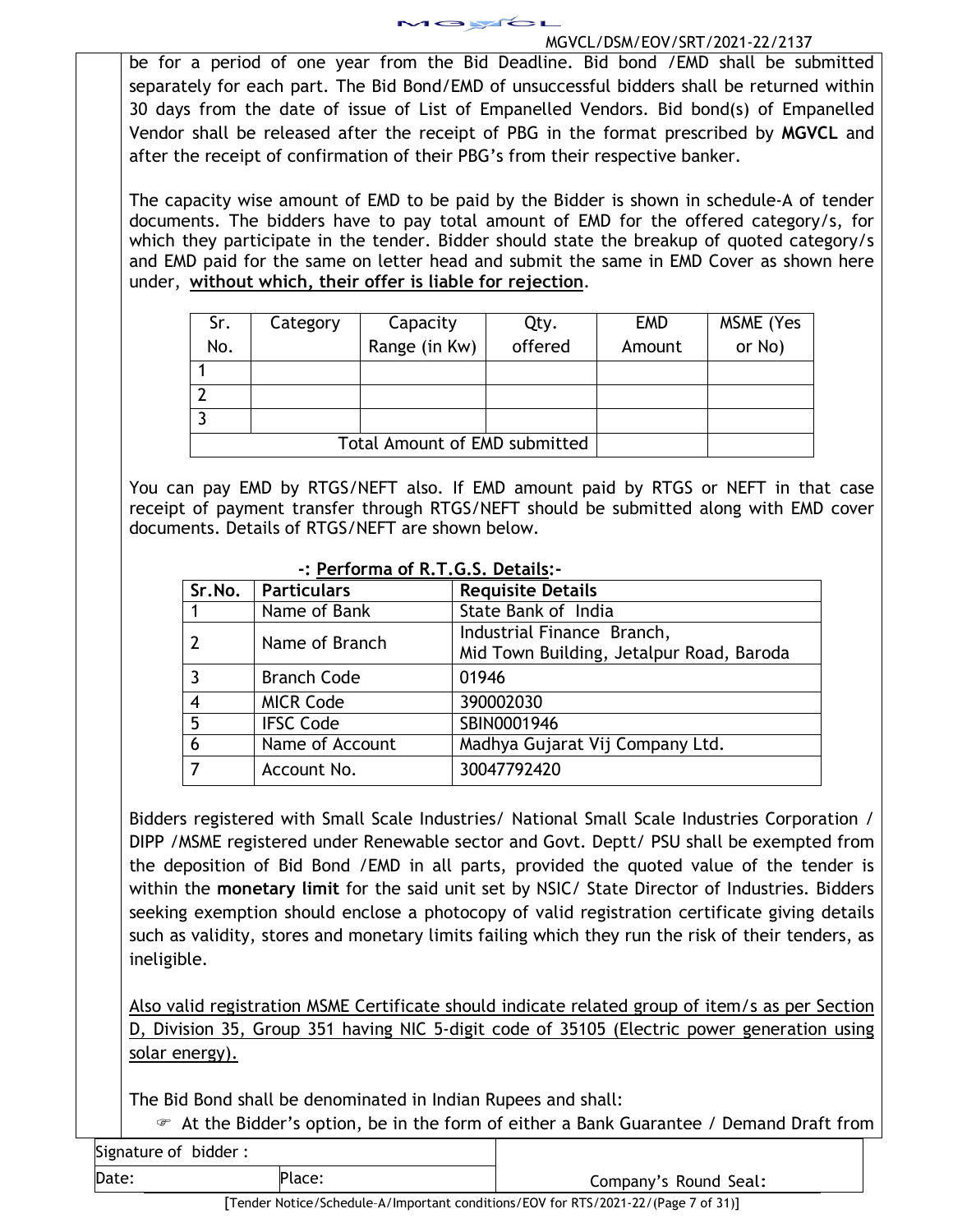

|    | MUVUL/DJM/EUV/JRT/ZUZT-ZZ/ZTJ/                                                                                                                                                                                                                                                                                                                                                                                                                                                                                                                                                                                                                                                                                                                                                                                                                                                                                                     |
|----|------------------------------------------------------------------------------------------------------------------------------------------------------------------------------------------------------------------------------------------------------------------------------------------------------------------------------------------------------------------------------------------------------------------------------------------------------------------------------------------------------------------------------------------------------------------------------------------------------------------------------------------------------------------------------------------------------------------------------------------------------------------------------------------------------------------------------------------------------------------------------------------------------------------------------------|
|    | a List of banks as given in Annexure-B.<br>Be submitted in its original form, copies will not be accepted, and remain valid for a<br>minimum period of 12 months from the date of Techno Commercial bid opening, or<br>beyond any period of extension subsequently requested under Clause 10.6.2 of<br>Section-I of SBD. MSMEs are exempted from submission of Bid Security / EMD / Bid<br>Bond, subject to the condition that the quoted value of the tender is within the<br>monetary limit for the said unit set by NSIC/State Director of Industries. However,<br>MSMEs are required to submit a "Bid Security Declaration Letter" on non-judicial stamp<br>paper of appropriate value as given in Annexure-V.<br>• Empanelled Vendors shall sign and stamp the Letter of Allocation (LoA) and return the<br>signed & stamped duplicate copy of the same to the address of MGVCL within 30 days<br>from the date of its issue. |
|    | The Bid Bond / EMD shall be forfeited without prejudice to the Bidder being liable for any<br>further consequential loss or damage incurred to the plant under following circumstances:                                                                                                                                                                                                                                                                                                                                                                                                                                                                                                                                                                                                                                                                                                                                            |
|    | a. Hundred percent (100%) of Bid Bond / EMD amount of the proposed capacity, if<br>a Bidder withdraws/revokes or cancels or unilaterally varies their bid in any<br>manner during the period of Bid Validity specified in the RFP document and in<br>accordance with the Clause 10.6.2 of Section-I of SBD.                                                                                                                                                                                                                                                                                                                                                                                                                                                                                                                                                                                                                        |
|    | b. Hundred percent (100%) of Bid Bond / EMD amount of the proposed capacity, if<br>the Empanelled Vendor fails to unconditionally accept the Letter of Intent<br>(Lol)/LOA/Work Order, whoever is issued first, within 15 days from the date of<br>its issue.                                                                                                                                                                                                                                                                                                                                                                                                                                                                                                                                                                                                                                                                      |
|    | c. Hundred percent (100%) of Bid Bond amount of the proposed capacity, if the<br>Empanelled Vendor fails to furnish the "Performance Bank Guarantee" within 30<br>days of issuance of Letter of Intent (LoI)/LOA/Work order, whichever is issued<br>first.                                                                                                                                                                                                                                                                                                                                                                                                                                                                                                                                                                                                                                                                         |
| 4. | <b>BID BOND/EMD AND PROCESSING FEE SUBMISSION:</b><br>As per Bid Information Sheet, Bid bond/EMD shall be submitted separately for the offered<br>capacity in a separate envelop along with processing fee & other details. However, MSMEs are<br>exempted from submission of Bid Security / EMD / Bid Bond and "Bid Security Declaration<br>Letter" on non-judicial stamp paper.<br>TIME OF COMPLETION OF SANCTIONED CAPACITY:                                                                                                                                                                                                                                                                                                                                                                                                                                                                                                    |
|    | 4.1 The Empanelled Vendor shall complete the roofs identification, submission of project<br>sanction documents as per the requirement of DISCOMS, Design, Engineering,<br>Manufacture, Supply, storage, civil work, erection, testing & commissioning of each<br>project within 12 months from the date of issue of consent letter or 24 Months from<br>date of sanction Order from MNRE to DISCOM i.e. 18.1.2024 (Excluding any Extension<br>any further extension), whichever is earlier.                                                                                                                                                                                                                                                                                                                                                                                                                                        |

4.2The period of execution given in time schedule includes the time required for

| Signature of bidder: |        |                       |
|----------------------|--------|-----------------------|
| Date:                | Place: | Company's Round Seal: |
| $-$                  | .      | ______                |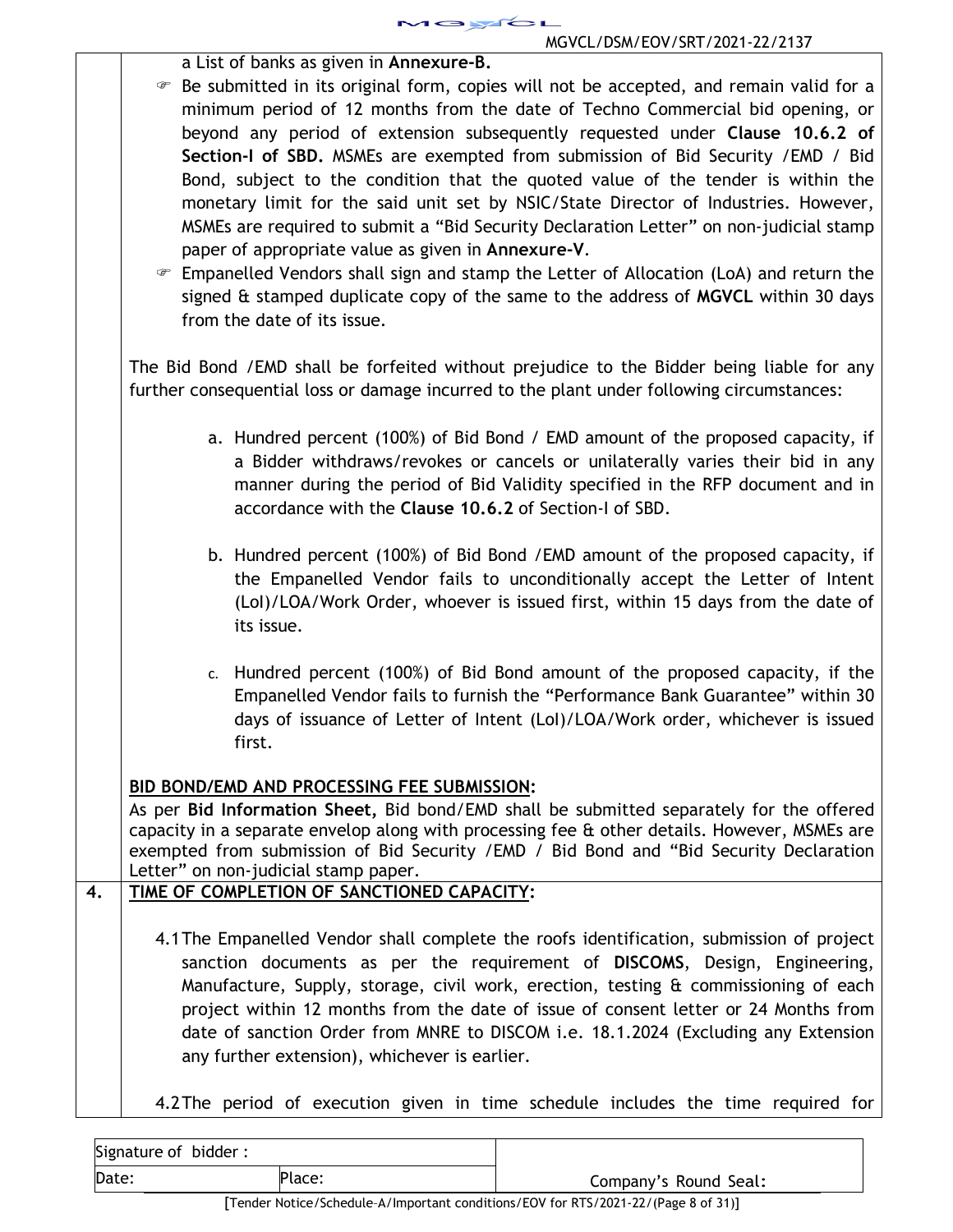

mobilization as well as testing, rectifications if any, re-testing and completion in all respects to the entire satisfaction of the Engineer-in- Charge.

- 4.3The empanelled vendors shall apprise the implementing agency of the progress made at regular intervals.
- **5. ELIGIBILITY CRITERIA:**

To meet the General Conditions of Eligibility Criteria, Bidders must have one of the following credentials: Bidder should have one of the following:

- a) The Bidder should be either a body incorporated in India **under the Companies Act, 1956 or 2013** including any amendment thereto.
	- **OR**
- b) The Bidders should be a **Limited Liability Partnership firm.**

#### **OR**

**c)** The Bidders should be a **Proprietor firm.** 

The Bidder should have valid PAN & GST registration certificate for General Bidder, however **for MSMEs, State GST Registration is mandatory**.

The Bidder should have an Engineer (B.E./B.Tech Electrical or Diploma in Electrical) as proprietor/director/Employee of the Bidder. Brief Bio-Data of the Key personnel is to be given by bidder in online/offline mode.

The bidder should have declared, if any relative is working with or employee of **GUVNL & its** Subsidiaries company with TPLA & TPLS DISCOMs of Gujarat State.

# **5.1 TECHNICAL ELIGIBILITY CRITERIA**:

The Bidder should have designed, supplied, installed & commissioned Grid connected Solar PV Power Projects having aggregate capacity not less than **250 kWp in residential Sector** which should have been commissioned prior to submission of bids. Vendor must submit scanned copy of the Commissioning certificate and Work order/ Contract/ Agreement/ from the Client/ Owner shall be submitted. The bids of only those bidders who qualify the minimum technical eligibility criterion shall be considered for determination of L-1 price.

**Open Category**: The bidders who do not have any prior experience or do not have minimum required prior experience in installation of grid connected solar PV power projects, shall not be allowed to submit price bids. Such bidders will be allowed to implement rooftop solar projects subject to matching of L-1 price. The tendering authority reserves the right to allocate/sanction project capacities to such bidders in batches.

# **5.2 FINANCIAL ELIGIBILITY CRITERIA:**

# **FOR GENERAL BIDDERS:**

**The Bidders should have minimum Average Annual Turn Over and Net worth as indicated below to qualify under Financial Eligibility Criteria:** 

The **Average Annual turnover**: - Average Turnover of the interested bidder for last 3 financial year shall be **Rs. 150 lakh Also the Bidder must have positive net worth in all last three financial year**. The last 3 financial years for Turnover and positive net worth for above

| Signature of bidder: |        |                       |
|----------------------|--------|-----------------------|
| Date:                | Place: | Company's Round Seal: |

[Tender Notice/Schedule–A/Important conditions/EOV for RTS/2021-22/(Page 9 of 31)]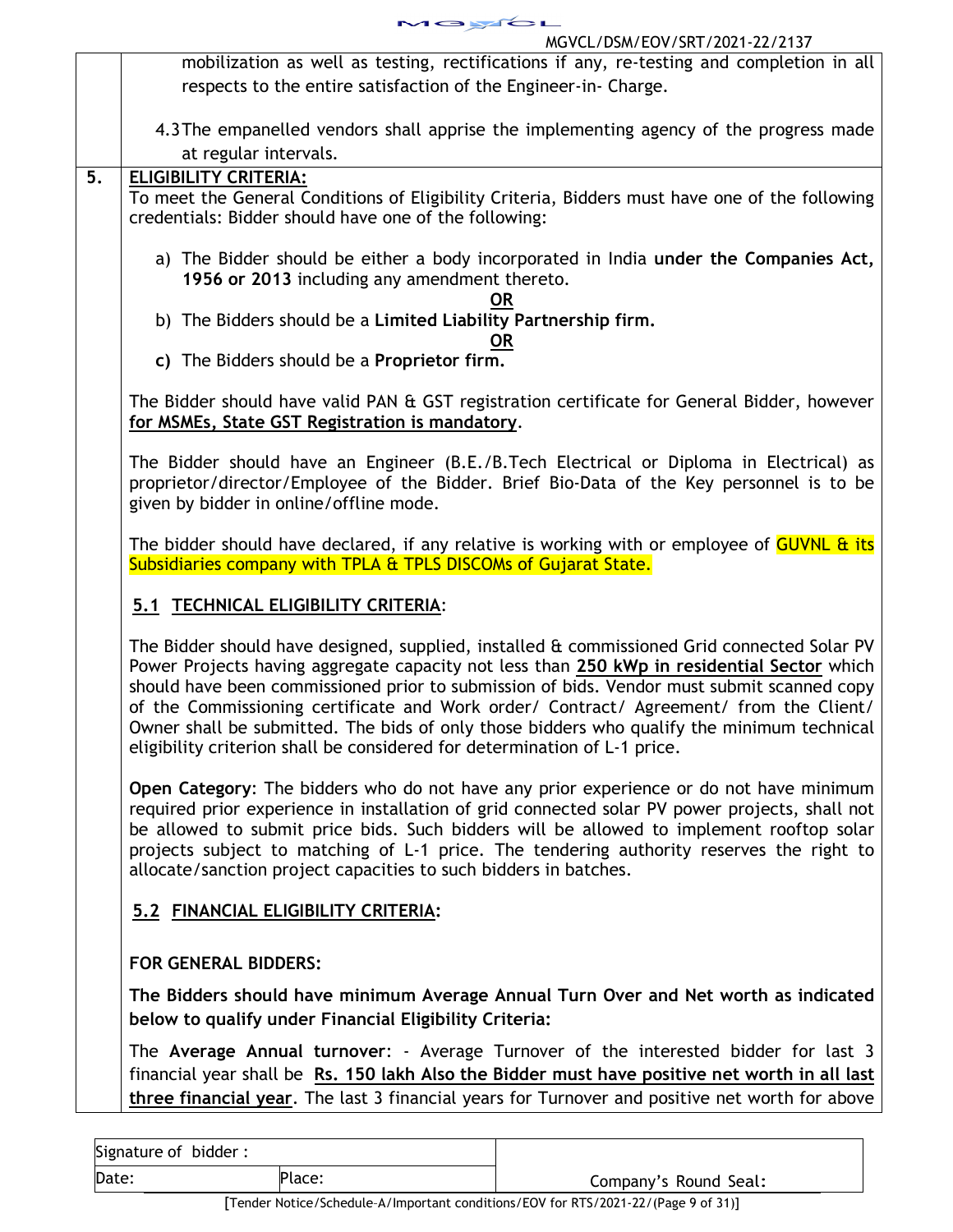mentioned criteria shall be FY (2018-19, FY (2019-20) & FY (2020-21).

For the purposes of meeting financial requirements, only unconsolidated audited annual accounts shall be used. However, audited consolidated annual accounts of the Bidder may be used for the purpose of financial requirements provided the Bidder has at least twenty six percent (26%) equity in each company whose accounts are merged in the audited consolidated accounts and provided further that the financial capability of such companies (of which accounts are being merged in the consolidated accounts) shall not be considered again for the purpose of evaluation of the Bid.

1GYGL

Bidders shall furnish documentary evidence as per the **Format-7** (online as well as offline), duly certified by Authorized Signatory and the Statutory Auditor / Practicing Chattered Accountant of the Bidding Company in support of their financial capability.

# **FOR STATE REGISTERED MSME:**

The Bidders who are local MSME and registered under the MSME Development Act, 2006 in *Gujarat* as per Section D, Division 35, Group 351 having NIC 5-digit code of 35105 (Electric power generation using solar energy) are exempted from the financial eligibility requirements. The Bidder being a local MSME must submit a valid copy of the certificate of registration issued by an appropriate authority. This is applicable only for the State registered MSMEs.

# **OR**

Vendors registered with DIPP under Renewable Energy sector are eligible to participate in the Tender **Part A to Part-G** only in line with Office Order of Department for Industrial Policy & Promotions issued vide no. 12 (11)/2017-SI dated 22.06.2017, which says that Central Ministries/ Departments may relax condition of prior turn over & prior experience in Public procurement subject to meeting of quality & technical specifications by Start-ups.

# **6. PERFORMANCE BANK GUARANTEE:**

The bidder has to submit the PBG in the following manner:

# **6.1 Performance Bank Guarantee for Installation and Commissioning (I&C):**

The bidder shall furnish the performance bank guarantee for installation and commissioning based on the allocated capacity.

PBG amount = INR [*cost discovered*] Lakhs X 3% X Allocated Capacity in MWp.

The PBG shall be submitted within 30 days from the date of issue of LOI/LOA/Work Order, whichever is issues first, and be valid for 24 months. Bidders should submit Single PBG based on the allocated capacity in each category. The Performance Bank Guarantee shall be released after completion of the empanelment period with the compliance of entire obligations in the contract.

Further, any delay in submission of PBG for I& C period beyond 60 days, **MGVCL** at its sole discretion may cancel the allocated capacity and forfeit 100% of Bid bond. Such Vendors (who have not submitted PBG) shall be debarred from participating in **MGVCL** *i*s future tenders for a period as decided by Competent Authority. Part PBG shall not be accepted.

| Signature of bidder: |        |                       |
|----------------------|--------|-----------------------|
| Date:                | Place: | Company's Round Seal: |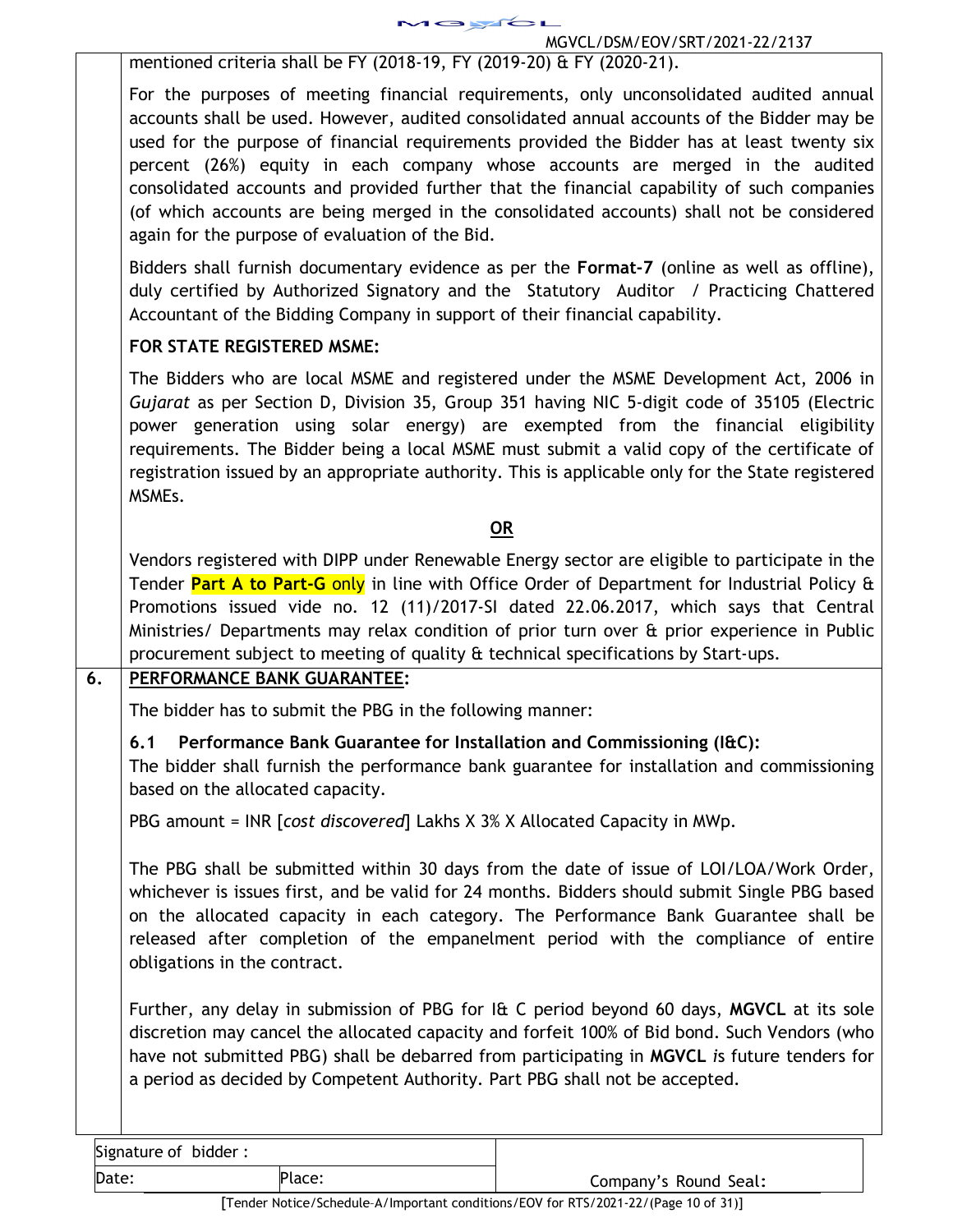MOYCL MGVCL/DSM/EOV/SRT/2021-22/2137

|    | MOVCE/D3M/EOV/3RT/Z0ZT-ZZ/ZT37                                                                  |
|----|-------------------------------------------------------------------------------------------------|
|    | 6.2 Performance Bank Guarantee for Operation and Maintenance:                                   |
|    | The bidder shall furnish the performance bank guarantee for O&M based on the installed          |
|    | capacity.                                                                                       |
|    |                                                                                                 |
|    | PBG amount = INR [cost discovered] Lakhs X 3% X Installed Capacity in MWp.                      |
|    |                                                                                                 |
|    |                                                                                                 |
|    | The Empanelled Agency shall require to pay the Performance Guarantee of an amount               |
|    | equivalent to 3% of the value of the total System Cost which shall be recovered from the        |
|    | payment of subsidy claim by respective DISCOMs.                                                 |
|    |                                                                                                 |
|    | The amount deducted towards performance guarantee shall be release against the PBG shall        |
|    | be submitted of the equivalent amount valid within 30 days from the end of the                  |
|    | empanelment period and be valid for 05 year + 3 months. Bidders should submit Single PBG        |
|    | based on the installed capacity in each category. The Performance Bank Guarantee shall be       |
|    |                                                                                                 |
|    | released after completion of the O&M period with the compliance of entire obligations in the    |
|    | contract.                                                                                       |
|    |                                                                                                 |
|    | In case, Agency does not want to submit the performance bank guarantee (PBG), the amount        |
|    | deducted towards performance bank guarantee shall remain with DISCOMs for the period of 5       |
|    | year interest free from the date of the commissioning of the last system installed              |
|    |                                                                                                 |
|    | The Performance Bank Guarantee shall be denominated in Indian Rupees and shall be in the        |
|    | following forms: Bank guarantee from the List of banks as given in Annexure-B.                  |
|    |                                                                                                 |
|    | The PBG shall be forfeited as follows without prejudice to the Bidder being liable for any      |
|    | further consequential loss or damage incurred to the Plant.                                     |
|    | If the Empanelled Vendor is not able to commission the projects to the satisfaction of<br>i.    |
|    |                                                                                                 |
|    | DISCOMs PBG (for I&C period) amount on pro-rata basis by the empanelled vendor shall            |
|    | be 100% encashed.                                                                               |
|    | In all the above cases corresponding unidentified/non-commissioned capacity shall stand<br>ii.  |
|    | cancelled.                                                                                      |
|    | If the empanelled vendor is unable to submit the PBG (for O&M period), the PBG (for I&C<br>iii. |
|    | period) shall be encashed.                                                                      |
|    |                                                                                                 |
|    | Bidders are requested to note the same.                                                         |
|    | Note: 1. Bank Guarantee of Rs. 50,000/- and above must be signed by Two Bank                    |
|    | Official Jointly.                                                                               |
|    | 2. Designation of the officers must be mentioned clearly.                                       |
|    | 3. Place and Date of execution must be mentioned.                                               |
|    | 4. Official round seal of the bank is mandatory.                                                |
|    | "NO STAGEWISE BANK GUARANTEES WILL BE ACCEPTABLE IN ANY CASE."                                  |
|    | CORPORATE GUARANTEES ARE NOT ALLOWED.                                                           |
| 7. | <b>MINIMUM TENDER QUANTITY:</b>                                                                 |
|    | The Bidder, who submits their Bid for a minimum quantity, as specified below, for which the     |
|    | firm participated, shall only be considered for price evaluation for particular item.           |
|    |                                                                                                 |
|    |                                                                                                 |

| Date:<br>Place: | Company's Round Seal: |
|-----------------|-----------------------|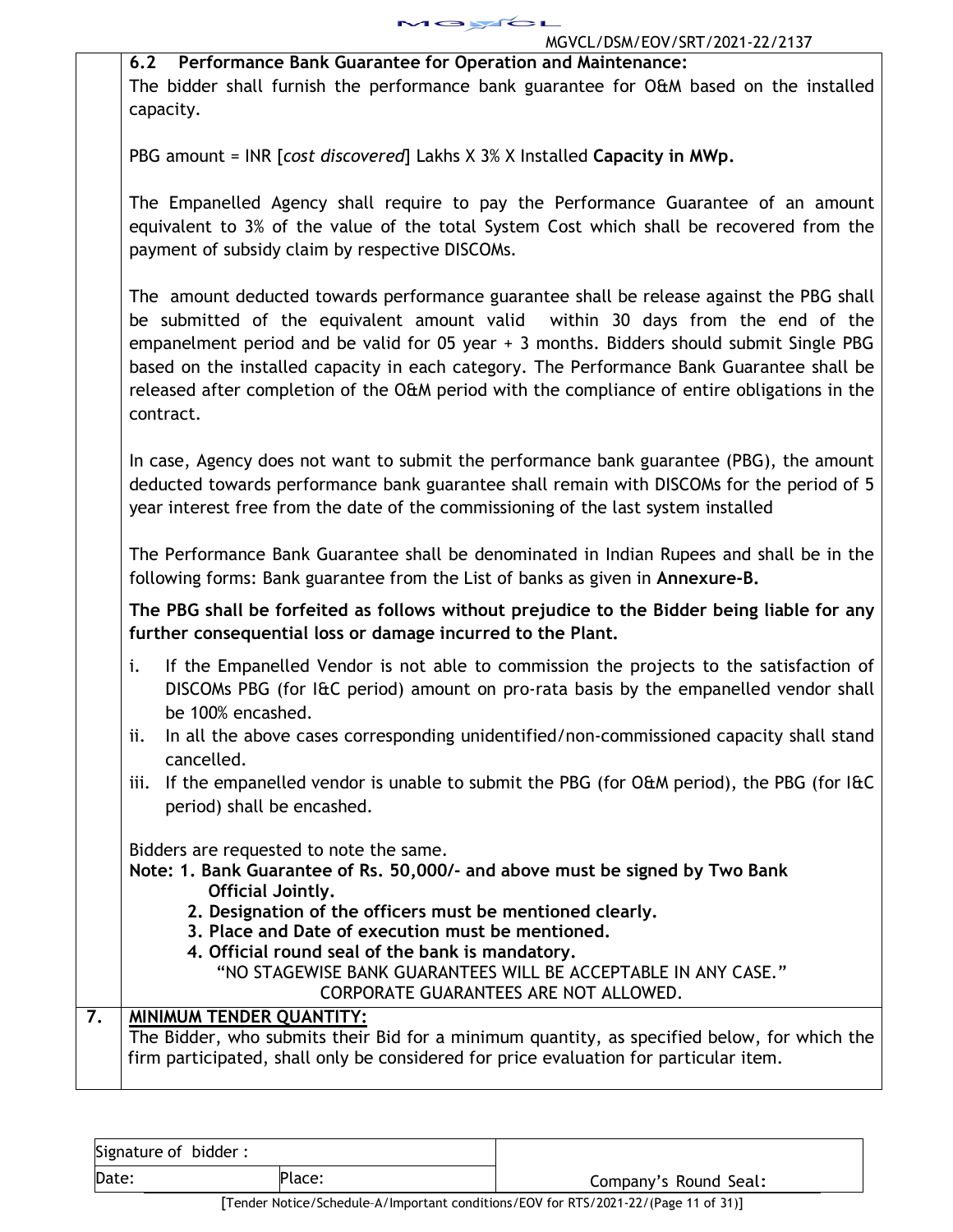

|    |                                                | SR No.                      | Category                                       | <b>Minimum Capacity for</b><br><b>Project sanction KWp</b>                                                                                                               |  |
|----|------------------------------------------------|-----------------------------|------------------------------------------------|--------------------------------------------------------------------------------------------------------------------------------------------------------------------------|--|
|    |                                                | 1.                          | PART-A                                         | 12                                                                                                                                                                       |  |
|    |                                                | 2.                          | PART-B                                         | 50                                                                                                                                                                       |  |
|    |                                                | 3.                          | PART-C                                         | 327                                                                                                                                                                      |  |
|    |                                                | 4.                          | PART-D                                         | 917                                                                                                                                                                      |  |
|    |                                                | $\overline{5}$ .            | PART-E                                         | 336                                                                                                                                                                      |  |
|    |                                                | 6.                          | PART-F                                         | 312                                                                                                                                                                      |  |
|    |                                                | 7.                          | PART-G                                         | 193                                                                                                                                                                      |  |
|    |                                                | 8.                          | PART-H                                         | 40                                                                                                                                                                       |  |
|    |                                                | 9.                          | PART-I                                         | 25                                                                                                                                                                       |  |
|    |                                                | 10.                         | PART-J                                         | 50                                                                                                                                                                       |  |
|    |                                                | 11.                         | PART-K                                         | 100                                                                                                                                                                      |  |
|    |                                                |                             |                                                |                                                                                                                                                                          |  |
|    |                                                |                             |                                                | Offer of the Vendors who will quote less than the minimum tendered capacity in<br>respective category will be treated as non-responsive and shall be summarily rejected. |  |
|    |                                                |                             |                                                | However, Offer of the Vendors who have quoted more than the maximum tendered capacity                                                                                    |  |
|    |                                                |                             |                                                | in respective category will be limited to the maximum category wise tendered capacity.                                                                                   |  |
| 8. |                                                |                             | RESPONSIVENESS CHECK OF TECHNO COMMERCIAL BID: |                                                                                                                                                                          |  |
|    |                                                |                             |                                                | The Techno-Commercial Bid submitted by Bidders shall be scrutinized to establish                                                                                         |  |
|    |                                                |                             |                                                | responsiveness to the requirements laid down in the RFP subject to Clause 5.5 of Section-I of                                                                            |  |
|    |                                                |                             |                                                |                                                                                                                                                                          |  |
|    |                                                |                             |                                                | SBD. Any of the following may cause the Bid to be considered "Non-responsive", at the sole                                                                               |  |
|    | discretion of MGVCL                            |                             |                                                |                                                                                                                                                                          |  |
|    | i.                                             |                             |                                                | Bids that are incomplete, i.e. Not accompanied by any of the applicable formats                                                                                          |  |
|    |                                                |                             |                                                | inter alia covering letter, power of attorney supported by a board resolution, Bid                                                                                       |  |
|    |                                                |                             |                                                | Bond, "Bid Security Declaration Letter" on non-judicial stamp paper. etc.                                                                                                |  |
|    |                                                |                             |                                                | ii. Bid not signed by authorized signatory and /or stamped in the manner indicated in                                                                                    |  |
|    | this RFP.                                      |                             |                                                |                                                                                                                                                                          |  |
|    |                                                |                             |                                                | iii. Material inconsistencies in the information /documents submitted by the Bidder,                                                                                     |  |
|    |                                                |                             | affecting the Eligibility Criteria.            |                                                                                                                                                                          |  |
|    |                                                |                             |                                                |                                                                                                                                                                          |  |
|    |                                                |                             |                                                | iv. Information not submitted in the formats specified in this RFP.                                                                                                      |  |
|    | V.                                             |                             | Bid being conditional in nature.               |                                                                                                                                                                          |  |
|    |                                                |                             | vi. Bid not received by the Bid Deadline.      |                                                                                                                                                                          |  |
|    |                                                |                             | vii. Bid having Conflict of Interest.          |                                                                                                                                                                          |  |
|    |                                                |                             |                                                | viii. More than one Member of a Bidding Company using the credentials of the same                                                                                        |  |
|    |                                                | Parent Company / Affiliate. |                                                |                                                                                                                                                                          |  |
|    |                                                |                             |                                                | ix. Bidder delaying in submission of additional information or clarifications sought by                                                                                  |  |
|    |                                                | MGVCL as applicable.        |                                                |                                                                                                                                                                          |  |
|    |                                                |                             | x. Bidder makes any misrepresentation.         |                                                                                                                                                                          |  |
|    |                                                |                             |                                                |                                                                                                                                                                          |  |
|    |                                                |                             |                                                |                                                                                                                                                                          |  |
|    |                                                |                             |                                                | Each Bid shall be checked for compliance with the submission requirements set forth in this                                                                              |  |
|    |                                                |                             |                                                | RFP before the evaluation of Bidder's fulfillment of Eligibility Criteria is taken up. Clause 5.5                                                                        |  |
|    |                                                |                             |                                                | of Section-I of SBD shall be used to check whether each Bidder meets the stipulated                                                                                      |  |
|    | requirement.<br><b>EVALUATION OF PRICE BID</b> |                             |                                                |                                                                                                                                                                          |  |
| 9. |                                                |                             |                                                |                                                                                                                                                                          |  |
|    |                                                |                             |                                                | Price Bid (s) of the Qualified Bidders shall be opened online in presence of the                                                                                         |  |
|    |                                                |                             |                                                | representatives of such Qualified Bidders, who wish to be present, on a date as may be                                                                                   |  |
|    | Signature of bidder:                           |                             |                                                |                                                                                                                                                                          |  |
|    | Date:                                          | Place:                      |                                                | Company's Round Seal:                                                                                                                                                    |  |
|    |                                                |                             |                                                |                                                                                                                                                                          |  |

[Tender Notice/Schedule–A/Important conditions/EOV for RTS/2021-22/(Page 12 of 31)]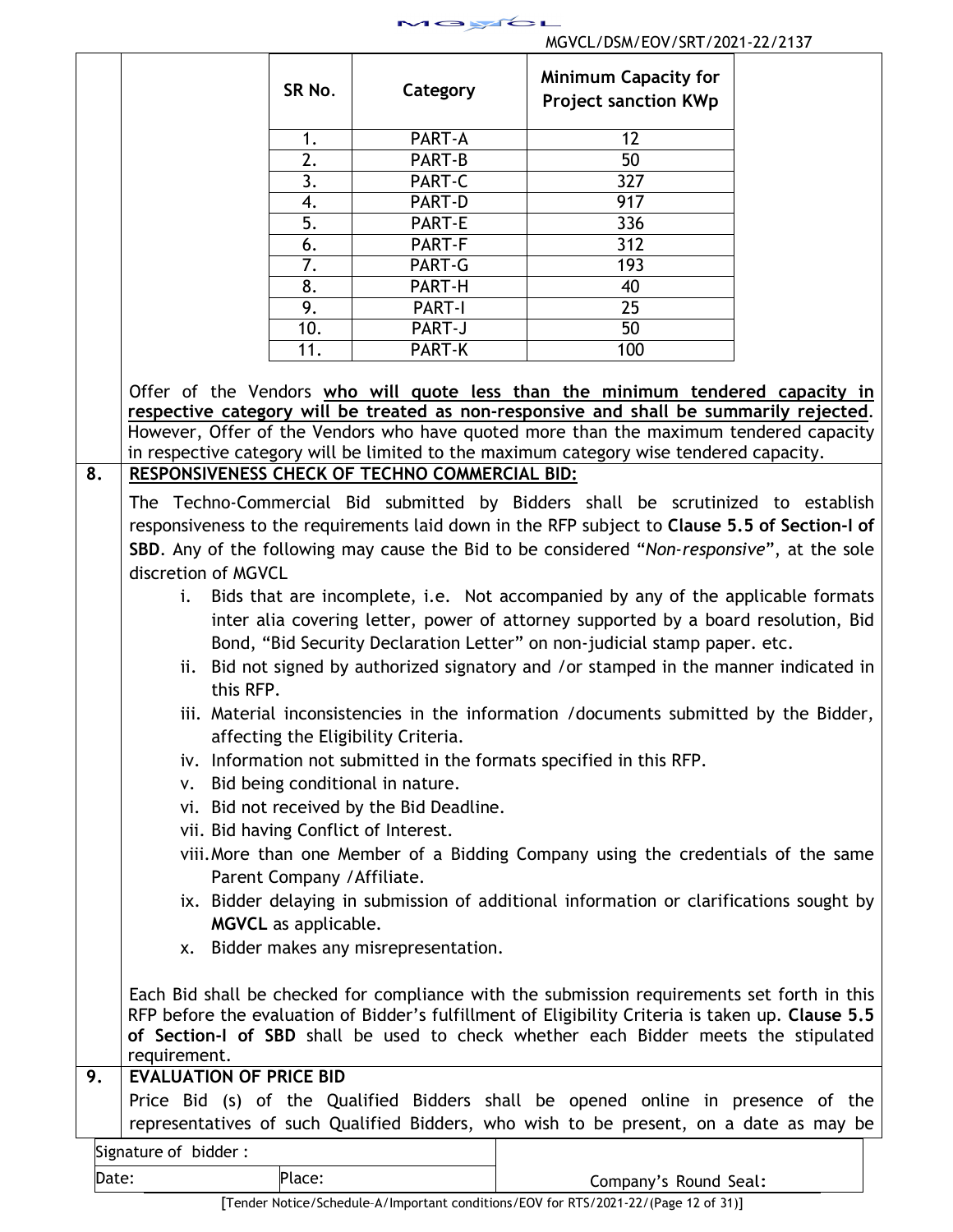MOYOL

# MGVCL/DSM/EOV/SRT/2021-22/2137

| evaluation of Price Bid shall be carried out based on the information furnished in Financial<br>Bid (Price Bid). The Price Bid submitted by the Bidders shall be scrutinized to ensure<br>conformity with the RFP. Any Bid not meeting any of the requirements of this RFP may cause<br>the Bid to be considered "Non-responsive" at the sole decision of the MGVCL.<br>PART-A, PART-B, PART-C  UP To PART K<br>9.1<br>a. The Price bids for the CAPEX PART-A, PART-B, PART-C UP to PART K shall be<br>evaluated separately and lowest quoted bidder in each category shall be declared as<br>L1 and CFA will be determined on the basis of discovered rate and prevailing<br>Benchmark Cost for that respective category, whichever is lower. The Project Cost<br>shall be calculated up to two decimal places. However, in case of a tie, capacity shall<br>be allocated to the bidder having the maximum proposed capacity as per the<br>covering letter.<br>b. Total Project cost shall be considered during evaluation as mentioned in formats<br>annexed with this RFP.<br>10.<br>SUCCESSFUL BIDDER(S) SELECTION:<br>Bids qualifying in Clause 5.5 of Section-I of SBD shall only be evaluated in this stage.<br>i.<br>ii.<br>lowest to the highest for PART-A, PART-B, PART-C & PART-DPART K separately.<br>Allocation of Capacity and Empanelment of Vendors for CAPEX Part-A, Part-B, Part-<br>iii.<br>C PART K.<br>10.1 PART-A, PART-B, PART-CUP to PART K: Based on the price bid quoted by the<br>bidders, MGVCL shall arrange the bids in the ascending order i.e. L1, L2, L3, $_{-}$ $_{-}$ (L1<br>being the lowest quote).<br>Lowest bidder will be declared as the L1 against each Part/Category. The L1 bidder's<br>i.<br>quoted capacity shall be allocated to the L1 successful bidder subject to the condition<br>that it should not be less than 10% of aggregated capacity for respective<br>part/category. On acceptance, capacity will be allocated to the L1 bidder. In case L-1<br>bidder did not accept the maximum bid capacity or 10% of L1 aggregated capacity for<br>the respective part/category, then Submitted Bank Guarantee will be encashed, and L-<br>1 bidder shall be blacklisted from all the Government Tenders for 5 Years.<br>The bids will be arranged in ascending order Starting from L1, L2, and L3 The<br>ii.<br>Approved Lowest Rate against each part/category will be the project cost and bidder<br>will be allocated their quoted capacity as on the cover letter. The remaining bidders,<br>i.e. L2, L3, L4, will be given 14 Days' time to submit the letter of acceptance of L1<br>Rate. The bidders, who provide their consent to work on L1 Rate, will be allocated<br>their quoted capacity in the order of merit, till the entire capacity is exhausted. If<br>quantity/capacity is left unallocated in any category, GUVNL/MGVCL reserves the<br>right to reallocate the left-over capacity to the bidders' subject to their consent and<br>the sole discretion of GUVNL/MGVCL.<br>The selection process shall stand completed once the Tender Capacity has been<br>iii.<br>achieved through the summation of the capacity offered by the Successful Bidders. |  | intimated by MGVCL to the Bidders through www.mgycl.com website or Email. The       |
|-----------------------------------------------------------------------------------------------------------------------------------------------------------------------------------------------------------------------------------------------------------------------------------------------------------------------------------------------------------------------------------------------------------------------------------------------------------------------------------------------------------------------------------------------------------------------------------------------------------------------------------------------------------------------------------------------------------------------------------------------------------------------------------------------------------------------------------------------------------------------------------------------------------------------------------------------------------------------------------------------------------------------------------------------------------------------------------------------------------------------------------------------------------------------------------------------------------------------------------------------------------------------------------------------------------------------------------------------------------------------------------------------------------------------------------------------------------------------------------------------------------------------------------------------------------------------------------------------------------------------------------------------------------------------------------------------------------------------------------------------------------------------------------------------------------------------------------------------------------------------------------------------------------------------------------------------------------------------------------------------------------------------------------------------------------------------------------------------------------------------------------------------------------------------------------------------------------------------------------------------------------------------------------------------------------------------------------------------------------------------------------------------------------------------------------------------------------------------------------------------------------------------------------------------------------------------------------------------------------------------------------------------------------------------------------------------------------------------------------------------------------------------------------------------------------------------------------------------------------------------------------------------------------------------------------------------------------------------------------------------------------------------------------------------------------------------------------------------------------------------------------------------------------------------------------------------------------------------------|--|-------------------------------------------------------------------------------------|
|                                                                                                                                                                                                                                                                                                                                                                                                                                                                                                                                                                                                                                                                                                                                                                                                                                                                                                                                                                                                                                                                                                                                                                                                                                                                                                                                                                                                                                                                                                                                                                                                                                                                                                                                                                                                                                                                                                                                                                                                                                                                                                                                                                                                                                                                                                                                                                                                                                                                                                                                                                                                                                                                                                                                                                                                                                                                                                                                                                                                                                                                                                                                                                                                                             |  |                                                                                     |
|                                                                                                                                                                                                                                                                                                                                                                                                                                                                                                                                                                                                                                                                                                                                                                                                                                                                                                                                                                                                                                                                                                                                                                                                                                                                                                                                                                                                                                                                                                                                                                                                                                                                                                                                                                                                                                                                                                                                                                                                                                                                                                                                                                                                                                                                                                                                                                                                                                                                                                                                                                                                                                                                                                                                                                                                                                                                                                                                                                                                                                                                                                                                                                                                                             |  |                                                                                     |
|                                                                                                                                                                                                                                                                                                                                                                                                                                                                                                                                                                                                                                                                                                                                                                                                                                                                                                                                                                                                                                                                                                                                                                                                                                                                                                                                                                                                                                                                                                                                                                                                                                                                                                                                                                                                                                                                                                                                                                                                                                                                                                                                                                                                                                                                                                                                                                                                                                                                                                                                                                                                                                                                                                                                                                                                                                                                                                                                                                                                                                                                                                                                                                                                                             |  |                                                                                     |
|                                                                                                                                                                                                                                                                                                                                                                                                                                                                                                                                                                                                                                                                                                                                                                                                                                                                                                                                                                                                                                                                                                                                                                                                                                                                                                                                                                                                                                                                                                                                                                                                                                                                                                                                                                                                                                                                                                                                                                                                                                                                                                                                                                                                                                                                                                                                                                                                                                                                                                                                                                                                                                                                                                                                                                                                                                                                                                                                                                                                                                                                                                                                                                                                                             |  |                                                                                     |
|                                                                                                                                                                                                                                                                                                                                                                                                                                                                                                                                                                                                                                                                                                                                                                                                                                                                                                                                                                                                                                                                                                                                                                                                                                                                                                                                                                                                                                                                                                                                                                                                                                                                                                                                                                                                                                                                                                                                                                                                                                                                                                                                                                                                                                                                                                                                                                                                                                                                                                                                                                                                                                                                                                                                                                                                                                                                                                                                                                                                                                                                                                                                                                                                                             |  |                                                                                     |
|                                                                                                                                                                                                                                                                                                                                                                                                                                                                                                                                                                                                                                                                                                                                                                                                                                                                                                                                                                                                                                                                                                                                                                                                                                                                                                                                                                                                                                                                                                                                                                                                                                                                                                                                                                                                                                                                                                                                                                                                                                                                                                                                                                                                                                                                                                                                                                                                                                                                                                                                                                                                                                                                                                                                                                                                                                                                                                                                                                                                                                                                                                                                                                                                                             |  |                                                                                     |
|                                                                                                                                                                                                                                                                                                                                                                                                                                                                                                                                                                                                                                                                                                                                                                                                                                                                                                                                                                                                                                                                                                                                                                                                                                                                                                                                                                                                                                                                                                                                                                                                                                                                                                                                                                                                                                                                                                                                                                                                                                                                                                                                                                                                                                                                                                                                                                                                                                                                                                                                                                                                                                                                                                                                                                                                                                                                                                                                                                                                                                                                                                                                                                                                                             |  |                                                                                     |
|                                                                                                                                                                                                                                                                                                                                                                                                                                                                                                                                                                                                                                                                                                                                                                                                                                                                                                                                                                                                                                                                                                                                                                                                                                                                                                                                                                                                                                                                                                                                                                                                                                                                                                                                                                                                                                                                                                                                                                                                                                                                                                                                                                                                                                                                                                                                                                                                                                                                                                                                                                                                                                                                                                                                                                                                                                                                                                                                                                                                                                                                                                                                                                                                                             |  |                                                                                     |
|                                                                                                                                                                                                                                                                                                                                                                                                                                                                                                                                                                                                                                                                                                                                                                                                                                                                                                                                                                                                                                                                                                                                                                                                                                                                                                                                                                                                                                                                                                                                                                                                                                                                                                                                                                                                                                                                                                                                                                                                                                                                                                                                                                                                                                                                                                                                                                                                                                                                                                                                                                                                                                                                                                                                                                                                                                                                                                                                                                                                                                                                                                                                                                                                                             |  |                                                                                     |
|                                                                                                                                                                                                                                                                                                                                                                                                                                                                                                                                                                                                                                                                                                                                                                                                                                                                                                                                                                                                                                                                                                                                                                                                                                                                                                                                                                                                                                                                                                                                                                                                                                                                                                                                                                                                                                                                                                                                                                                                                                                                                                                                                                                                                                                                                                                                                                                                                                                                                                                                                                                                                                                                                                                                                                                                                                                                                                                                                                                                                                                                                                                                                                                                                             |  |                                                                                     |
|                                                                                                                                                                                                                                                                                                                                                                                                                                                                                                                                                                                                                                                                                                                                                                                                                                                                                                                                                                                                                                                                                                                                                                                                                                                                                                                                                                                                                                                                                                                                                                                                                                                                                                                                                                                                                                                                                                                                                                                                                                                                                                                                                                                                                                                                                                                                                                                                                                                                                                                                                                                                                                                                                                                                                                                                                                                                                                                                                                                                                                                                                                                                                                                                                             |  |                                                                                     |
|                                                                                                                                                                                                                                                                                                                                                                                                                                                                                                                                                                                                                                                                                                                                                                                                                                                                                                                                                                                                                                                                                                                                                                                                                                                                                                                                                                                                                                                                                                                                                                                                                                                                                                                                                                                                                                                                                                                                                                                                                                                                                                                                                                                                                                                                                                                                                                                                                                                                                                                                                                                                                                                                                                                                                                                                                                                                                                                                                                                                                                                                                                                                                                                                                             |  |                                                                                     |
|                                                                                                                                                                                                                                                                                                                                                                                                                                                                                                                                                                                                                                                                                                                                                                                                                                                                                                                                                                                                                                                                                                                                                                                                                                                                                                                                                                                                                                                                                                                                                                                                                                                                                                                                                                                                                                                                                                                                                                                                                                                                                                                                                                                                                                                                                                                                                                                                                                                                                                                                                                                                                                                                                                                                                                                                                                                                                                                                                                                                                                                                                                                                                                                                                             |  |                                                                                     |
|                                                                                                                                                                                                                                                                                                                                                                                                                                                                                                                                                                                                                                                                                                                                                                                                                                                                                                                                                                                                                                                                                                                                                                                                                                                                                                                                                                                                                                                                                                                                                                                                                                                                                                                                                                                                                                                                                                                                                                                                                                                                                                                                                                                                                                                                                                                                                                                                                                                                                                                                                                                                                                                                                                                                                                                                                                                                                                                                                                                                                                                                                                                                                                                                                             |  |                                                                                     |
|                                                                                                                                                                                                                                                                                                                                                                                                                                                                                                                                                                                                                                                                                                                                                                                                                                                                                                                                                                                                                                                                                                                                                                                                                                                                                                                                                                                                                                                                                                                                                                                                                                                                                                                                                                                                                                                                                                                                                                                                                                                                                                                                                                                                                                                                                                                                                                                                                                                                                                                                                                                                                                                                                                                                                                                                                                                                                                                                                                                                                                                                                                                                                                                                                             |  |                                                                                     |
|                                                                                                                                                                                                                                                                                                                                                                                                                                                                                                                                                                                                                                                                                                                                                                                                                                                                                                                                                                                                                                                                                                                                                                                                                                                                                                                                                                                                                                                                                                                                                                                                                                                                                                                                                                                                                                                                                                                                                                                                                                                                                                                                                                                                                                                                                                                                                                                                                                                                                                                                                                                                                                                                                                                                                                                                                                                                                                                                                                                                                                                                                                                                                                                                                             |  |                                                                                     |
|                                                                                                                                                                                                                                                                                                                                                                                                                                                                                                                                                                                                                                                                                                                                                                                                                                                                                                                                                                                                                                                                                                                                                                                                                                                                                                                                                                                                                                                                                                                                                                                                                                                                                                                                                                                                                                                                                                                                                                                                                                                                                                                                                                                                                                                                                                                                                                                                                                                                                                                                                                                                                                                                                                                                                                                                                                                                                                                                                                                                                                                                                                                                                                                                                             |  |                                                                                     |
|                                                                                                                                                                                                                                                                                                                                                                                                                                                                                                                                                                                                                                                                                                                                                                                                                                                                                                                                                                                                                                                                                                                                                                                                                                                                                                                                                                                                                                                                                                                                                                                                                                                                                                                                                                                                                                                                                                                                                                                                                                                                                                                                                                                                                                                                                                                                                                                                                                                                                                                                                                                                                                                                                                                                                                                                                                                                                                                                                                                                                                                                                                                                                                                                                             |  | Project Cost quoted in all Price Bids of Qualified Bidders shall be ranked from the |
|                                                                                                                                                                                                                                                                                                                                                                                                                                                                                                                                                                                                                                                                                                                                                                                                                                                                                                                                                                                                                                                                                                                                                                                                                                                                                                                                                                                                                                                                                                                                                                                                                                                                                                                                                                                                                                                                                                                                                                                                                                                                                                                                                                                                                                                                                                                                                                                                                                                                                                                                                                                                                                                                                                                                                                                                                                                                                                                                                                                                                                                                                                                                                                                                                             |  |                                                                                     |
|                                                                                                                                                                                                                                                                                                                                                                                                                                                                                                                                                                                                                                                                                                                                                                                                                                                                                                                                                                                                                                                                                                                                                                                                                                                                                                                                                                                                                                                                                                                                                                                                                                                                                                                                                                                                                                                                                                                                                                                                                                                                                                                                                                                                                                                                                                                                                                                                                                                                                                                                                                                                                                                                                                                                                                                                                                                                                                                                                                                                                                                                                                                                                                                                                             |  |                                                                                     |
|                                                                                                                                                                                                                                                                                                                                                                                                                                                                                                                                                                                                                                                                                                                                                                                                                                                                                                                                                                                                                                                                                                                                                                                                                                                                                                                                                                                                                                                                                                                                                                                                                                                                                                                                                                                                                                                                                                                                                                                                                                                                                                                                                                                                                                                                                                                                                                                                                                                                                                                                                                                                                                                                                                                                                                                                                                                                                                                                                                                                                                                                                                                                                                                                                             |  |                                                                                     |
|                                                                                                                                                                                                                                                                                                                                                                                                                                                                                                                                                                                                                                                                                                                                                                                                                                                                                                                                                                                                                                                                                                                                                                                                                                                                                                                                                                                                                                                                                                                                                                                                                                                                                                                                                                                                                                                                                                                                                                                                                                                                                                                                                                                                                                                                                                                                                                                                                                                                                                                                                                                                                                                                                                                                                                                                                                                                                                                                                                                                                                                                                                                                                                                                                             |  |                                                                                     |
|                                                                                                                                                                                                                                                                                                                                                                                                                                                                                                                                                                                                                                                                                                                                                                                                                                                                                                                                                                                                                                                                                                                                                                                                                                                                                                                                                                                                                                                                                                                                                                                                                                                                                                                                                                                                                                                                                                                                                                                                                                                                                                                                                                                                                                                                                                                                                                                                                                                                                                                                                                                                                                                                                                                                                                                                                                                                                                                                                                                                                                                                                                                                                                                                                             |  |                                                                                     |
|                                                                                                                                                                                                                                                                                                                                                                                                                                                                                                                                                                                                                                                                                                                                                                                                                                                                                                                                                                                                                                                                                                                                                                                                                                                                                                                                                                                                                                                                                                                                                                                                                                                                                                                                                                                                                                                                                                                                                                                                                                                                                                                                                                                                                                                                                                                                                                                                                                                                                                                                                                                                                                                                                                                                                                                                                                                                                                                                                                                                                                                                                                                                                                                                                             |  |                                                                                     |
|                                                                                                                                                                                                                                                                                                                                                                                                                                                                                                                                                                                                                                                                                                                                                                                                                                                                                                                                                                                                                                                                                                                                                                                                                                                                                                                                                                                                                                                                                                                                                                                                                                                                                                                                                                                                                                                                                                                                                                                                                                                                                                                                                                                                                                                                                                                                                                                                                                                                                                                                                                                                                                                                                                                                                                                                                                                                                                                                                                                                                                                                                                                                                                                                                             |  |                                                                                     |
|                                                                                                                                                                                                                                                                                                                                                                                                                                                                                                                                                                                                                                                                                                                                                                                                                                                                                                                                                                                                                                                                                                                                                                                                                                                                                                                                                                                                                                                                                                                                                                                                                                                                                                                                                                                                                                                                                                                                                                                                                                                                                                                                                                                                                                                                                                                                                                                                                                                                                                                                                                                                                                                                                                                                                                                                                                                                                                                                                                                                                                                                                                                                                                                                                             |  |                                                                                     |
|                                                                                                                                                                                                                                                                                                                                                                                                                                                                                                                                                                                                                                                                                                                                                                                                                                                                                                                                                                                                                                                                                                                                                                                                                                                                                                                                                                                                                                                                                                                                                                                                                                                                                                                                                                                                                                                                                                                                                                                                                                                                                                                                                                                                                                                                                                                                                                                                                                                                                                                                                                                                                                                                                                                                                                                                                                                                                                                                                                                                                                                                                                                                                                                                                             |  |                                                                                     |
|                                                                                                                                                                                                                                                                                                                                                                                                                                                                                                                                                                                                                                                                                                                                                                                                                                                                                                                                                                                                                                                                                                                                                                                                                                                                                                                                                                                                                                                                                                                                                                                                                                                                                                                                                                                                                                                                                                                                                                                                                                                                                                                                                                                                                                                                                                                                                                                                                                                                                                                                                                                                                                                                                                                                                                                                                                                                                                                                                                                                                                                                                                                                                                                                                             |  |                                                                                     |
|                                                                                                                                                                                                                                                                                                                                                                                                                                                                                                                                                                                                                                                                                                                                                                                                                                                                                                                                                                                                                                                                                                                                                                                                                                                                                                                                                                                                                                                                                                                                                                                                                                                                                                                                                                                                                                                                                                                                                                                                                                                                                                                                                                                                                                                                                                                                                                                                                                                                                                                                                                                                                                                                                                                                                                                                                                                                                                                                                                                                                                                                                                                                                                                                                             |  |                                                                                     |
|                                                                                                                                                                                                                                                                                                                                                                                                                                                                                                                                                                                                                                                                                                                                                                                                                                                                                                                                                                                                                                                                                                                                                                                                                                                                                                                                                                                                                                                                                                                                                                                                                                                                                                                                                                                                                                                                                                                                                                                                                                                                                                                                                                                                                                                                                                                                                                                                                                                                                                                                                                                                                                                                                                                                                                                                                                                                                                                                                                                                                                                                                                                                                                                                                             |  |                                                                                     |
|                                                                                                                                                                                                                                                                                                                                                                                                                                                                                                                                                                                                                                                                                                                                                                                                                                                                                                                                                                                                                                                                                                                                                                                                                                                                                                                                                                                                                                                                                                                                                                                                                                                                                                                                                                                                                                                                                                                                                                                                                                                                                                                                                                                                                                                                                                                                                                                                                                                                                                                                                                                                                                                                                                                                                                                                                                                                                                                                                                                                                                                                                                                                                                                                                             |  |                                                                                     |
|                                                                                                                                                                                                                                                                                                                                                                                                                                                                                                                                                                                                                                                                                                                                                                                                                                                                                                                                                                                                                                                                                                                                                                                                                                                                                                                                                                                                                                                                                                                                                                                                                                                                                                                                                                                                                                                                                                                                                                                                                                                                                                                                                                                                                                                                                                                                                                                                                                                                                                                                                                                                                                                                                                                                                                                                                                                                                                                                                                                                                                                                                                                                                                                                                             |  |                                                                                     |
|                                                                                                                                                                                                                                                                                                                                                                                                                                                                                                                                                                                                                                                                                                                                                                                                                                                                                                                                                                                                                                                                                                                                                                                                                                                                                                                                                                                                                                                                                                                                                                                                                                                                                                                                                                                                                                                                                                                                                                                                                                                                                                                                                                                                                                                                                                                                                                                                                                                                                                                                                                                                                                                                                                                                                                                                                                                                                                                                                                                                                                                                                                                                                                                                                             |  |                                                                                     |
|                                                                                                                                                                                                                                                                                                                                                                                                                                                                                                                                                                                                                                                                                                                                                                                                                                                                                                                                                                                                                                                                                                                                                                                                                                                                                                                                                                                                                                                                                                                                                                                                                                                                                                                                                                                                                                                                                                                                                                                                                                                                                                                                                                                                                                                                                                                                                                                                                                                                                                                                                                                                                                                                                                                                                                                                                                                                                                                                                                                                                                                                                                                                                                                                                             |  |                                                                                     |
|                                                                                                                                                                                                                                                                                                                                                                                                                                                                                                                                                                                                                                                                                                                                                                                                                                                                                                                                                                                                                                                                                                                                                                                                                                                                                                                                                                                                                                                                                                                                                                                                                                                                                                                                                                                                                                                                                                                                                                                                                                                                                                                                                                                                                                                                                                                                                                                                                                                                                                                                                                                                                                                                                                                                                                                                                                                                                                                                                                                                                                                                                                                                                                                                                             |  |                                                                                     |
|                                                                                                                                                                                                                                                                                                                                                                                                                                                                                                                                                                                                                                                                                                                                                                                                                                                                                                                                                                                                                                                                                                                                                                                                                                                                                                                                                                                                                                                                                                                                                                                                                                                                                                                                                                                                                                                                                                                                                                                                                                                                                                                                                                                                                                                                                                                                                                                                                                                                                                                                                                                                                                                                                                                                                                                                                                                                                                                                                                                                                                                                                                                                                                                                                             |  |                                                                                     |
|                                                                                                                                                                                                                                                                                                                                                                                                                                                                                                                                                                                                                                                                                                                                                                                                                                                                                                                                                                                                                                                                                                                                                                                                                                                                                                                                                                                                                                                                                                                                                                                                                                                                                                                                                                                                                                                                                                                                                                                                                                                                                                                                                                                                                                                                                                                                                                                                                                                                                                                                                                                                                                                                                                                                                                                                                                                                                                                                                                                                                                                                                                                                                                                                                             |  |                                                                                     |
|                                                                                                                                                                                                                                                                                                                                                                                                                                                                                                                                                                                                                                                                                                                                                                                                                                                                                                                                                                                                                                                                                                                                                                                                                                                                                                                                                                                                                                                                                                                                                                                                                                                                                                                                                                                                                                                                                                                                                                                                                                                                                                                                                                                                                                                                                                                                                                                                                                                                                                                                                                                                                                                                                                                                                                                                                                                                                                                                                                                                                                                                                                                                                                                                                             |  |                                                                                     |
|                                                                                                                                                                                                                                                                                                                                                                                                                                                                                                                                                                                                                                                                                                                                                                                                                                                                                                                                                                                                                                                                                                                                                                                                                                                                                                                                                                                                                                                                                                                                                                                                                                                                                                                                                                                                                                                                                                                                                                                                                                                                                                                                                                                                                                                                                                                                                                                                                                                                                                                                                                                                                                                                                                                                                                                                                                                                                                                                                                                                                                                                                                                                                                                                                             |  |                                                                                     |
|                                                                                                                                                                                                                                                                                                                                                                                                                                                                                                                                                                                                                                                                                                                                                                                                                                                                                                                                                                                                                                                                                                                                                                                                                                                                                                                                                                                                                                                                                                                                                                                                                                                                                                                                                                                                                                                                                                                                                                                                                                                                                                                                                                                                                                                                                                                                                                                                                                                                                                                                                                                                                                                                                                                                                                                                                                                                                                                                                                                                                                                                                                                                                                                                                             |  |                                                                                     |
|                                                                                                                                                                                                                                                                                                                                                                                                                                                                                                                                                                                                                                                                                                                                                                                                                                                                                                                                                                                                                                                                                                                                                                                                                                                                                                                                                                                                                                                                                                                                                                                                                                                                                                                                                                                                                                                                                                                                                                                                                                                                                                                                                                                                                                                                                                                                                                                                                                                                                                                                                                                                                                                                                                                                                                                                                                                                                                                                                                                                                                                                                                                                                                                                                             |  |                                                                                     |
|                                                                                                                                                                                                                                                                                                                                                                                                                                                                                                                                                                                                                                                                                                                                                                                                                                                                                                                                                                                                                                                                                                                                                                                                                                                                                                                                                                                                                                                                                                                                                                                                                                                                                                                                                                                                                                                                                                                                                                                                                                                                                                                                                                                                                                                                                                                                                                                                                                                                                                                                                                                                                                                                                                                                                                                                                                                                                                                                                                                                                                                                                                                                                                                                                             |  |                                                                                     |
|                                                                                                                                                                                                                                                                                                                                                                                                                                                                                                                                                                                                                                                                                                                                                                                                                                                                                                                                                                                                                                                                                                                                                                                                                                                                                                                                                                                                                                                                                                                                                                                                                                                                                                                                                                                                                                                                                                                                                                                                                                                                                                                                                                                                                                                                                                                                                                                                                                                                                                                                                                                                                                                                                                                                                                                                                                                                                                                                                                                                                                                                                                                                                                                                                             |  |                                                                                     |
|                                                                                                                                                                                                                                                                                                                                                                                                                                                                                                                                                                                                                                                                                                                                                                                                                                                                                                                                                                                                                                                                                                                                                                                                                                                                                                                                                                                                                                                                                                                                                                                                                                                                                                                                                                                                                                                                                                                                                                                                                                                                                                                                                                                                                                                                                                                                                                                                                                                                                                                                                                                                                                                                                                                                                                                                                                                                                                                                                                                                                                                                                                                                                                                                                             |  |                                                                                     |
|                                                                                                                                                                                                                                                                                                                                                                                                                                                                                                                                                                                                                                                                                                                                                                                                                                                                                                                                                                                                                                                                                                                                                                                                                                                                                                                                                                                                                                                                                                                                                                                                                                                                                                                                                                                                                                                                                                                                                                                                                                                                                                                                                                                                                                                                                                                                                                                                                                                                                                                                                                                                                                                                                                                                                                                                                                                                                                                                                                                                                                                                                                                                                                                                                             |  |                                                                                     |
|                                                                                                                                                                                                                                                                                                                                                                                                                                                                                                                                                                                                                                                                                                                                                                                                                                                                                                                                                                                                                                                                                                                                                                                                                                                                                                                                                                                                                                                                                                                                                                                                                                                                                                                                                                                                                                                                                                                                                                                                                                                                                                                                                                                                                                                                                                                                                                                                                                                                                                                                                                                                                                                                                                                                                                                                                                                                                                                                                                                                                                                                                                                                                                                                                             |  |                                                                                     |
|                                                                                                                                                                                                                                                                                                                                                                                                                                                                                                                                                                                                                                                                                                                                                                                                                                                                                                                                                                                                                                                                                                                                                                                                                                                                                                                                                                                                                                                                                                                                                                                                                                                                                                                                                                                                                                                                                                                                                                                                                                                                                                                                                                                                                                                                                                                                                                                                                                                                                                                                                                                                                                                                                                                                                                                                                                                                                                                                                                                                                                                                                                                                                                                                                             |  |                                                                                     |
|                                                                                                                                                                                                                                                                                                                                                                                                                                                                                                                                                                                                                                                                                                                                                                                                                                                                                                                                                                                                                                                                                                                                                                                                                                                                                                                                                                                                                                                                                                                                                                                                                                                                                                                                                                                                                                                                                                                                                                                                                                                                                                                                                                                                                                                                                                                                                                                                                                                                                                                                                                                                                                                                                                                                                                                                                                                                                                                                                                                                                                                                                                                                                                                                                             |  |                                                                                     |

| Date:                 | Place: | Company's Round Seal: |
|-----------------------|--------|-----------------------|
| Signature of bidder : |        |                       |

[Tender Notice/Schedule–A/Important conditions/EOV for RTS/2021-22/(Page 13 of 31)]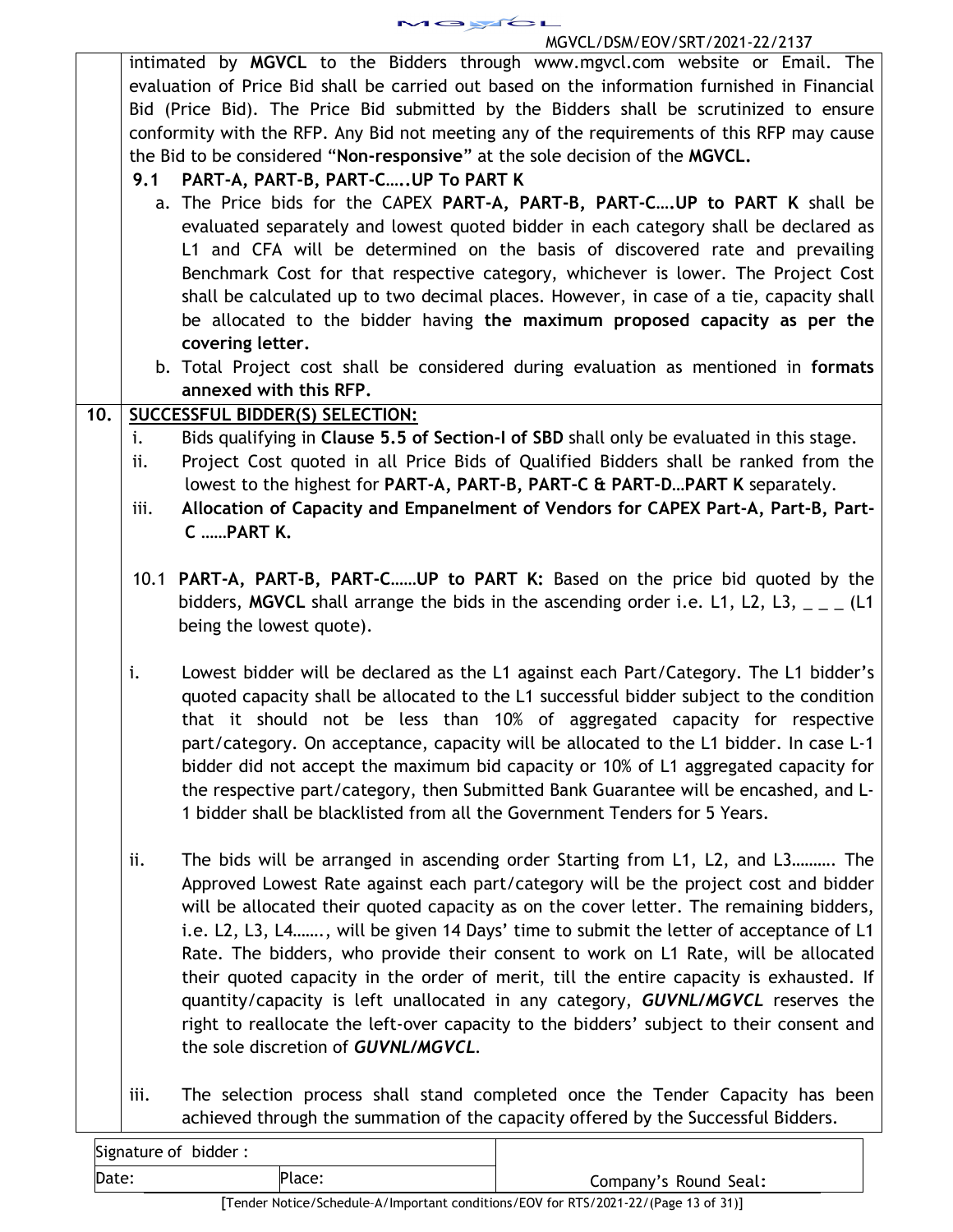- iv. At any step during the selection of Successful Bidder(s) in accordance with the provision laid down in RFP, the **GUVNL/MGVCL** reserves the right to increase/decrease the Tender Capacity of the capacity indicated to achieve the balance Tender Capacity and select the Successful Bidder with the lowest Project Cost/ lowest evaluated price amongst the remaining Bids.
- v. The Letter(s) of Intent (LoI) shall be issued to all such Empanelled Vendors(s) selected as per the provisions laid down in RFP document.
- vi. Each Empanelled Vendor shall acknowledge the LoI and return duplicate copy with signature of the authorized signatory of the Empanelled Vendor to the **MGVCL** within Fifteen (15) days of issue of LoI.
- vii. If the Empanelled Vendor, to whom the LoI has been issued, does not fulfill any of the conditions specified in Bid document, the **MGVCL** reserves the right to annul/cancel the award of the LoI of such Empanelled Vendor.
- viii. The vendors have to submit the Performance Bank Guarantee (PGB) of appropriate value as per **Clause No. 10.10** (**As per Format-4**) along with submission of signed copy of LoI for further issuance of Letter of Allocation.
- ix. The **MGVCL** at its own discretion, has the right to reject any or all the Bids without assigning any reason whatsoever, at its sole discretion.

# **10.2 INCREASE/DECREASE OF BIDDER ALLOCATED CAPACITY**

- i. **GUVNL/MGVCL** reserves the right to increase/decrease the Bidder(s) Allocated Capacity at the sole discretion of *GUVNL/MGVCL.*
- ii. In case capacity is enhanced by *GUVNL/MGVCL* as per **Clause No. 2.4 of Section-II of SBD**, Empanelled Vendor shall submit the equivalent amount of PBG to **MGVCL** within 15 days from the date of issue of LoA, failing which sanctioned capacity shall stands cancelled.

# **11. CFA DISBURSEMENT & PAYMENT CLAUSES:**

11.1For PART-A, Part-B, Part-C……UP TO K

The vendor shall be allowed to charge only balance of the project cost, excluding CFA amount, from the consumer. The proportion of admissible CFA shall be disbursed by respective DISCOMS to the empanelled vendor directly after successful commissioning of the project as per MNRE Operational Guidelines issued vide OM No. 318/ 331/2017- Grid Connected Rooftop Dated  $20<sup>th</sup>$  August 2020 and their amendments. The admissible CFA would be 40% of the benchmark cost or tender cost, whichever is lower, for capacity up to 3 kW. For project capacity above 3 kWp and up to 10 kWp, the admissible CFA would be 20% of project cost or the MNRE benchmark cost, whichever is lower. For CFA calculation, the project capacity would be decided based on PV array capacity or inverter capacity, whichever is lower. The consumers are allowed to install the capacity higher than 10 KW, however, the quantum of CFA would be limited to 10 KW capacity only. The maximum permissible limit for group housing societies would be up to 500 kW

| Signature of bidder: |                       |
|----------------------|-----------------------|
| Date:<br>Place:      | Company's Round Seal: |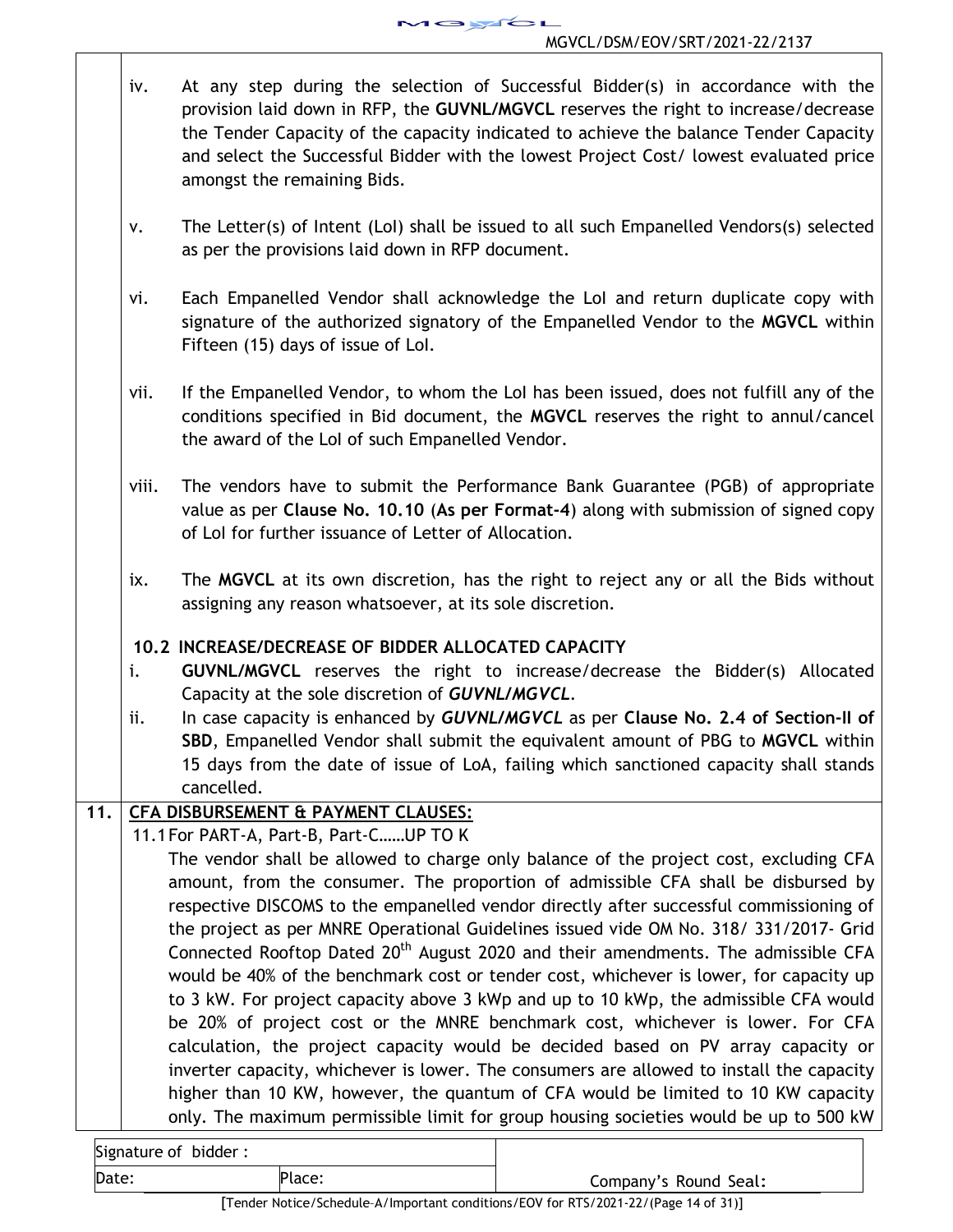and the admissible CFA would be 20% of the benchmark cost or tender cost, whichever is lower.

The net amount of project cost (i.e. project cost - CFA) shall be paid by the concerned roof top owner to any of the empanelled vendors as per the following methodology:

- 20% payment in advance after signing of agreement.
- 20% payment after installation of structure
- 20% payment after installation of SPV modules and inverters at site
- 20% payment after completing plant installation including net-metering and submission of written inspection request to the implementing agency
- Final 20% payment after commissioning of the plant and injection of power to the grid.

It shall be noted that beneficiary/customer shall be solely responsible for financial transaction with the vendor for the net of CFA (Total cost – Admissible CFA) amount. The beneficiary/customer are advised to thoroughly check the documents/claims of the vendors and shall make only online payments wherever required. GUVNL/MGVCL or MNRE in no way shall be responsible for disputes arising out of payments of agreements between vendor and the beneficiary.

- 11.2The CFA as calculated under **Clause No. 5 of Section-II of SBD** for Parts under CAPEX Model will be released on submission of following documents-
	- I. Joint Commissioning Report (JCR) **as per Annexure-O**.
	- II. Claim Letter as per the Annexure M.
	- III. Guarantee certificate on Letter Head of the Vendor.
	- IV. Geo-coordinates and photos of the site
- 11.3The CFA shall be released by respective DISCOMS, only after receipt of the same from MNRE, within a specified time (an indicative schedule for disbursement of CFA to the vendor shall be mentioned by the implementing agency)
- 11.4The CFA shall be released to the Vendor only after the completion and successful commissioning of the Project(s) as per terms & conditions vide **Clause No. 5 of Section-II of SBD.**
- 11.5The whole or part of the CFA shall be recovered from the Vendor's PBG or future Payments (to be released), in case of violation of any Terms & Conditions of *MNRE/ GUVNL/MGVCL.*

# **OTHER CONDITIONS**

Bidder has to obtain all the necessary approvals/Consents/Clearances required for Erection, Testing, Commissioning and O&M of the project including Grid connectivity. *GUVNL/MGVCL*  shall not have any responsibility in this regard.

Signature of bidder :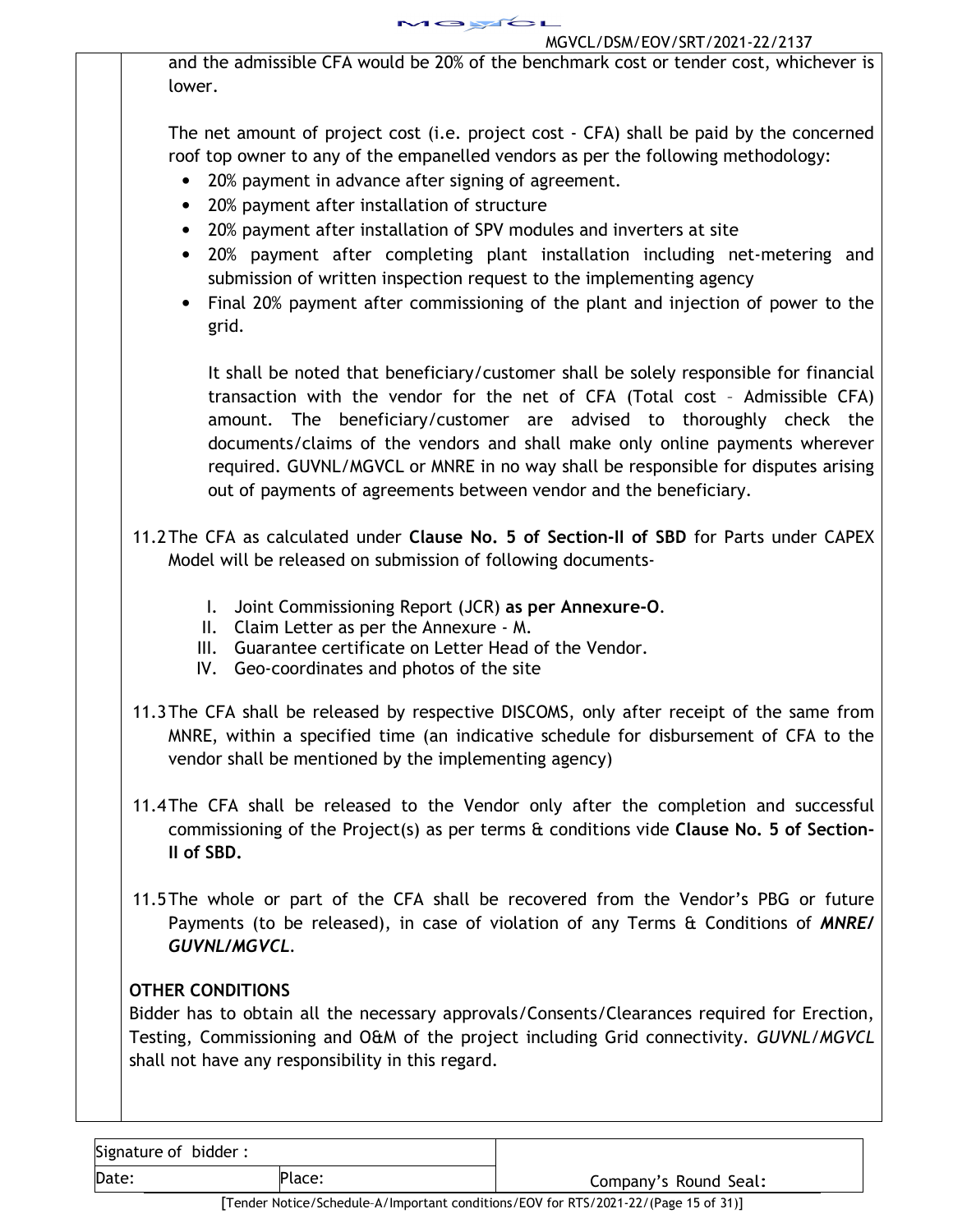

| to the bidder.<br>12.<br>PENALTY PROVISIONS :<br>Penalty will be imposed on bidder by GUVNL/MGVCL/DISCOMs if following conditions are<br>encountered.<br>Cess would be levied."<br>all Government tender in following conditions.<br>i.<br>tender,<br>ii.<br>structure etc, as indicated in earlier para.<br>Documents during the bidding/empanelment process.<br>iv. If bidders denied implementing projects allocated capacity of etc.<br>Non- performance of the RTS plant based on PR as mentioned in the clause No.<br>v.<br>2.14 of Section-I of SBD.<br>requirements of Phase-II Guidelines and issued Amendments.<br>the future State/Central Government Tender.<br>blacklisting.<br>This excludes delay in the completion of the work due to unforeseen reasons beyond the | <b>TAX EXEMPTIONS:</b>                                                                                                                                                                                                                                                                                                                                                                                                                                                                                                                                                                                                                                                                                                                                                                                                                                                                                                                                                                                                                         |
|-------------------------------------------------------------------------------------------------------------------------------------------------------------------------------------------------------------------------------------------------------------------------------------------------------------------------------------------------------------------------------------------------------------------------------------------------------------------------------------------------------------------------------------------------------------------------------------------------------------------------------------------------------------------------------------------------------------------------------------------------------------------------------------|------------------------------------------------------------------------------------------------------------------------------------------------------------------------------------------------------------------------------------------------------------------------------------------------------------------------------------------------------------------------------------------------------------------------------------------------------------------------------------------------------------------------------------------------------------------------------------------------------------------------------------------------------------------------------------------------------------------------------------------------------------------------------------------------------------------------------------------------------------------------------------------------------------------------------------------------------------------------------------------------------------------------------------------------|
|                                                                                                                                                                                                                                                                                                                                                                                                                                                                                                                                                                                                                                                                                                                                                                                     | Price bids are invited exclusive of GST. However, Tax exemptions including certificates of any                                                                                                                                                                                                                                                                                                                                                                                                                                                                                                                                                                                                                                                                                                                                                                                                                                                                                                                                                 |
|                                                                                                                                                                                                                                                                                                                                                                                                                                                                                                                                                                                                                                                                                                                                                                                     | sort, if available may be dealt with the concerned Department of Govt. of India/ State of                                                                                                                                                                                                                                                                                                                                                                                                                                                                                                                                                                                                                                                                                                                                                                                                                                                                                                                                                      |
|                                                                                                                                                                                                                                                                                                                                                                                                                                                                                                                                                                                                                                                                                                                                                                                     | Gujarat by the bidder. MGVCL in no case will be responsible for providing any tax exemptions                                                                                                                                                                                                                                                                                                                                                                                                                                                                                                                                                                                                                                                                                                                                                                                                                                                                                                                                                   |
|                                                                                                                                                                                                                                                                                                                                                                                                                                                                                                                                                                                                                                                                                                                                                                                     |                                                                                                                                                                                                                                                                                                                                                                                                                                                                                                                                                                                                                                                                                                                                                                                                                                                                                                                                                                                                                                                |
|                                                                                                                                                                                                                                                                                                                                                                                                                                                                                                                                                                                                                                                                                                                                                                                     |                                                                                                                                                                                                                                                                                                                                                                                                                                                                                                                                                                                                                                                                                                                                                                                                                                                                                                                                                                                                                                                |
|                                                                                                                                                                                                                                                                                                                                                                                                                                                                                                                                                                                                                                                                                                                                                                                     |                                                                                                                                                                                                                                                                                                                                                                                                                                                                                                                                                                                                                                                                                                                                                                                                                                                                                                                                                                                                                                                |
|                                                                                                                                                                                                                                                                                                                                                                                                                                                                                                                                                                                                                                                                                                                                                                                     |                                                                                                                                                                                                                                                                                                                                                                                                                                                                                                                                                                                                                                                                                                                                                                                                                                                                                                                                                                                                                                                |
|                                                                                                                                                                                                                                                                                                                                                                                                                                                                                                                                                                                                                                                                                                                                                                                     | 12.1 In case of delay in completion of work of installation of any Solar roof top system,<br>penalty @ 1/2% per week or part thereof plus applicable GST and Cess on the total<br>system cost subject to a maximum of 10% of total system cost plus applicable GST and                                                                                                                                                                                                                                                                                                                                                                                                                                                                                                                                                                                                                                                                                                                                                                         |
|                                                                                                                                                                                                                                                                                                                                                                                                                                                                                                                                                                                                                                                                                                                                                                                     | 12.2 The Bank Guarantee of bidder will be encashed and he/she blacklisted for 5 years from                                                                                                                                                                                                                                                                                                                                                                                                                                                                                                                                                                                                                                                                                                                                                                                                                                                                                                                                                     |
|                                                                                                                                                                                                                                                                                                                                                                                                                                                                                                                                                                                                                                                                                                                                                                                     | If L1 bidder fails to execute 10% of the total allocated capacity under this                                                                                                                                                                                                                                                                                                                                                                                                                                                                                                                                                                                                                                                                                                                                                                                                                                                                                                                                                                   |
|                                                                                                                                                                                                                                                                                                                                                                                                                                                                                                                                                                                                                                                                                                                                                                                     | If bidders demand for additional amount/remuneration against the installation of<br>work on and above the discovered L1 rate for the identified package. This shall<br>however not be applicable for cases of customized installations such as raised                                                                                                                                                                                                                                                                                                                                                                                                                                                                                                                                                                                                                                                                                                                                                                                          |
|                                                                                                                                                                                                                                                                                                                                                                                                                                                                                                                                                                                                                                                                                                                                                                                     | iii. If bidders are defaulting in submission of Bank Guarantee/Required Relevant                                                                                                                                                                                                                                                                                                                                                                                                                                                                                                                                                                                                                                                                                                                                                                                                                                                                                                                                                               |
|                                                                                                                                                                                                                                                                                                                                                                                                                                                                                                                                                                                                                                                                                                                                                                                     |                                                                                                                                                                                                                                                                                                                                                                                                                                                                                                                                                                                                                                                                                                                                                                                                                                                                                                                                                                                                                                                |
|                                                                                                                                                                                                                                                                                                                                                                                                                                                                                                                                                                                                                                                                                                                                                                                     |                                                                                                                                                                                                                                                                                                                                                                                                                                                                                                                                                                                                                                                                                                                                                                                                                                                                                                                                                                                                                                                |
|                                                                                                                                                                                                                                                                                                                                                                                                                                                                                                                                                                                                                                                                                                                                                                                     | vi. If bidders are failed to comply with DCR, ALMM and other mandatory                                                                                                                                                                                                                                                                                                                                                                                                                                                                                                                                                                                                                                                                                                                                                                                                                                                                                                                                                                         |
|                                                                                                                                                                                                                                                                                                                                                                                                                                                                                                                                                                                                                                                                                                                                                                                     | vii. Penalties may lead to withholding CFA amount or encashment of Partial/full<br>Performance Bank Guarantee and subsequently debarring or blacklisting from                                                                                                                                                                                                                                                                                                                                                                                                                                                                                                                                                                                                                                                                                                                                                                                                                                                                                  |
|                                                                                                                                                                                                                                                                                                                                                                                                                                                                                                                                                                                                                                                                                                                                                                                     | viii. Unethical marketing by successful bidder with consumers will lead to                                                                                                                                                                                                                                                                                                                                                                                                                                                                                                                                                                                                                                                                                                                                                                                                                                                                                                                                                                     |
|                                                                                                                                                                                                                                                                                                                                                                                                                                                                                                                                                                                                                                                                                                                                                                                     | control and without fault and negligence of the EOV applicant including (but not restricted<br>to) act of God or public anomie action of Government in its sovereign capacity, floods,<br>epidemics, strikes, lockouts, fires and accidents. In the event of any of the aforesaid<br>contingencies concerned DISCOM may be promptly kept informed by the EOV applicant by e-<br>mail / followed by confirmation in writing with documentary proof within fifteen days of<br>commencement and cessation of Force Majeure circumstances. Under such circumstances<br>reasonable extension of time shall be granted by DISCOM. Application for such extension must<br>be made after completion of work as per agreement. In the event of termination of the<br>agreement, Concern DISCOM shall be at liberty to get the remaining part of the work done<br>through any other agency / EOV applicant at the risk and cost of successful EOV applicant and<br>in the manner and on the terms it thinks proper. If the cost of executing the work as |
| manner.                                                                                                                                                                                                                                                                                                                                                                                                                                                                                                                                                                                                                                                                                                                                                                             | aforesaid shall exceed the balance due to the EOV applicant, and the EOV applicant fails to<br>make good the deficiency, DISCOM may recover it from the EOV applicant in any lawful                                                                                                                                                                                                                                                                                                                                                                                                                                                                                                                                                                                                                                                                                                                                                                                                                                                            |

Signature of bidder :

Date: Place: Place: Place: Place: Place: Company's Round Seal: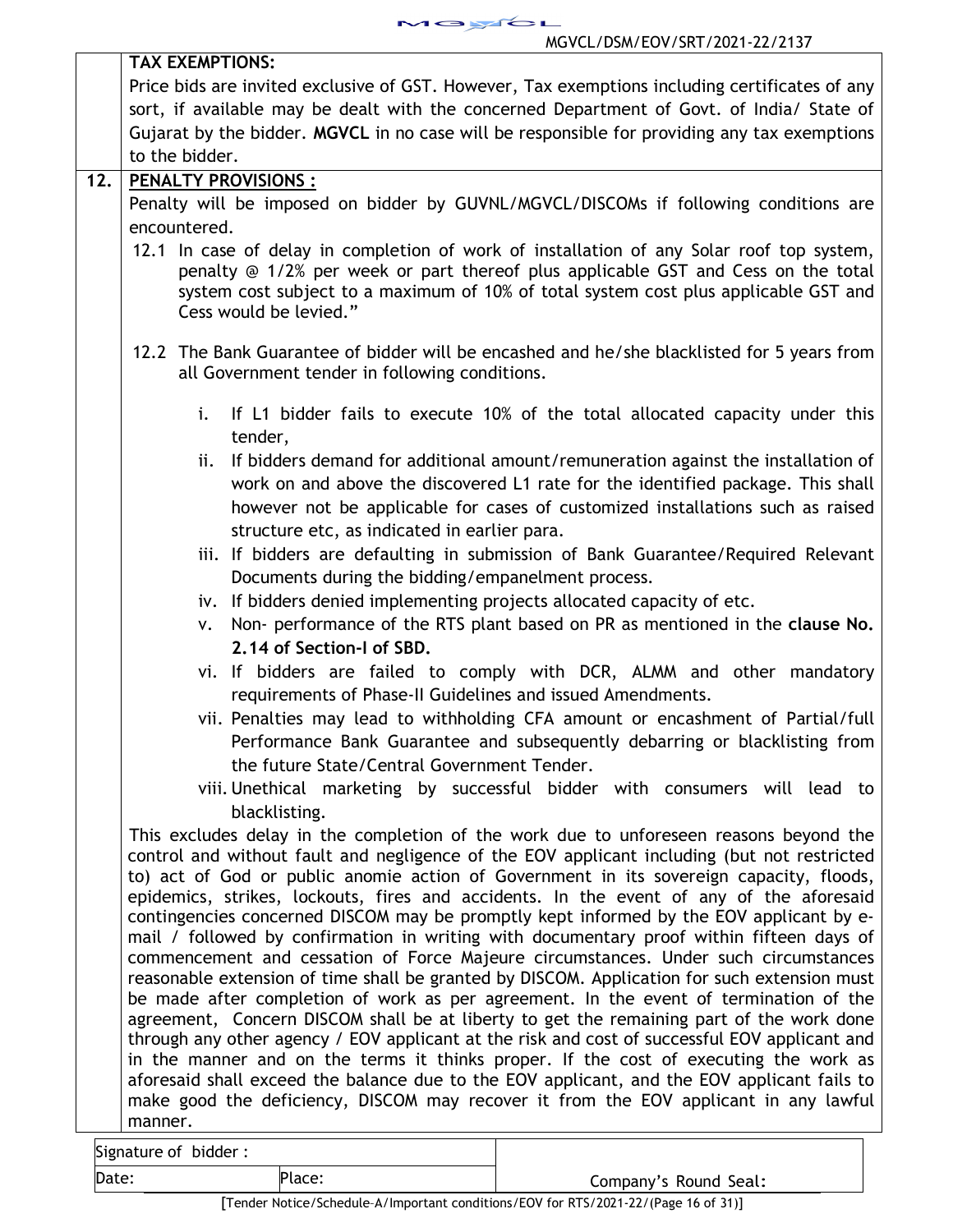

| 13. | <b>WARRANTEES AND GUARANTEES:</b>                                                             |  |  |  |
|-----|-----------------------------------------------------------------------------------------------|--|--|--|
|     | The Empanelled Vendor shall provide warrantee covering the rectification of any and all       |  |  |  |
|     | defects in the design of equipment, materials and workmanship including spare parts for a     |  |  |  |
|     | period of 5 years from the date of commissioning for projects.                                |  |  |  |
| 14. | <b>INSURANCE:</b>                                                                             |  |  |  |
|     | 14.1 The Empanelled Vendor in its own interest shall be responsible to take an insurance      |  |  |  |
|     | policy, if required, for all the materials to cover all risks and liabilities for supply and  |  |  |  |
|     | storage of materials at site, installation, testing and commissioning. However, this          |  |  |  |
|     | shall not include any insurance of commissioned plant after handing over to the               |  |  |  |
|     | beneficiary.                                                                                  |  |  |  |
|     |                                                                                               |  |  |  |
|     | 14.2 The implementing agency or beneficiary shall not be in any case liable for any third     |  |  |  |
|     |                                                                                               |  |  |  |
|     | party damages covering loss of human life, engineers and workmen and also covering            |  |  |  |
|     | the risks of damage to the third party/material/equipment/properties during                   |  |  |  |
|     | execution of the contract/work. The Empanelled Vendor will be solely responsible for          |  |  |  |
|     | against any damage, loss, injury or death of its employees and representatives arising        |  |  |  |
|     | out of the execution of the work or in carrying out the Contract. Liquidation, Death,         |  |  |  |
|     | Bankruptcy etc., shall be the responsibility of bidder. The empanelled vendors for its        |  |  |  |
|     | own interest are advised to take any insurance for any unforeseen circumstances.              |  |  |  |
| 15. | TYPE AND QUALITY OF MATERIALS AND WORKMANSHIP:                                                |  |  |  |
|     | 15.1 The design, engineering, manufacture, supply, installation, testing and performance of   |  |  |  |
|     | the equipment shall be in accordance with latest appropriate IEC/ Indian Standards as         |  |  |  |
|     | detailed in the Section- III (Technical specifications) of the Standard bid document.         |  |  |  |
|     |                                                                                               |  |  |  |
|     | 15.2 The specifications of the components should meet the technical specifications            |  |  |  |
|     | mentioned in Section III of SBD.                                                              |  |  |  |
|     |                                                                                               |  |  |  |
|     | 15.3 Any supplies which have not been specifically mentioned in this Contract but which are   |  |  |  |
|     | necessary for the design, engineering, manufacture, supply & performance or                   |  |  |  |
|     | completeness of the project shall be provided by the Bidder without any extra cost and        |  |  |  |
|     | within the time schedule for efficient and smooth operation and maintenance of the            |  |  |  |
|     | SPV plant.                                                                                    |  |  |  |
| 16. | OPERATION & MAINTENANCE (O&M) GUIDELINES TO BE MANDATORILY FOLLOWED BY                        |  |  |  |
|     |                                                                                               |  |  |  |
|     | <b>BIDDERS.</b>                                                                               |  |  |  |
|     |                                                                                               |  |  |  |
|     | 16.1 The bidder shall be responsible for all the required activities for successful operation |  |  |  |
|     | and maintenance of the Rooftop Solar PV system for a period of 5 years from the date          |  |  |  |
|     | of commissioning of the plant.                                                                |  |  |  |
|     | 16.2 Below mentioned guidelines, shall be followed for O&M practices, which is not limited    |  |  |  |
|     | to Annexure-D.                                                                                |  |  |  |
|     | i. O&M of Solar Power Plant shall be compliant with grid requirements to                      |  |  |  |
|     | achieve committed energy generation.                                                          |  |  |  |
|     | ii. Deputation of qualified and experienced personnel till the O&M period at                  |  |  |  |
|     | project site as & when required.                                                              |  |  |  |
|     | iii. Quarterly checks of the Modules, PCUs and BoS shall be carried out as a part             |  |  |  |
|     | of routine preventive and breakdown maintenance.                                              |  |  |  |
|     |                                                                                               |  |  |  |

| Signature of bidder: |          |                                                                                                                                                                                                                                                                                                                                                                                                                                                              |
|----------------------|----------|--------------------------------------------------------------------------------------------------------------------------------------------------------------------------------------------------------------------------------------------------------------------------------------------------------------------------------------------------------------------------------------------------------------------------------------------------------------|
| Date:                | Place:   | Company's Round Seal:                                                                                                                                                                                                                                                                                                                                                                                                                                        |
| г—                   | $\cdots$ | $\mathcal{L} = \mathcal{L} \mathcal{L} \mathcal{L} \mathcal{L} \mathcal{L} \mathcal{L} \mathcal{L} \mathcal{L} \mathcal{L} \mathcal{L} \mathcal{L} \mathcal{L} \mathcal{L} \mathcal{L} \mathcal{L} \mathcal{L} \mathcal{L} \mathcal{L} \mathcal{L} \mathcal{L} \mathcal{L} \mathcal{L} \mathcal{L} \mathcal{L} \mathcal{L} \mathcal{L} \mathcal{L} \mathcal{L} \mathcal{L} \mathcal{L} \mathcal{L} \mathcal{L} \mathcal{L} \mathcal{L} \mathcal{L} \mathcal$ |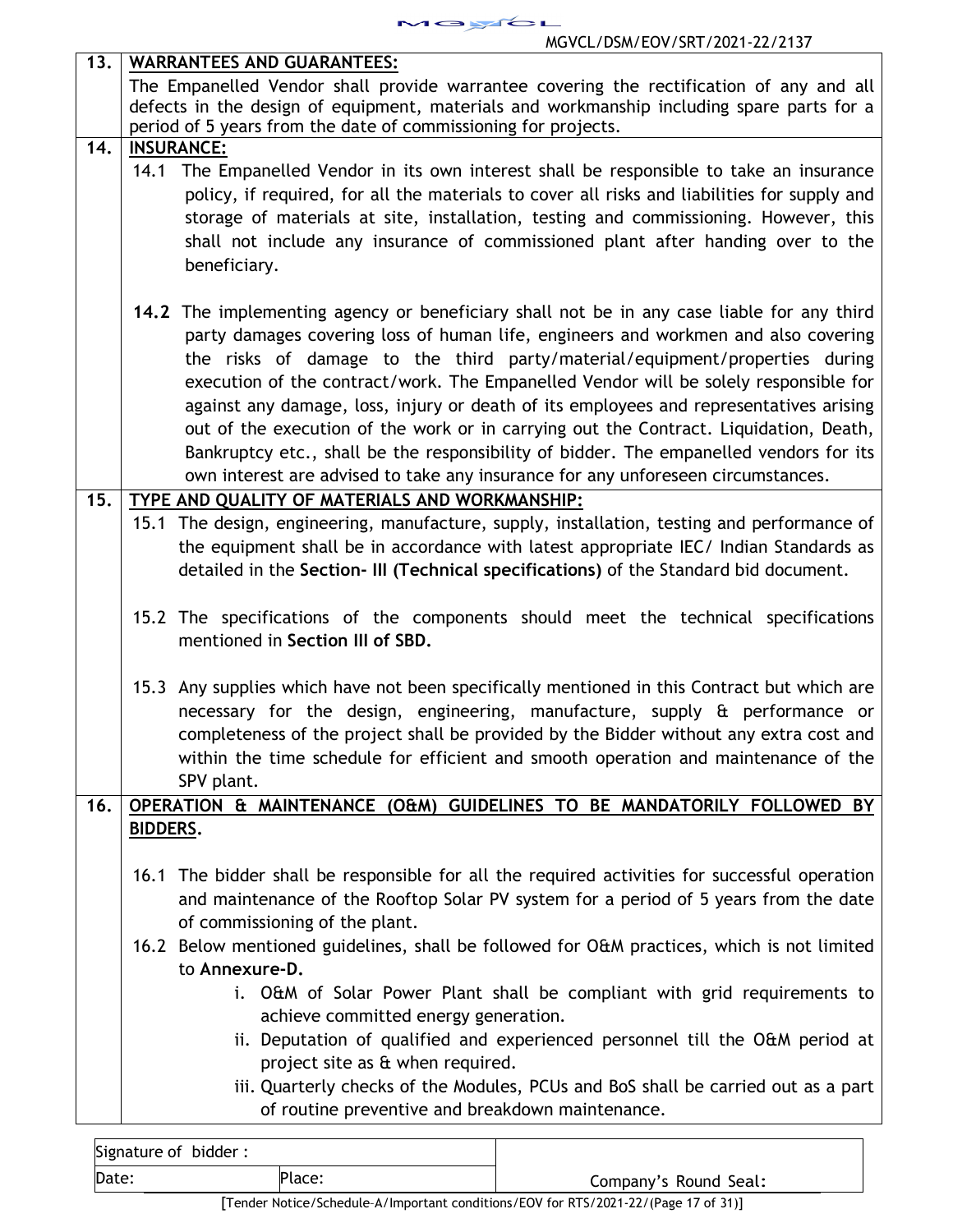MGYCL MGVCL/DSM/EOV/SRT/2021-22/2137

- iv. Immediate replacement of defective Modules, Invertors/PCUs and other equipment as and when required.
- v. Supply of all spares, consumables and fixtures as required. Such stock shall be maintained for all associated equipment and materials as per manufacturer/ supplier's recommendations.
- vi. All the equipment testing instrument required for Testing, Commissioning and O&M for the healthy operation of the Plant shall be maintained by the Bidder. The testing equipment must be calibrated once every 2 years from NABL accredited labs and the certificate of calibration must be kept for reference as required.
- vii.If negligence/ mal-operation on part of the Bidder's operator results in failure of equipment, such equipment should be repaired/ replaced by the Bidder free of cost.
- 16.3 If any jobs covered in O&M Scope as per RFP are not carried out by the contractor/ Bidders during the O&M period, the designated Official shall take appropriate action as deemed fit. **MGVCL/DISCOMs** reserves the right to make surprise checks/ inspection visits at its own or through authorized representative to verify the O&M activities being carried out by the Bidder. *Failure to adhere to above guidelines will result in penal action including debarring from participation in next tender.*
- 16.4 The Bidders should have one no. of Service centre with necessary spare parts and technicians in their service network or in each DISOCMs. The Service Centre should have adequately trained staff available for repair and maintenance of Solar PV System, Inverters supplied and installed. The service centre should be open for at least 8 hours per day and 6 days a week excluding bank holidays. The bidders should have a dedicated mobile number which should be readily available during its office hours and an e-mail ID for correspondence and shall provide address of service centre in O&M manual. A copy of the same shall also be provided to the Respective DISCOMs.
- 16.5 The bidder shall use the original parts in case of any fault in the PCU/Inverter during the AMC period of 5 years. In case the original part/parts are not available with the manufacturer of the PCU/Inverter (Based on certificate from the manufacturer), the bidder shall use the new parts of other standard brands available in the market or will use the repaired parts.
- 16.6 *If Bidders are fail to comply with the O&M guidelines, it may lead to the encashment of Performance Bank Guarantee and subsequently debarring or blacklisting from the future State/Central Government Tender.*

# **17. PROJECT INSPECTION:**

**17.1** All project progress will be monitored by respective DISCOMs and the projects can be inspected for quality at any time during commissioning or after the completion of the project by officer(s) from MNRE and/or respective DISCOMs and/or any agency/ experts designated / authorized by MNRE and/or respective DISCOMs from time to time. Respective DISCOMs shall depute a technical person from its office or from list of empanelled experts/ agencies updated from time to time for inspection, third party verification, monitoring of system installed to oversee the implementation as per required standards. The cost of inspection at the time of commissioning shall be borne by the implementing agency. However, if the project is not found to be installed in an appropriate manner, all arrangement for the next visit of the authorized

| Signature of bidder: |        |                       |
|----------------------|--------|-----------------------|
| Date:                | Place: | Company's Round Seal: |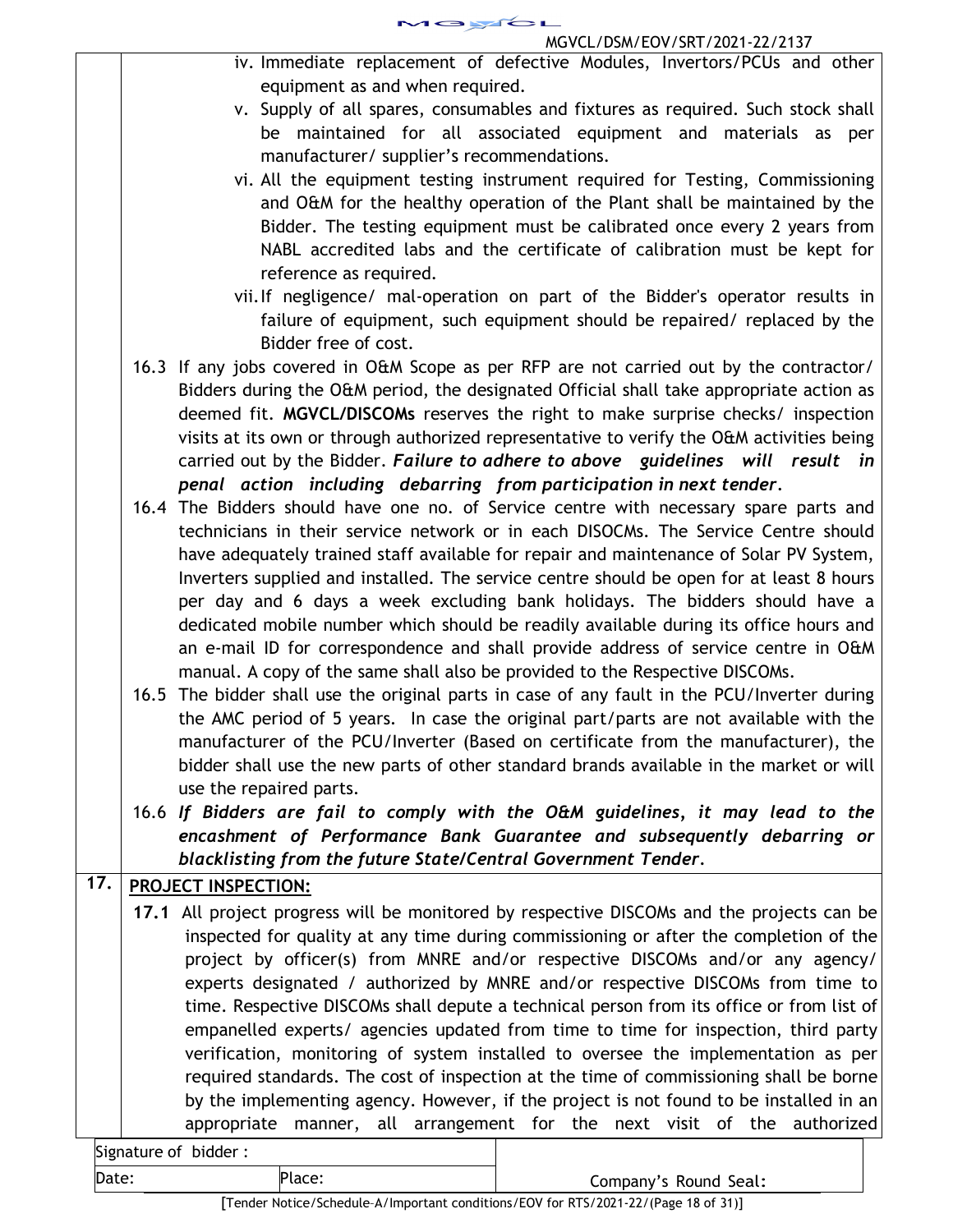representative of the implementing agency shall be made by the vendor. There shall be no separate charges/fees for the inspections. The inspection shall be broadly governed by the following mechanism:

- 17.1.1. After complete installation of the system, the Bidders shall immediately intimate to respective in writing for such inspections. The DISCOMS will complete the inspection of the PV system within 7 days of the receipt of the intimation. Visual inspection shall be carried for 100% of SPV systems. All cost pertaining to this inspection shall be borne by the implementing agency.
- 17.1.2. The material/installation found sub-standard or faulty is to be replaced by the bidder with new material as per the specifications. The systems shall be offered for inspection again after necessary rectification. Expenses for such re-inspection shall be borne by the Bidders. DISCOM at its discretion may also pick up samples from the lot of systems being supplied by the vendor at random from the warehouse for quality check only. The samples picked up will be tested for acceptance test as decided by DISCOM at MNRE/ Government approved laboratory in presence of representatives of supplier and DISCOM as per relevant IEC/IS/BIS/ DISCOM specifications.
- 17.1.3. The test results will be binding on the suppliers and DISCOM, in general will not allow re-sampling. If the material fails in any of the acceptance tests carried out, those components that fail the test shall be rejected, and the Bidder shall have to supply and install the new component as per the specifications. The loss of generation during such time when the system is taken away for testing shall be at the cost of the Bidder, who shall compensate the Beneficiary for such loss of generation as per the pro-rata PR as per RFP.
- 17.1.4. The Bidders will offer Solar PV Systems for inspection at their site/warehouse by MNRE or DISCOMS or its authorized quality inspection agency. MNRE/DISCOMS may carry out random testing/inspection of SPV systems at the site. However, all costs towards such inspection shall be borne by MNRE/implementing agency.
- 17.1.5. DISCOM reserves the right to inspect any number of SPV systems, at the addresses of the beneficiaries given by the Bidders. Pre-dispatch inspection of the components is not mandatory as 100% visual inspection is being carried out by the implementing agencies and declaration for DCR modules is being furnished by the bidder. However, pre-dispatch inspection may be carried out by the DISCOMs at the works of OEM (Original Equipment Manufacturer), where SPV (Solar Photovoltaic) panels are being manufactured.

# **Pre-Delivery Inspection**:

Empanelled Vendor shall submit the details of the site (City) of the Module Manufacturing unit from where they have planned to purchase the SPV Modules as per the specification of EOV, to the concerned DISCOM.

> • DISCOMs will submit the Name of OEM at which the PDI of PV Module is offered to GUVNL on daily basis. On receipt of the same, GUVNL shall

| Signature of bidder: |                                                                                                                 |                       |
|----------------------|-----------------------------------------------------------------------------------------------------------------|-----------------------|
| Date:                | Place:                                                                                                          | Company's Round Seal: |
|                      | 그는 그는 그만 아니라 아이들이 아니라 아이들이 아니라 아이들이 아니라 아이들이 아니라 아이들이 아니라 아이들이 아니라 아이들이 아니라 아이들이 아니라 아이들이 아니라 아이들이 아니라 아이들이 아니라 |                       |

[Tender Notice/Schedule–A/Important conditions/EOV for RTS/2021-22/(Page 19 of 31)]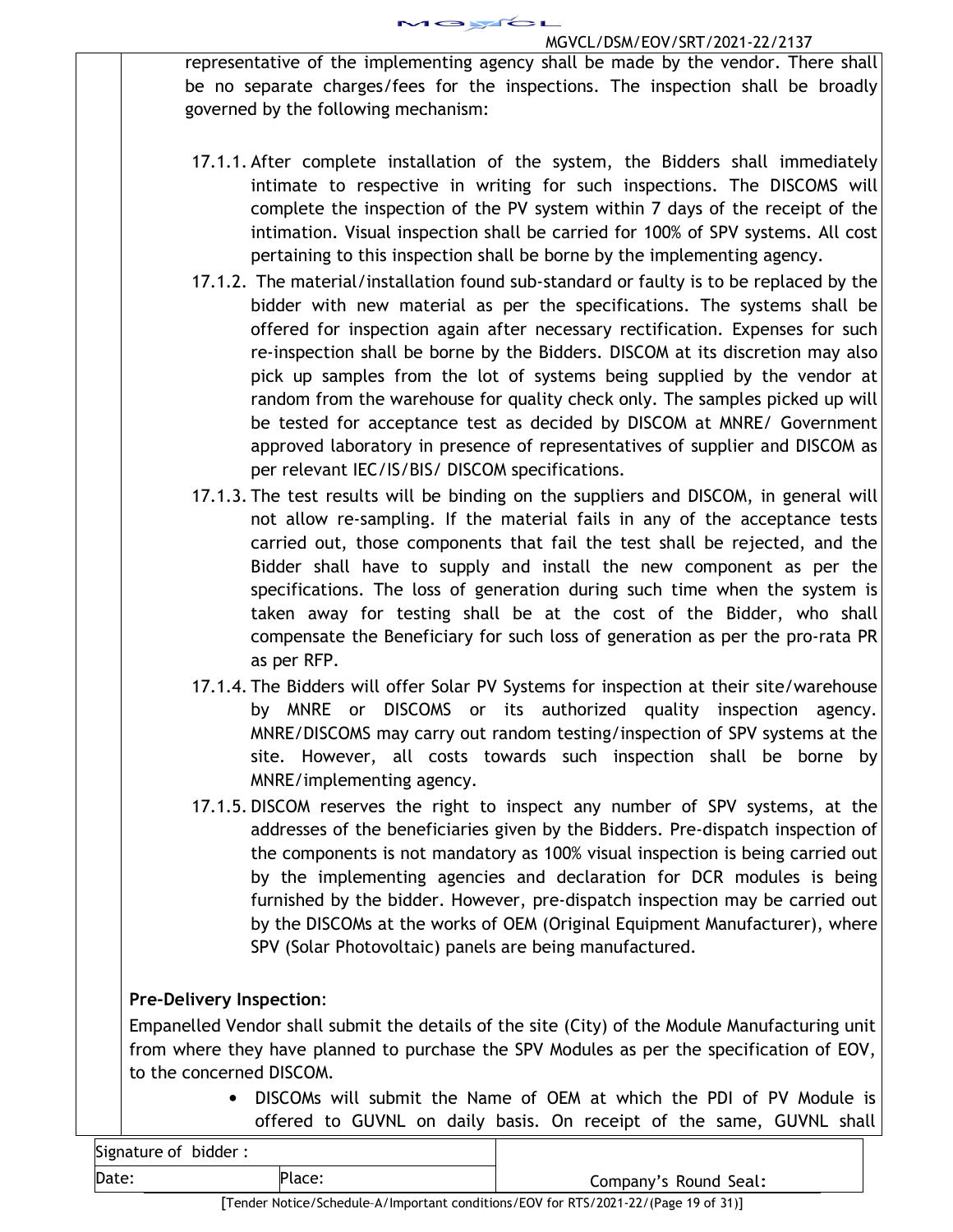

| MUVUL/DSM/EUV/SRT/ZUZT-ZZ/ZTS/                                                                                                                                                                                                                                                                                                                                                                                                                                                                                                                                                                                                |
|-------------------------------------------------------------------------------------------------------------------------------------------------------------------------------------------------------------------------------------------------------------------------------------------------------------------------------------------------------------------------------------------------------------------------------------------------------------------------------------------------------------------------------------------------------------------------------------------------------------------------------|
| nominate DISCOM to carry out the testing of the PV Modules for the total lot<br>offered on behalf of all DISCOMs at the OEM works.                                                                                                                                                                                                                                                                                                                                                                                                                                                                                            |
| • Empanelled agency shall inform DISCOM for such inspection at least 07                                                                                                                                                                                                                                                                                                                                                                                                                                                                                                                                                       |
| (Seven) days in advance before the probable date of dispatch.<br>• DISCOM shall carry out the PV Module Inspection within seven days of the                                                                                                                                                                                                                                                                                                                                                                                                                                                                                   |
| receipt of the Inspection call.                                                                                                                                                                                                                                                                                                                                                                                                                                                                                                                                                                                               |
| DISCOM shall carry out post-dispatch Inspection of Balance of System (BoS) on<br>$\bullet$<br>beneficiaries' site.                                                                                                                                                                                                                                                                                                                                                                                                                                                                                                            |
| Inspection call for the PV Module shall be submitted to the concerned DISCOMs for the lot<br>as under:                                                                                                                                                                                                                                                                                                                                                                                                                                                                                                                        |
| 1) Empanelled Vendor can submit Pre- Dispatch Inspection (PDI) call of SPV Modules at<br>OEM in advance for the Solar PV Capacity (KW) of Applications submitted by them                                                                                                                                                                                                                                                                                                                                                                                                                                                      |
| without waiting for payment of deposit/ Estimate.<br>2) There is no prior requirement of submitting Consumer no. along with PDI Call letter.                                                                                                                                                                                                                                                                                                                                                                                                                                                                                  |
| 3) The Empanelled Vendor can utilize the modules inspected by the nominated DISCOM in<br>the PV System/s installed by him under the SURYA-Gujarat Scheme in any DISCOM.                                                                                                                                                                                                                                                                                                                                                                                                                                                       |
| 4) Necessary Documents with details of inspected modules (Make, Type, Watt, Sr. No.)                                                                                                                                                                                                                                                                                                                                                                                                                                                                                                                                          |
| will be uploaded on Portal by the inspected DISCOM and Empanelled Vendor shall have<br>to select the module Sr. No. used by him from portal uploaded list only at stage no.                                                                                                                                                                                                                                                                                                                                                                                                                                                   |
| 6. 'Work Execution'.                                                                                                                                                                                                                                                                                                                                                                                                                                                                                                                                                                                                          |
| The Bidders will offer Solar PV Systems for inspection at their works by DISCOMS or its<br>authorized quality inspection agency. Inspection can also be offered at one place in<br>Gujarat, where equivalent requisite inspection and testing facilities are available.                                                                                                                                                                                                                                                                                                                                                       |
| Visual inspection shall be carried for 100% of SPV systems.                                                                                                                                                                                                                                                                                                                                                                                                                                                                                                                                                                   |
| Bidders will intimate to DISCOM in writing in advance for such inspections.                                                                                                                                                                                                                                                                                                                                                                                                                                                                                                                                                   |
| If during the inspection the percentage of rejections exceeds 10% then the<br>whole lot would be rejected. The rejected material is to be replaced with new<br>material as per the specifications. The systems shall be offered for inspection again<br>after necessary rectification. Expenses for such re-inspection shall be borne by the<br>Bidders.                                                                                                                                                                                                                                                                      |
| DISCOM at its discretion may also pick up samples from the systems supplied $\theta$<br>Installed at beneficiaries' site at random for quality check only. The samples picked up<br>will be tested for acceptance test as decided by DISCOM at MNRE/ Government<br>approved laboratory in presence of representatives of supplier and DISCOM as per<br>relevant IEC/ISS/BIS/ DISCOM specifications. The test results will be binding on the<br>suppliers and DISCOM, in general will not allow re-sampling. If the material fails in any<br>of the acceptance tests carried out, those components that fail the test shall be |
| rejected, and the Bidder shall have to supply and install the new component as per<br>the specifications. The loss of generation during such time when the system is taken<br>away for testing shall be at the cost of the Bidder, who shall compensate the                                                                                                                                                                                                                                                                                                                                                                   |

| Signature of bidder: |          |                       |
|----------------------|----------|-----------------------|
| Date:                | Place:   | Company's Round Seal: |
|                      | $-$<br>. | _ _ _ _ _ _           |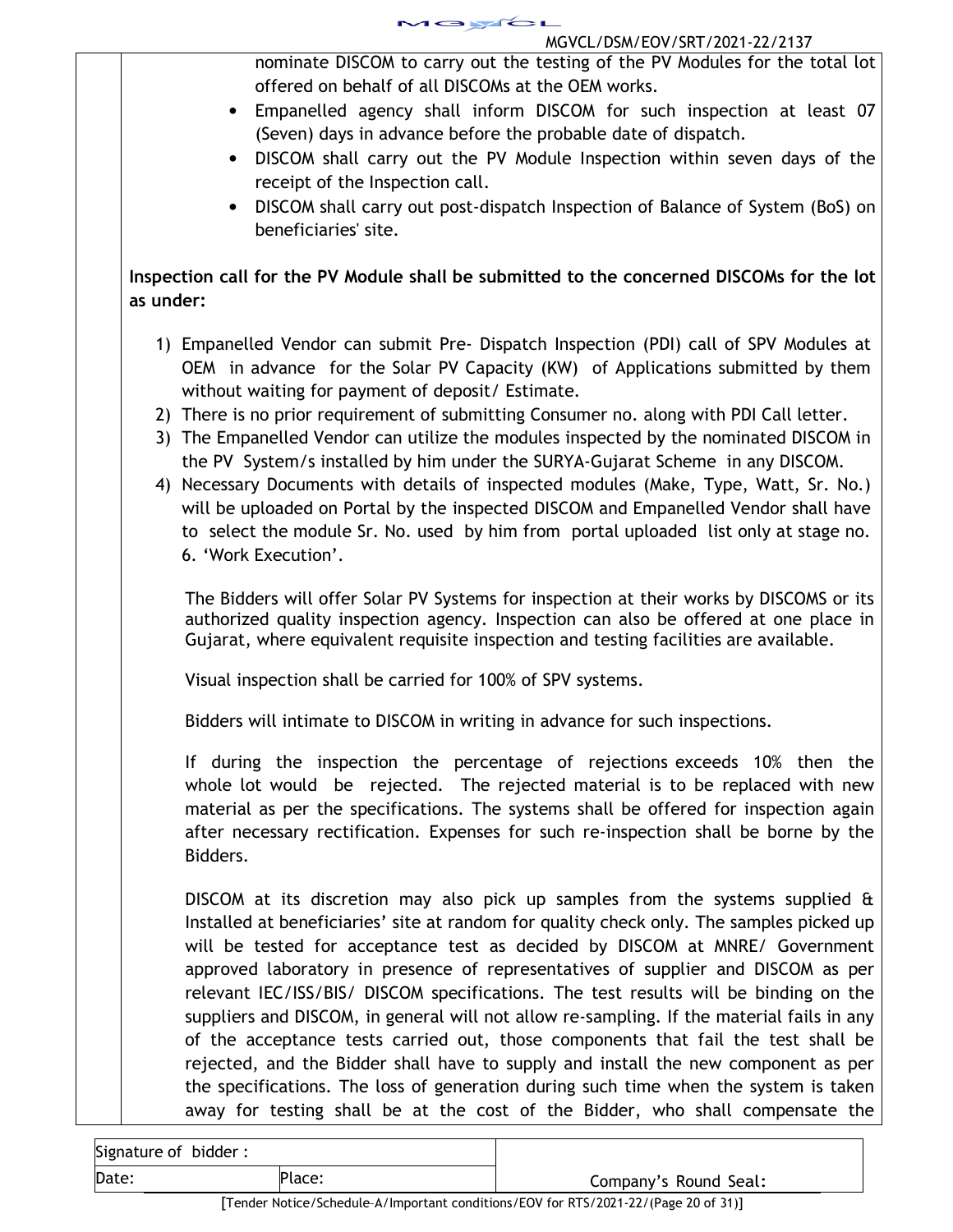|     | MGYCL                                                                                                                                                                                                                                                                                                                                                                                                                                                                                                                                                                                      |
|-----|--------------------------------------------------------------------------------------------------------------------------------------------------------------------------------------------------------------------------------------------------------------------------------------------------------------------------------------------------------------------------------------------------------------------------------------------------------------------------------------------------------------------------------------------------------------------------------------------|
|     | MGVCL/DSM/EOV/SRT/2021-22/2137                                                                                                                                                                                                                                                                                                                                                                                                                                                                                                                                                             |
|     | Beneficiary for such loss of generation as per the prorata P.R. as specified elsewhere<br>in this EOV, at the retail tariff of the DISCOM.                                                                                                                                                                                                                                                                                                                                                                                                                                                 |
|     | DISCOM reserves the right to inspect any number of SPV systems, any number of times<br>at the addresses of the beneficiaries given by the Bidders.                                                                                                                                                                                                                                                                                                                                                                                                                                         |
|     | PV Modules dispatched without DISCOM's approval shall not be accepted and the<br>DISCOM shall have right to reject it and to recover the cost so incurred, from the<br>empanelled agency.                                                                                                                                                                                                                                                                                                                                                                                                  |
|     | DISCOM may undertake random inspection of material prior to dispatch to ensure<br>quality.                                                                                                                                                                                                                                                                                                                                                                                                                                                                                                 |
|     | The inspection as mentioned above by DISCOM's representative shall not relieve the<br>Bidders from full responsibility of completing the work confirming to the requirement<br>of this contract.                                                                                                                                                                                                                                                                                                                                                                                           |
|     | 17.1.6. Cost of inspection: All the expenses related to inspection team like lodging,<br>boarding, travelling, and air tickets to be borne by the respective DISCOMS.<br>The Empanelled vendor will provide necessary inspection & testing facility at<br>his cost.                                                                                                                                                                                                                                                                                                                        |
|     | However, if the material is not kept ready for inspection after intimation of<br>the offered quantity on the schedule date for inspection then all<br>consequences will be to suppliers account and DISCOMS will recover the actual<br>expenses of To & Fro travelling fares, if any, plus Rs. 3500/-per day per<br>employee plus applicable GST.                                                                                                                                                                                                                                          |
| 18. | REQUIREMENT OF APPROVALS ON MAKES OF THE COMPONENTS:<br>The Modules and Cells should be manufactured in India and should be complied with the<br>prevailing Approved List of Models and Manufacturers of Solar Photovoltaic Modules<br>(Requirement for Compulsory Registration) Order 2019 - Implementation issued vide OM NO.<br>283/54/2018-GRID SOLAR -Part (I) Dated 10 <sup>th</sup> March 2021 and subsequent amendments Rest of<br>the components can be procured from any source. However, these items should meet the<br>Technical specification and standards mentioned in RFP. |
| 19. | LIQUIDATED DAMAGES (LD) FOR DELAY IN PROJECT IMPLEMENTATION:                                                                                                                                                                                                                                                                                                                                                                                                                                                                                                                               |
|     | 19.1 MGVCL will issue the consent letter(s) for the Project (s) indicating the CFA amount(s)<br>which will be disbursed in line with the provisions of the RFP document. The Bidder<br>shall complete Design, Engineering, Manufacture, Supply, storage, civil work, erection,<br>testing & commissioning of each project within stipulated timeline. (Excluding any<br>Extension any further extension), whichever is earlier.                                                                                                                                                            |
|     | 19.2 If the bidder fails to commission the sanctioned project within specified time, the<br>project will get cancelled and CFA will not be disbursed by MGVCL.                                                                                                                                                                                                                                                                                                                                                                                                                             |
| 20. | <b>COMMISSIONING / COMPLETION CERTIFICATE:</b><br>Application for completion/commissioning certificate:                                                                                                                                                                                                                                                                                                                                                                                                                                                                                    |
|     | When the Empanelled Vendor fulfils his obligation under the Contract, he shall be eligible to                                                                                                                                                                                                                                                                                                                                                                                                                                                                                              |

| Signature of bidder: |        |                       |
|----------------------|--------|-----------------------|
| Date:                | Place: | Company's Round Seal: |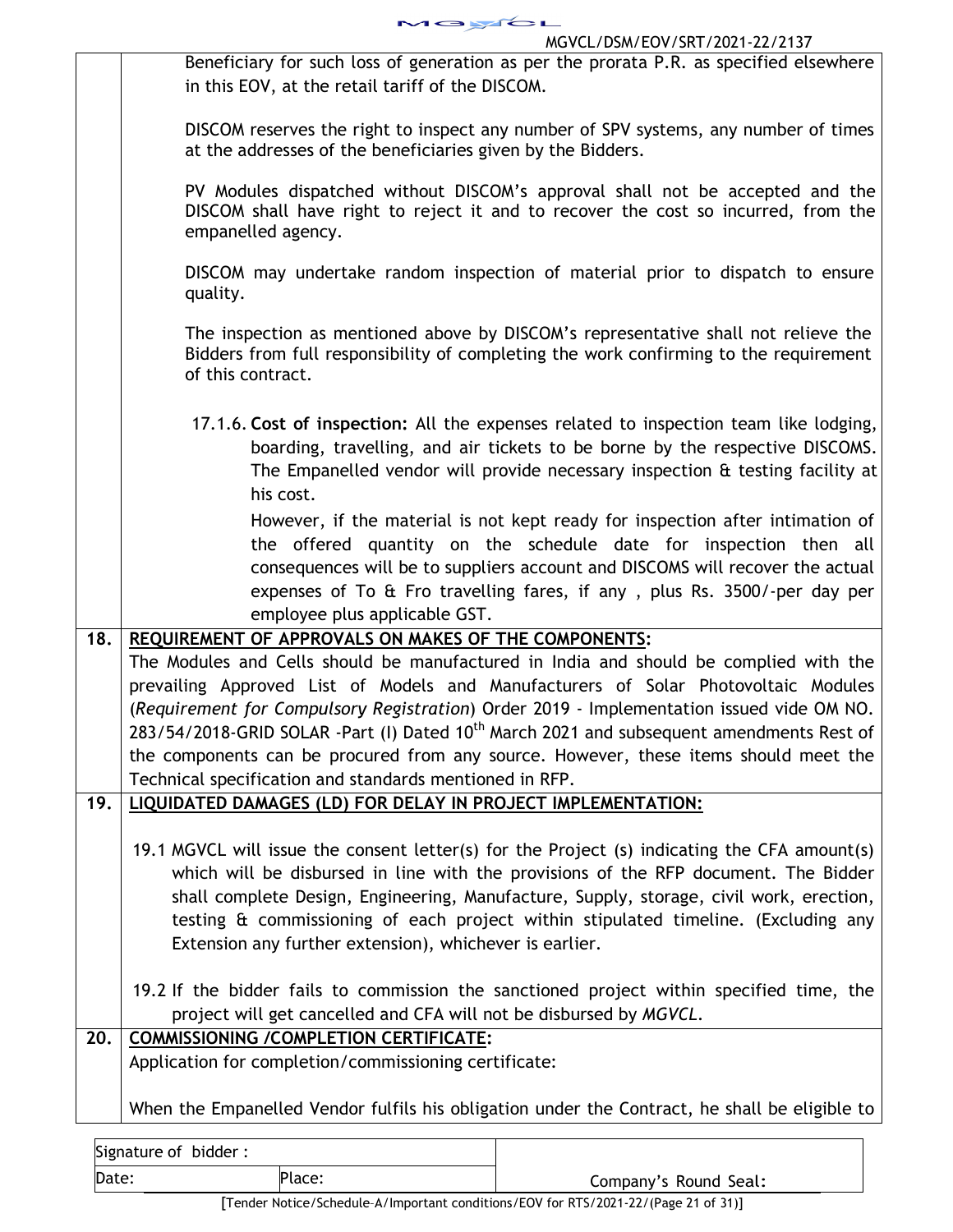apply for Completion/Commissioning Certificate. The Engineer- in-Charge shall normally issue the Completion Certificate to the Empanelled Vendor within one month after receiving any application therefore from the Empanelled Vendor after verifying from the completion documents and satisfying himself that the work has been completed in accordance with and as set out in Contract documents. The Empanelled Vendor, after obtaining the Completion Certificate, is eligible to avail the CFA as per the **Clause No. 5 of Section-II of SBD**. **21. DEDUCTIONS FROM THE CONTRACT PRICE:** All costs, damages or expenses which **MGVCL** may have paid or incurred, which under the provisions of the Contract, the Empanelled Vendor is liable/will be liable, will be claimed by the **MGVCL**. All such claims shall be billed by the **MGVCL** to the Contractor within 15 (fifteen) days of the receipt of the payment request and if not paid by the Empanelled Vendor within the said period, the **MGVCL** may, then, deduct the amount from any moneys due i.e., PBG or becoming due to the contractor or Empanelled Vendor under the contract or may be recovered by actions of law or otherwise, if the Empanelled Vendor fails to satisfy the **MGVCL** of such claims. **22. DEBARRED FROM PARTICIPATING IN GUVNL/MGVCL'S TENDER: GUVNL/MGVCL** reserves the right to carry out the performance review of each Bidder from the time of submission of Bid onwards. In case it is observed that a bidder has not fulfilled its obligations in meeting the various timelines envisaged, in addition to the other provisions of the RFP, such Bidders may be debarred from participating in **GUVNL/MGVCL's** any future tender for a period as decided by *GUVNL***/MGVCL. 23. RIGHT TO WITHDRAW THE RFP AND TO REJECT ANY BID:** 23.1 This RFP may be withdrawn or cancelled by the **MGVCL** at any time without assigning any reasons thereof. The MGVCL further reserves the right, at its complete discretion, to reject any or all of the Bids without assigning any reasons whatsoever and without incurring any liability on any account. However, if the RFP is withdrawn, the tender fees shall be returned to the participating vendors. 23.2 The **MGVCL** reserve the right to interpret the Bid submitted by the Bidder in accordance with the provisions of the RFP and make its own judgment regarding the interpretation of the same. In this regard the **MGVCL** shall have no liability towards any Bidder and no

Bidder shall have any recourse to the **MGVCL** with respect to the selection process. **MGVCL** shall evaluate the Bids using the evaluation process specified in Section -I, at its sole discretion. **MGVCL** decision in this regard shall be final and binding on the Bidders.

23.3 **MGVCL** reserves its right to vary, modify, revise, amend or change any of the terms and conditions of the Bid before submission. The decision regarding acceptance of bid by **MGVCL** will be full and final.

Signature of bidder : Date: Place: Place: Place: Place: Place: Place: Place: Company's Round Seal: **24. ZERO DEVIATION:** This is a ZERO Deviation Bidding Process. Bidder is to ensure compliance of all provisions of the Bid Document and submit their Bid accordingly. Tenders with any deviation to the bid conditions shall be liable for rejection. **25.** The Bidders are advised to read carefully all instructions and conditions appearing in this document and understand them fully. All information and documents required as per the bid document must be furnished. Failure to provide the information and/ or documents as required may render the bid technically nonresponsive.

[Tender Notice/Schedule–A/Important conditions/EOV for RTS/2021-22/(Page 22 of 31)]

| $\sim$<br>. . |
|---------------|
|---------------|

# MGVCL/DSM/EOV/SRT/2021-22/2137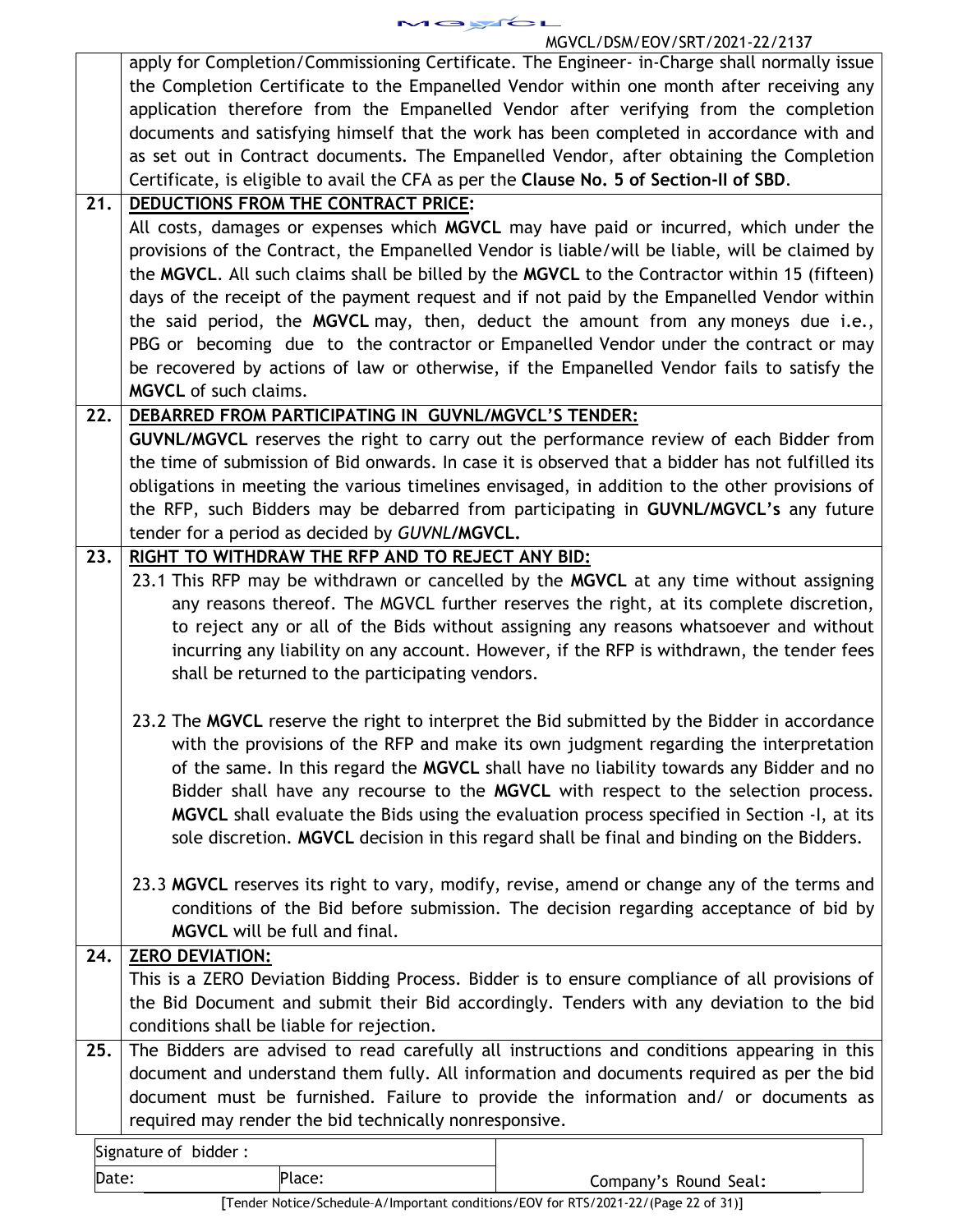|     | MGVCL/DSM/EOV/SRT/2021-22/2137                                                               |
|-----|----------------------------------------------------------------------------------------------|
| 26. | The bidder shall be deemed to have examined the bid document and MNRE scheme/SURYA-          |
|     | Gujarat Scheme, to have obtained his own information in all matters whatsoever that might    |
|     | affect carrying out the works in line with the scope of work specified elsewhere in the      |
|     | document at the offered rates and to have satisfied himself to the level of sufficiency. The |
|     | bidder shall be deemed to be in knowledge of the scope, nature and magnitude of the works    |
|     | and requirement of materials, equipment, tools and labour involved, wage structures and as   |
|     | to what all works, he has to complete in accordance with the bid documents irrespective of   |
|     | any defects, omissions or errors that may be found in the bid documents.                     |
| 27. | SPECIAL NOTE ON SECURITY AND TRANSPARENCY OF BIDS:                                           |
|     |                                                                                              |
|     | Security related functionality has been rigorously implemented in n-procure portal in a      |
|     | multidimensional manner. Starting with 'Acceptance of Registration by the Service Provider', |
|     | provision for security has been made at various stages in Electronic Tender's software.      |
|     |                                                                                              |
|     | If variation is noted between the information contained in the Electronic Form and the 'Hard |
|     | Copy', the contents of the Electronic Forms and details shall prevail. In such cases, if the |
|     | information/declaration/details contained in the electronic forms is found to be false,      |
|     | forged, incomplete or in-eligible, the bid shall be summarily rejected and the tendering     |
|     | authority may initiate blacklisting/criminal/legal proceedings depending on the severity of  |
|     | the case.                                                                                    |
|     |                                                                                              |
|     | In case of any discrepancy between the values mentioned in figures and in words, the value   |
|     | mentioned in words shall prevail.                                                            |
|     |                                                                                              |
|     | <b>Other Instructions</b>                                                                    |
|     | 1. It shall be the sole responsibility of the bidders to regularly visit the website/tender  |
|     | portal for any amendment or update on the tender process of project.                         |
|     | 2. Out state agency must be having one office registered in Gujarat.                         |
| 28. | SETTLEMENT OF DISPUTE                                                                        |
|     |                                                                                              |
|     | 28.1 All disputes and differences arising out of or under the contract including, however,   |
|     | without prejudice to the generality of the aforesaid, any question regarding the             |
|     | existence, validity or termination, in respect thereof, the parties at the first instance    |
|     | shall endeavour to resolve such dispute or differences amicably by mutual consultation.      |
|     |                                                                                              |
|     | 28.2 If the parties fail to resolve, the disputes or differences amicably by mutual consent, |
|     | within 45 days of its arising, the disputes or differences shall be referred to arbitration  |
|     | either party may refer the disputes or differences to arbitration as provided hereinafter,   |
|     | by giving notice in writing to the other party of its intention to refer the disputes or     |
|     | differences to arbitration and such arbitration proceedings shall commence with the          |
|     |                                                                                              |
|     | receipt of the aforesaid notice by the other party. Any dispute in respect of which a        |
|     | notice of intention to refer the same to arbitration has been given in terms of sub          |
|     | Clause No. 2.22 of Section-I of SBD, shall be finally settled by arbitration.                |
|     |                                                                                              |
|     | 28.3 IN CASE THE CONTRACTOR IS A PUBLIC SECTOR ENTERPRISE OR A GOVERNMENT                    |

MGYCL

| Signature of bidder: |        |                       |
|----------------------|--------|-----------------------|
| Date:                | Place: | Company's Round Seal: |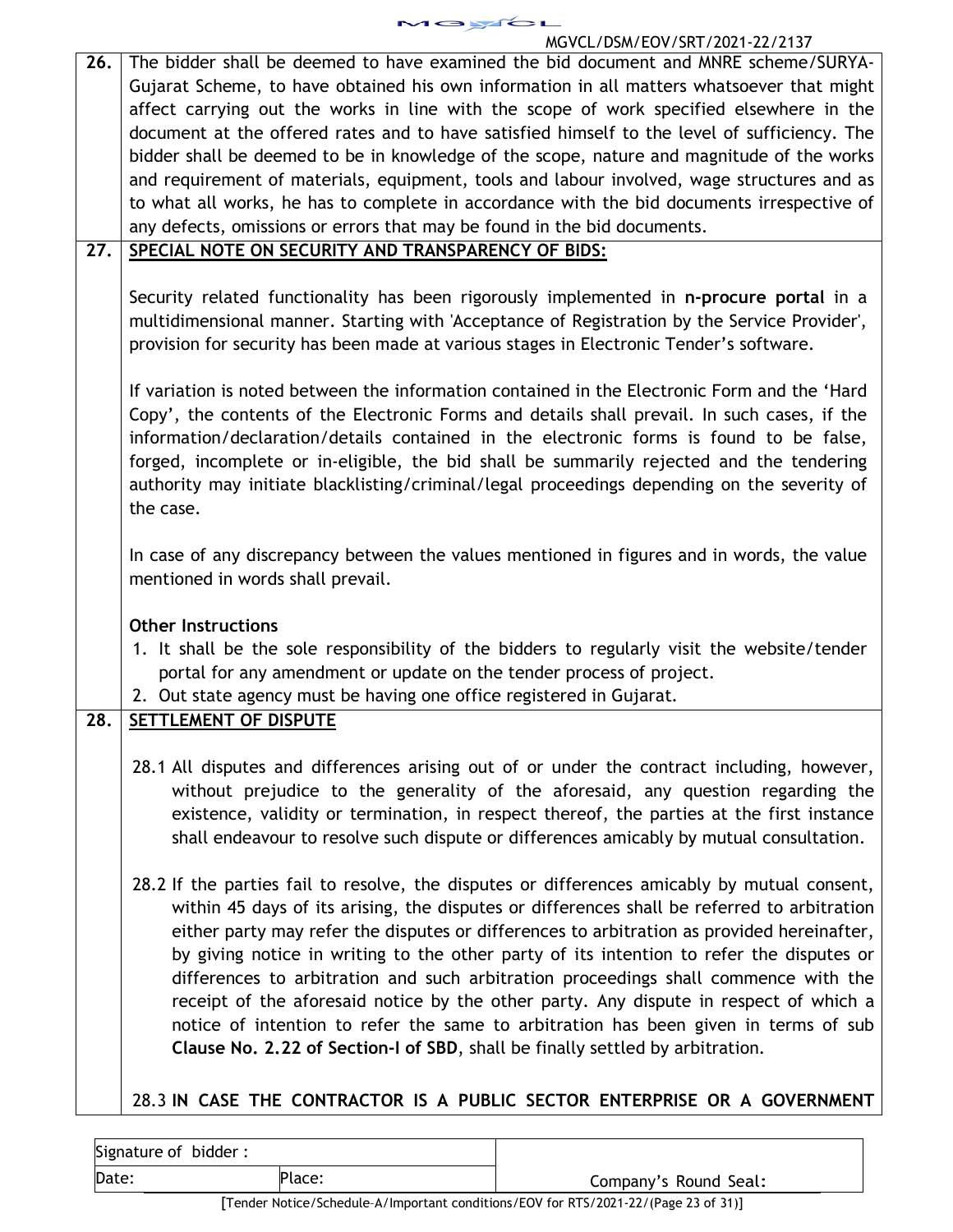

## **DEPARTMENT:**

In case the Contractor is a Public Sector Enterprise or a Government Department, the dispute shall be referred by either party for Arbitration to the sole Arbitrator to be nominated by the **Secretary (Power),** of the State of Gujarat.

# 28.4 **IN ALL OTHER CASES:**

All questions, disputes, or difference whatsoever which may at any time arise between the parties t this agreement touching the agreement or subject matter thereof, arising out of or in relation there to and whether as to construction or otherwise shall be referred to the decision of the Sole Arbitrator, appointed by the MD of MGVCL. For that purpose, who shall be a retired High-Court Judge or retired District and Sessions Judge, and the decision of the said Arbitrator shall be final and binding upon the parties. Reference to the arbitration shall be governed by the provisions of Indian Arbitration& Conciliation Act, 1996 as amended from time to time and the rules made there.  **JURIDICTION:-**

All questions, disputes arising under out of or in connection with the tender/contract if concluded shall be subject to the exclusive jurisdiction of the court under whose jurisdiction the place from which the tender / Acceptance of tender is issued, is situated i.e. Vadodara.

## **TERMINATION OF CONTRACT**

In case, the agency/bidder fails to execute the project within contractual period or project is not in accordance with the prescribed specification, MGVCL shall exercise its discretionary power either,

a) To recover, from the agency/bidder as agreed, by way of penalty clause above for any loss,

&

b) To execute the project from elsewhere after giving due notice to the bidder/agency at the risk of the bidder/agency without cancelling the contract delivery.

&

c) To cancel the contract, in the event of the execution of project at the risk of bidder/agency, the opinion of MGVCL shall be final, In the event of action taken under clause (a) or (b) above, the bidder/agency shall liable to pay for any loss which MGVCL may sustain on that account but the bidder/agency shall not be entitled to any saving on such execution of project made against default. The decision of MGVCL shall be final as regards the execution of project executed by agency/bidder and MGVCL shall not be required to give any reason in writing or otherwise at any time for the same.

28.5 Notwithstanding any reference to the arbitration herein, the parties shall continue to perform their respective obligations under the agreement unless they otherwise agree.

28.6 Cost of arbitration shall be equally shared between the Parties.

# **29. OTHER CONDITIONS**

29.1 The Empanelled Vendor shall not transfer, assign or sublet the work under this contract or any substantial part thereof to any other party without the prior consent of **MGVCL**/DISCOMS in writing.

| Signature of bidder: |                       |
|----------------------|-----------------------|
| Date:<br>Place:      | Company's Round Seal: |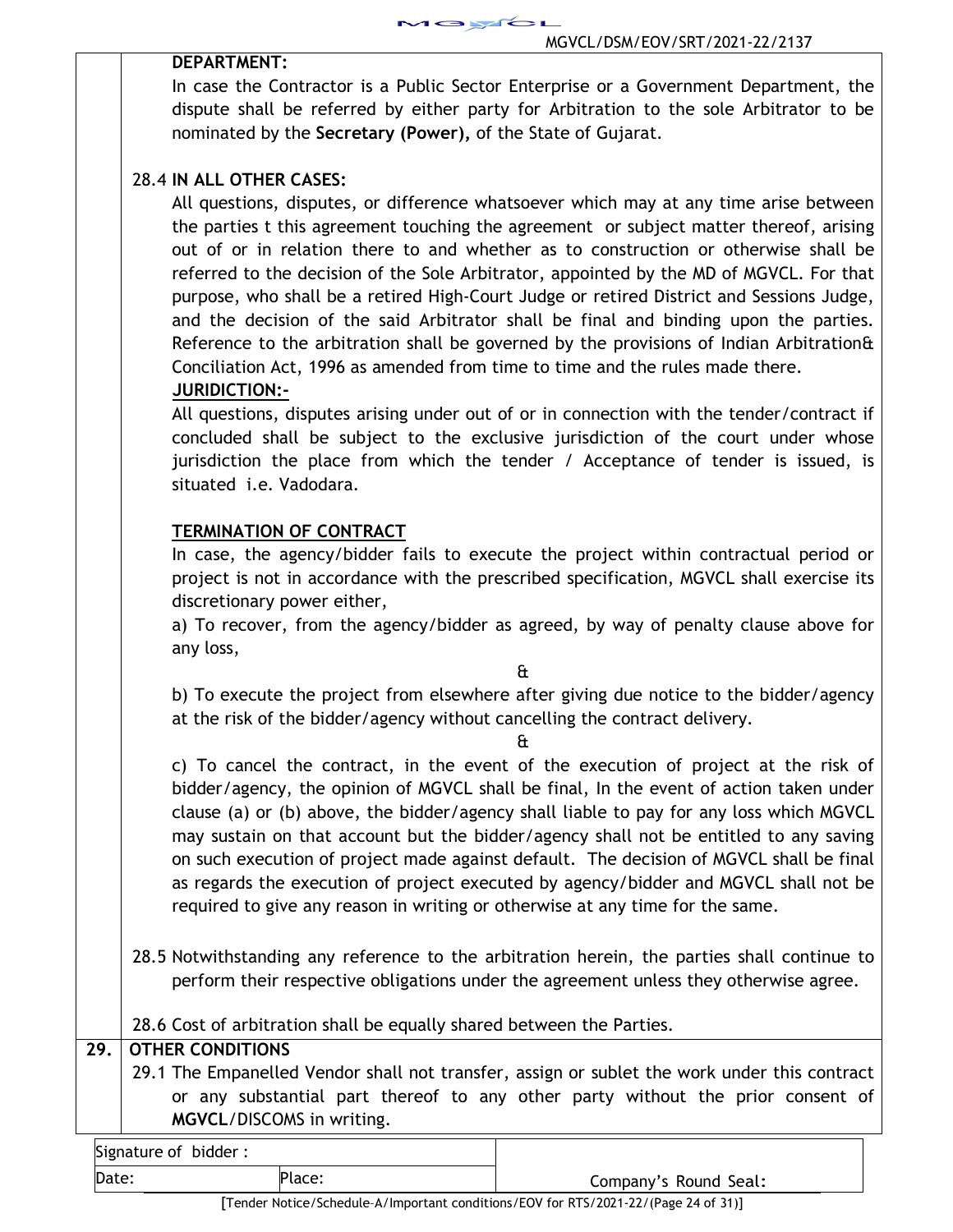**AGYCL** MGVCL/DSM/EOV/SRT/2021-22/2137

- 29.2 The Empanelled Vendor shall not display the photographs of the work and not take advantage through publicity of the work without written permission of consumer.
- 29.3 The Empanelled Vendor shall not make any other use of any of the documents or information of this contract, except for the purposes of performing the contract.
- 29.4 **MGVCL** will not be bound by any Power of Attorney granted/ issued by the Empanelled Vendor or its subcontractors or by any change in the composition of the firm made during or subsequent to the execution of the contract. However, recognition to such Power of Attorney and change (if any) may be given by **MGVCL** after obtaining proper legal advice, the cost of which will be chargeable to the Empanelled Vendor concerned.
- **30.** All pages of the offline documents, except for the Bid Bond/EMD/ Bid Security Declaration on non-judicial stamp papers (in case of MSMEs), and any other document executed on nonjudicial stamp paper, forming part of the Bid and corrections in the Bid, if any, must be signed by the authorized signatory on behalf of the Bidder. No change or supplemental information to a Bid will be accepted after the Bid Deadline, unless the same is requested for by the bidder and acceptance of same by the MGVCL.
- **31.** Strict adherence to the formats wherever specified, is required. Wherever, information has been sought in specified formats, the Bidder shall refrain from referring to brochures /pamphlets. Non-adherence to formats and / or submission of incomplete information may be a ground for declaring the Bid as non-responsive. Each format has to be duly signed and stamped by the authorized signatory of the Bidder then scanned and uploaded in the Techno- Commercial Bid Part.
- **32.** The Bidder shall furnish documentary evidence in support of meeting Eligibility Criteria as indicated in the RFP. Bidder shall also furnish unconsolidated/ consolidated audited annual accounts in support of meeting financial requirement, which shall consist of unabridged balance sheet, profit and loss account, profit appropriation account, auditor's report, etc., as the case may be of Bidding Company or Financially Evaluated Entity for any of the last three (3) financial years immediately preceding the Bid Deadline which are used by the bidder for the purpose of calculation of Annual Turnover and positive Net Worth in all last three financial year.
- **33.** If the envelope (Covering Envelope) is not enclosed and not super scribed as per the specified requirement, **MGVCL** will assume no responsibility for the Bid's misplacement or premature opening.

**The sealed envelope shall be addressed to:** 

**The Addl. Chief Engineer (Procurement) Madhya Gujarat Vij Company Ltd Corporate Office, Sardar Patel Vidyut Bhavan, Race Course, Vadodara-390 007** 

- i. [Insert the EoV Number*]*.
- ii. Offer for installation of Solar Power Plant under *"Grid Connected Rooftop Solar Power Plant Scheme"* under RFP for Empanelment of Vendors.

iii.Validity of the offer: 12 months from the date of issuance of Letter of Allocation (LoA).

| Signature of bidder: |                                                                                        |                       |
|----------------------|----------------------------------------------------------------------------------------|-----------------------|
| Date:                | Place:                                                                                 | Company's Round Seal: |
|                      | <b>一</b> 个人的人,我们也不能在这个人的人,我们也不能在这个人的人,我们也不能在这个人的人,我们也不能在这个人的人,我们也不能在这个人的人,我们也不能在这个人的人, |                       |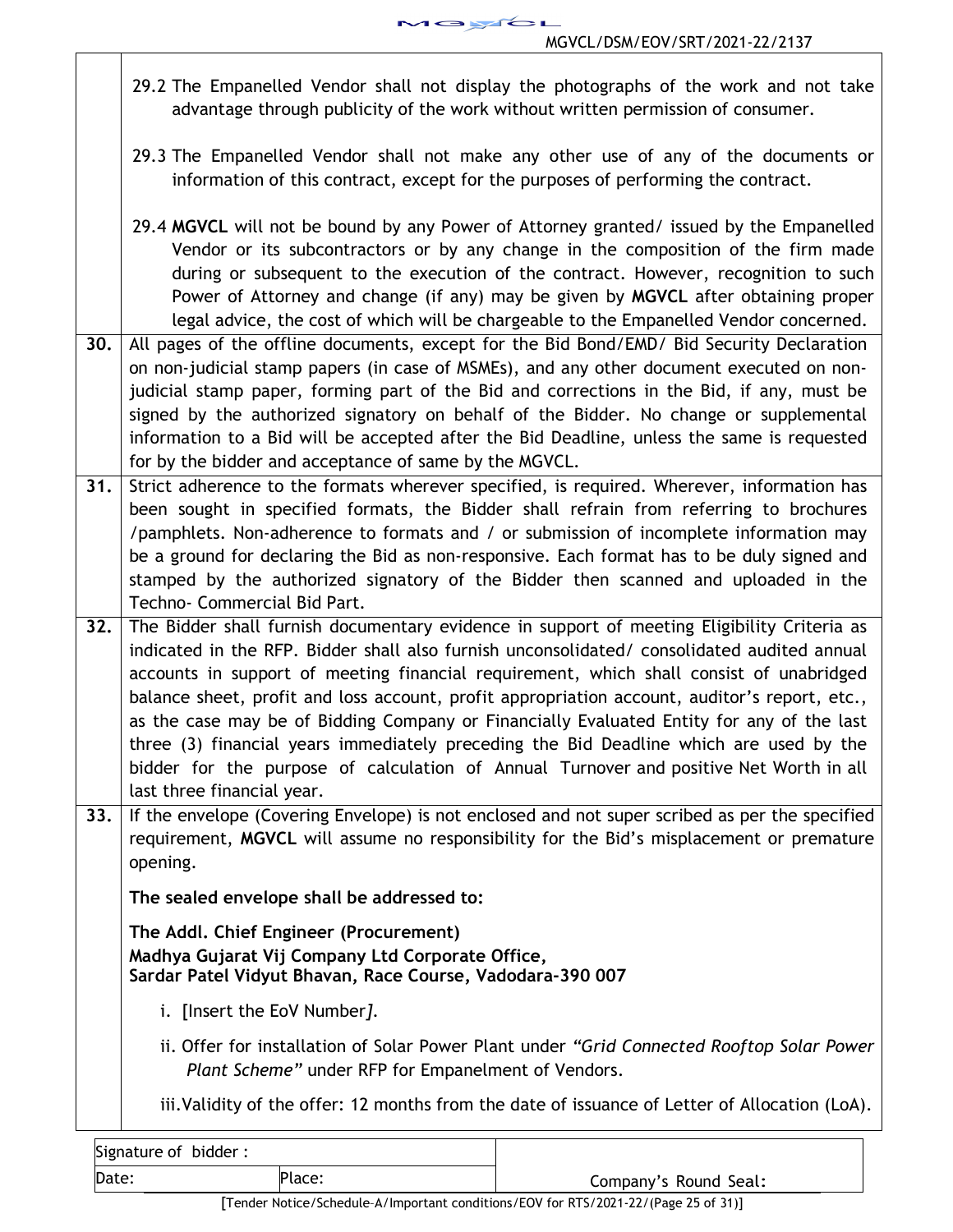MOYCL MGVCL/DSM/EOV/SRT/2021-22/2137

|     | iv. Name and Address of the Firm.                                                                                                                                                                                                                                                                                                                                                                                                                                                                                                                                                                                                                                                                                                                                                                                                                                                             |  |  |
|-----|-----------------------------------------------------------------------------------------------------------------------------------------------------------------------------------------------------------------------------------------------------------------------------------------------------------------------------------------------------------------------------------------------------------------------------------------------------------------------------------------------------------------------------------------------------------------------------------------------------------------------------------------------------------------------------------------------------------------------------------------------------------------------------------------------------------------------------------------------------------------------------------------------|--|--|
|     | v. Bid Bond and Bid Processing Fee details.                                                                                                                                                                                                                                                                                                                                                                                                                                                                                                                                                                                                                                                                                                                                                                                                                                                   |  |  |
|     | vi. Bid Capacity Quoted:  kWp                                                                                                                                                                                                                                                                                                                                                                                                                                                                                                                                                                                                                                                                                                                                                                                                                                                                 |  |  |
|     | vii. Bid Quoted for Part: A/B/C/D/E/F/K.                                                                                                                                                                                                                                                                                                                                                                                                                                                                                                                                                                                                                                                                                                                                                                                                                                                      |  |  |
| 34. | The bid (Sealed Cover Document) which is not opened due to any reason/s in that case the<br>physical bid may not be returned to the bidder (at discretion of MGVCL).                                                                                                                                                                                                                                                                                                                                                                                                                                                                                                                                                                                                                                                                                                                          |  |  |
| 35. | The bidders are requested to submit their bids by on line through our service provider M/s (n)                                                                                                                                                                                                                                                                                                                                                                                                                                                                                                                                                                                                                                                                                                                                                                                                |  |  |
|     | Code Solutions before one day of the due date to avoid complication / dispute at later stage.                                                                                                                                                                                                                                                                                                                                                                                                                                                                                                                                                                                                                                                                                                                                                                                                 |  |  |
| 36. | Bidders are informed that their employee authorized in writing will only be allowed as their                                                                                                                                                                                                                                                                                                                                                                                                                                                                                                                                                                                                                                                                                                                                                                                                  |  |  |
|     | "Authorized Representative" for all purpose to deal with MGVCL in respect of this Tender.                                                                                                                                                                                                                                                                                                                                                                                                                                                                                                                                                                                                                                                                                                                                                                                                     |  |  |
| 37. | Non employee cannot deal/should not be allowed to deal with the Company.<br><b>VALIDITY OF THE OFFERS:</b>                                                                                                                                                                                                                                                                                                                                                                                                                                                                                                                                                                                                                                                                                                                                                                                    |  |  |
|     | The offers will have to be kept valid for a period of Minimum 06 months from the date of                                                                                                                                                                                                                                                                                                                                                                                                                                                                                                                                                                                                                                                                                                                                                                                                      |  |  |
|     | techno-commercial bid opening date. It is mandatory.                                                                                                                                                                                                                                                                                                                                                                                                                                                                                                                                                                                                                                                                                                                                                                                                                                          |  |  |
| 38. | It is proposed to have integrity pact, to have best business practices in an atmosphere of trust<br>to provide goods & services for the ultimate benefit of the society and Nation. MGVCL<br>management desires to have an integrity pact attached herewith to be confirmed by bidder.<br>However this document is voluntarily and does not have any legal binding.                                                                                                                                                                                                                                                                                                                                                                                                                                                                                                                           |  |  |
| 39. | Applicability of Stop Deal / Banned for business dealing / blacklisting:                                                                                                                                                                                                                                                                                                                                                                                                                                                                                                                                                                                                                                                                                                                                                                                                                      |  |  |
|     | 39.1. The firm, stop deal and/ or banned for business dealing and/ or blacklist by GUVNL<br>or any subsidiary Companies of GUVNL and blacklisted from any of the agency with<br>direct or indirect control of Central Government Ministries/ Departments/ Public<br>Sector Units (PSUs)/ Institutions, State Government Departments/ Organizations<br>/Institutions etc shall be considered as a stop deal and/ or banned for business<br>dealing and/ or blacklisting for all Companies.<br>39.2. The list of indicative reasons for placing the firm in a Stop deal / banned for<br>business dealing / blacklist are as under.<br>A Firm will be placed in a Stop deal / banned for business dealing / blacklist, if the<br>Firm<br>39.2.1. Has submitted fake, false or forged documents/certificates,<br>39.2.2. Has revised/ withdrawn price bid after opening of Techno-commercial bid, |  |  |
|     | until and unless it is sought for,<br>39.2.3. Has tampered with the stipulated tendering procedure.                                                                                                                                                                                                                                                                                                                                                                                                                                                                                                                                                                                                                                                                                                                                                                                           |  |  |
|     |                                                                                                                                                                                                                                                                                                                                                                                                                                                                                                                                                                                                                                                                                                                                                                                                                                                                                               |  |  |
|     | 39.2.4. Has refused to accept Letter of Acceptance/ Purchase Order/ Work Order<br>after the same is issued by the Company within the validity period and as per<br>agreed terms and conditions,                                                                                                                                                                                                                                                                                                                                                                                                                                                                                                                                                                                                                                                                                               |  |  |
|     | 39.2.5. Has committed breach of contract or has failed to perform a contract or has<br>abandoned the contract,                                                                                                                                                                                                                                                                                                                                                                                                                                                                                                                                                                                                                                                                                                                                                                                |  |  |
|     | 39.2.6. Has failed to provide suitable expertise for the work as per pre-scheduled<br>program.                                                                                                                                                                                                                                                                                                                                                                                                                                                                                                                                                                                                                                                                                                                                                                                                |  |  |
|     | 39.2.7. Has failed to submit all the necessary tests reports / documents within time<br>schedule / as per Company's time limit, as mentioned in the LOA, if the<br>Letter of Acceptance (LOA) is placed subject to submission of type reports /                                                                                                                                                                                                                                                                                                                                                                                                                                                                                                                                                                                                                                               |  |  |

| Signature of bidder: |        |                       |
|----------------------|--------|-----------------------|
| Date:                | Place: | Company's Round Seal: |
|                      |        |                       |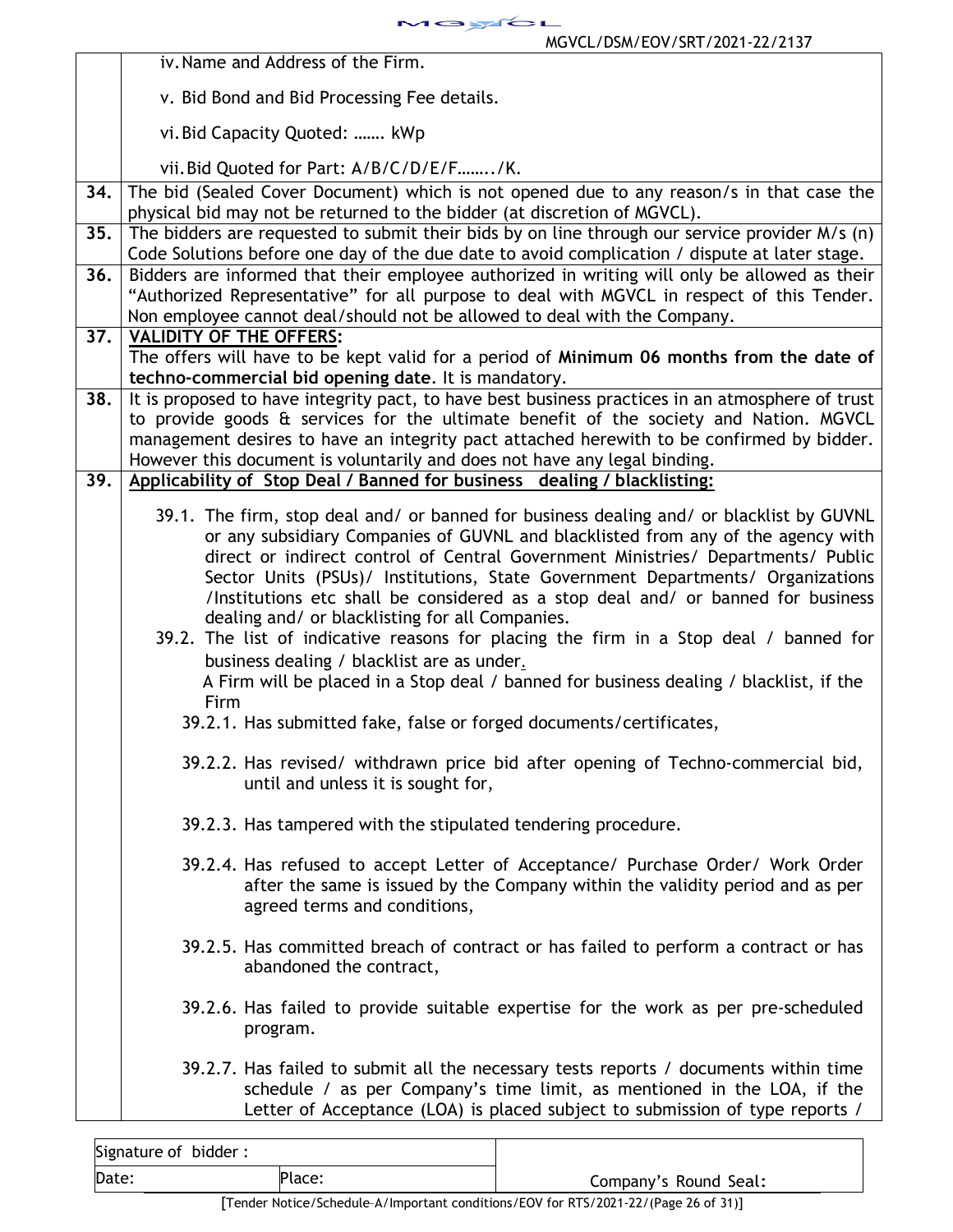documents to the firm.

39.2.8. Has indulged in construction and erection of defective works.

JGYCL

- 39.2.9. Has supplied inferior quality/ defective materials and refused to replace with stipulated time frame, as specified by the Company,
- 39.2.10. Has substituted materials in lieu of materials supplied by the Company or has not returned or has short returned or has unauthorisely disposed of materials/ documents/ drawings/ tools or plants or equipment supplied by the Company,
- 39.2.11. Has involved in malpractices such as bribery, corruption, fraud, canvassing and pilferage,
- 39.2.12. Has unauthorisely obtained official company information or copies of documents, in relation to the Tender/ Contract.
- 39.2.13. Has failed to follow the stipulated mode of communication, if specified by the tendering authority/ purchaser.
- 39.2.14. Has parted with, leaked or provided confidential/ proprietary information of the Company given to the firm only for its use (in discharge of its obligations against an order) to any third party without prior consent of the Company,
- 39.2.15. Any other ground for which in the opinion of the Company makes it undesirable to deal with the Firm, and
- 39.2.16. In case the State Government directs the Company to place a firm in stop dealing/ banned for business dealing/ blacklisting.
- 39.3. Effect of putting a firm for Stop dealing/ Banned for business dealing/ blacklisting.
	- 39.3.1. The proprietor / all the partners / directors of the stop deal/ banned for business dealing/ blacklisting firm shall also be considered for stop deal/ banned for business dealing/ blacklist.

 Once the name of the firm and/ or proprietor/ partner/ director of the firm appears in the list of Stop dealing / Banned for business dealing / blacklist in any Company of GUVNL and its Subsidiary Companies,

- a. No enquiry shall be issued to a firm.
- b. No bids / tender shall be considered for evaluation and the bid submitted by the Firm shall be returned.
- 39.3.2. Action to be taken, when a Firm and/or proprietor/ partner/ director of the firm is put on Stop dealing/ Banned for business dealing/ blacklisting by GUVNL or any of its subsidiary Companies, during tender process:
	- a. Before opening Technical bids, the bid submitted by the Firm will be treated as "Disqualified Bid" and automatically stand as "Rejected Bid" at the time of scrutiny of Preliminary / Technical Bid.
	- b. After opening Technical bid but before opening the price bid, the price bid of the Firm should not be opened and the bid submitted by the Firm will be treated as "Disqualified Bid" and automatically stand as "Rejected Bid" at the time of scrutiny of Technical Bid.

| Signature of bidder: |        |                       |
|----------------------|--------|-----------------------|
| Date:                | Place: | Company's Round Seal: |
|                      | $-$    | _ _ _ _ _ _           |

[Tender Notice/Schedule–A/Important conditions/EOV for RTS/2021-22/(Page 27 of 31)]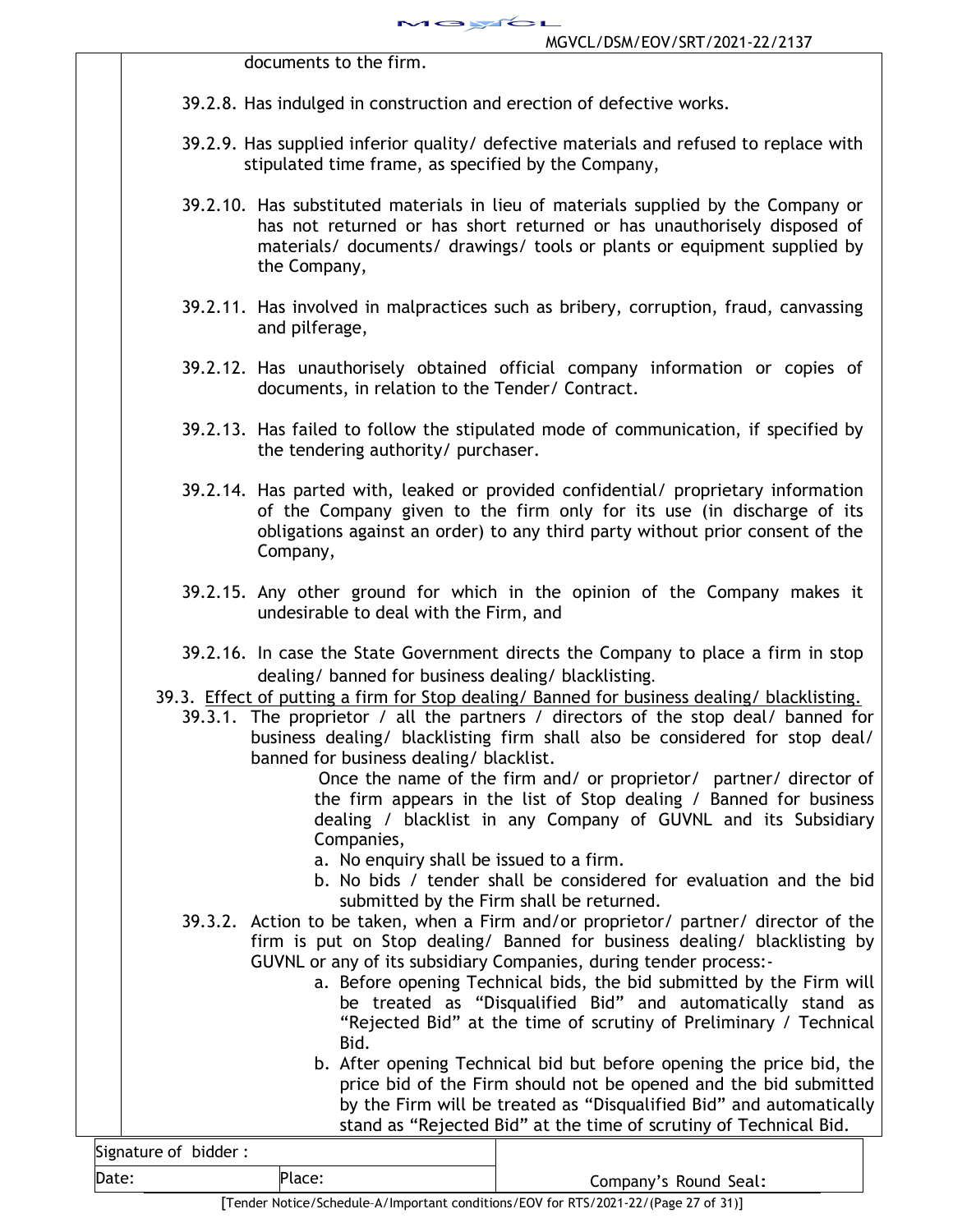MOYOL MGVCL/DSM/EOV/SRT/2021-22/2137

|     |                                                                                                                                                                                                                                                                                                                                                                                                                                                                                                                | c. After opening of price bid, the offer of the Firm should be ignored<br>and will not be further evaluated. The Firm will not be considered<br>for issue of order even if its price is the lowest. In this situation,<br>the next lowest bidder shall be considered as L1.<br>d. The BG/EMD submitted by the Firm with tender should be returned<br>after obtaining confirmation from GUVNL and its other subsidiary<br>Companies that there are no outstanding dues recoverable from<br>the firm. |  |  |
|-----|----------------------------------------------------------------------------------------------------------------------------------------------------------------------------------------------------------------------------------------------------------------------------------------------------------------------------------------------------------------------------------------------------------------------------------------------------------------------------------------------------------------|-----------------------------------------------------------------------------------------------------------------------------------------------------------------------------------------------------------------------------------------------------------------------------------------------------------------------------------------------------------------------------------------------------------------------------------------------------------------------------------------------------|--|--|
|     |                                                                                                                                                                                                                                                                                                                                                                                                                                                                                                                | 39.3.3. If a Firm is put on Stop dealing / Banned for business dealing/ blacklisting in<br>one Company and is already executing work and/ or Letter of Acceptance/<br>purchase order awarded to them by another Company, then the firm should be<br>allowed to complete such awarded work / supply.                                                                                                                                                                                                 |  |  |
|     | 39.3.4.                                                                                                                                                                                                                                                                                                                                                                                                                                                                                                        | The amount of EMD/SD/ any payment against supply withheld at the instance<br>of GUVNL or any of its subsidiary Companies shall be appropriated against the<br>dues recoverable from the firm by GUVNL or any of its subsidiary Companies.<br>EMD/ SD/ PG in the form of bank Guarantee shall be encashed and<br>appropriated.                                                                                                                                                                       |  |  |
|     | 39.3.5.                                                                                                                                                                                                                                                                                                                                                                                                                                                                                                        | The Stop dealing/ Banned for business dealing/ blacklist shall be Firm-<br>specific and when a Firm is put on Stop dealing/ Banned for business dealing/<br>blacklist, all the manufacturing works of the Firm shall be on Stop dealing/<br>Banned for business dealing/ blacklist for GUVNL and its Subsidiary Companies<br>& for all Services of the Firm.                                                                                                                                        |  |  |
|     |                                                                                                                                                                                                                                                                                                                                                                                                                                                                                                                | 39.3.6. If the Firm placed on Stop Dealing/ Banned for business dealing/ blacklist is a<br>Proprietary Concern, then all the Concerns of the same Proprietor shall also<br>be considered to be on Stop Dealing/ Banned for business dealing/ blacklist.                                                                                                                                                                                                                                             |  |  |
|     | 39.3.7.                                                                                                                                                                                                                                                                                                                                                                                                                                                                                                        | The Board of Directors of the concerned Company may however, if he<br>considers it to be in the interest of the Company, remove the ban in respect<br>of any specific Service / Supply from any supplier for that Company only.                                                                                                                                                                                                                                                                     |  |  |
|     |                                                                                                                                                                                                                                                                                                                                                                                                                                                                                                                | Every bidder should, at the time of submission of bid, give a declaration that bidder and/or<br>proprietor/ partner/ director of the firm has not been placed on Stop dealing / Banned for<br>business dealing / blacklisting by GUVNL and it's any Subsidiary Companies.                                                                                                                                                                                                                           |  |  |
| 40. | Bidders are requested to submit price - bid (Schedule - B) on-line only and not to submit<br>the price bid in physical form. This is mandatory. If price bid is submitted in physical<br>form, same will not be opened and only on-line submitted price bid will be considered for<br>evaluation.                                                                                                                                                                                                              |                                                                                                                                                                                                                                                                                                                                                                                                                                                                                                     |  |  |
| 41. |                                                                                                                                                                                                                                                                                                                                                                                                                                                                                                                | CONFLICT OF INTEREST AMONG BIDDERS/ AGENTS:-                                                                                                                                                                                                                                                                                                                                                                                                                                                        |  |  |
|     | A bidder shall not have conflict of interest with other bidders for particular quoted item.<br>Such conflict of interest can lead to anti-competitive practices to the detriment of Procuring<br>Entity's interests. The bidder found to have a conflict of interest shall be disqualified. A<br>bidder may be considered to have a conflict of interest with one or more parties in this<br>bidding process for particular quoted item, if:<br>a) they have proprietor/ partner(s)/ Director(s) in common; or |                                                                                                                                                                                                                                                                                                                                                                                                                                                                                                     |  |  |
|     | of them; or                                                                                                                                                                                                                                                                                                                                                                                                                                                                                                    | b) they receive or have received any direct or indirect subsidy/ financial stake from any                                                                                                                                                                                                                                                                                                                                                                                                           |  |  |
|     |                                                                                                                                                                                                                                                                                                                                                                                                                                                                                                                | c) they have the same legal representative/ agent for purposes of this bid; or                                                                                                                                                                                                                                                                                                                                                                                                                      |  |  |
|     |                                                                                                                                                                                                                                                                                                                                                                                                                                                                                                                | d) they have relationship with each other, directly or through common third parties, that<br>puts them in a position to have access to information about or influence on the bid of<br>another bidder; or                                                                                                                                                                                                                                                                                           |  |  |
|     | Signature of bidder:                                                                                                                                                                                                                                                                                                                                                                                                                                                                                           |                                                                                                                                                                                                                                                                                                                                                                                                                                                                                                     |  |  |

Date: Place: Place: Place: Place: Place: Place: Place: Place: Place: Place: Place: Place: Place: Place: Place: Place: Place: Place: Place: Place: Place: Place: Place: Place: Place: Place: Place: Place: Place: Place: Place: [Tender Notice/Schedule–A/Important conditions/EOV for RTS/2021-22/(Page 28 of 31)]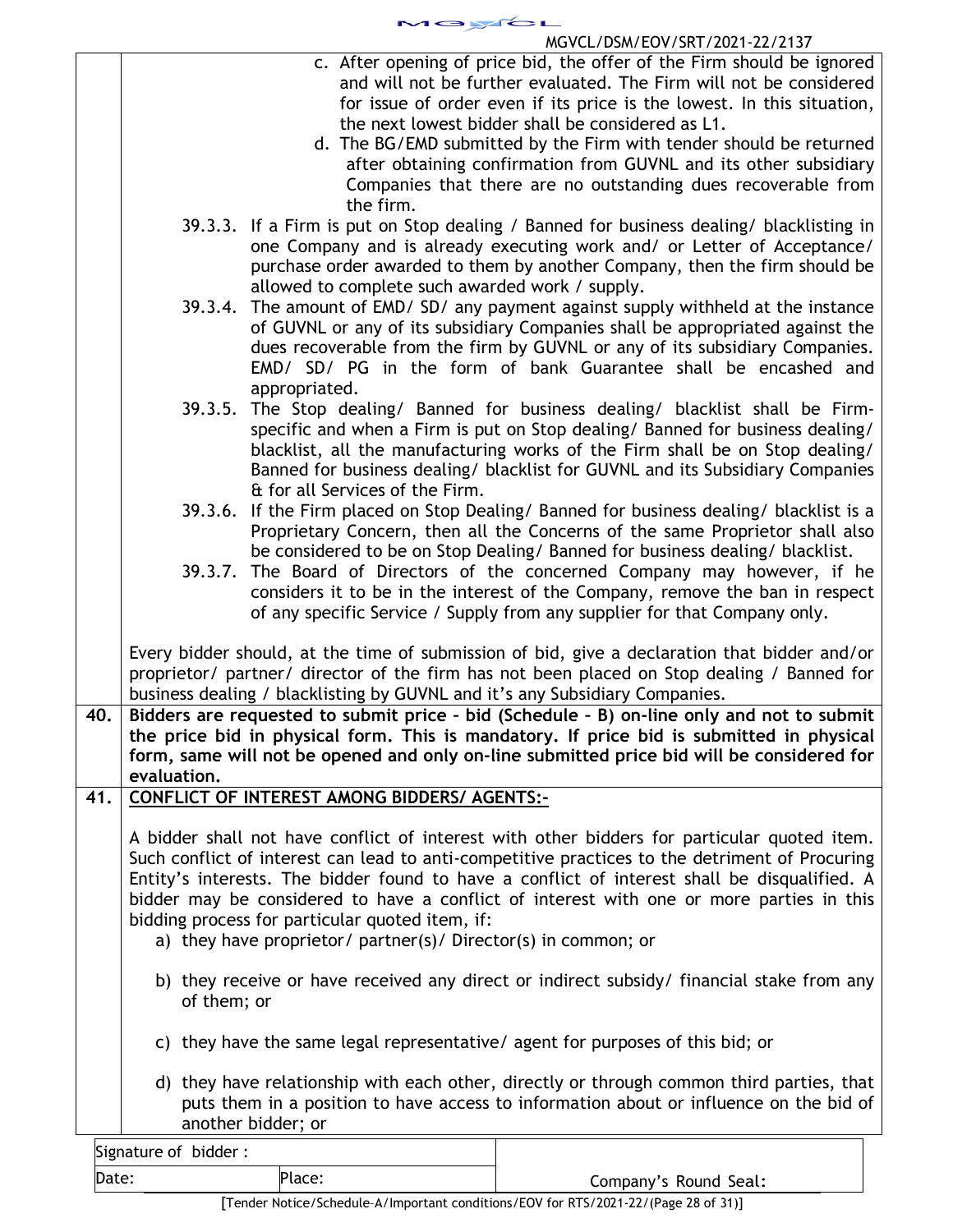$\overline{\phantom{0}}$ 

|     | e) bidder participates in more than one bid in this bidding process. Participation by a<br>bidder in more than one Bid will result in the disqualification of all bids in which the<br>parties are involved. However, this does not limit the inclusion of the components/<br>sub-assembly/ assemblies from one bidding manufacturer in more than one bid.                                                                                                                            |  |  |  |
|-----|---------------------------------------------------------------------------------------------------------------------------------------------------------------------------------------------------------------------------------------------------------------------------------------------------------------------------------------------------------------------------------------------------------------------------------------------------------------------------------------|--|--|--|
|     | in cases of agents quoting in offshore procurements, on behalf of their principal<br>f)<br>manufacturers, one agent cannot represent two manufacturers or quote on their<br>behalf in a particular tender enquiry. One manufacturer can also authorize only one<br>agent/ dealer. There can be only one bid from the following:<br>1. The principal manufacturer directly or through one Indian agent on his behalf; and<br>2. Indian/ foreign agent on behalf of only one principal. |  |  |  |
|     | g) a Bidder or any of its affiliates participated as a consultant in the preparation of the<br>design or technical specifications of the contract that is the subject of the Bid;                                                                                                                                                                                                                                                                                                     |  |  |  |
|     | h) In case of a holding company having more than one independently manufacturing units<br>or more than one unit having common business ownership / management, only one unit<br>should quote. Similar restrictions would apply to closely related sister companies.<br>Bidders must proactively declare such sister/ common business/ management units in<br>same/ similar line of business.                                                                                          |  |  |  |
|     | i) Bidder shall not act in contravention/violation to the provisions of competition act, as<br>amended from time to time.                                                                                                                                                                                                                                                                                                                                                             |  |  |  |
|     | Every bidder should, at the time of submission of bid, give a declaration in Online Annexure<br>as well as in physical form with technical bid cover as per Annexure-C, that bidder do not<br>have conflict of interest with other bidders for particular quoted item, as above.                                                                                                                                                                                                      |  |  |  |
|     | Declaration duly notarized on Rs. 300/- non judicial stamp paper as per attached Annexure-C<br>with fill up complete details regarding Authorized representative as Employee of firm as<br>per Cl No: 40 of this tender notice i.e. Conflict of Interest amongst the Bidder/Agents.                                                                                                                                                                                                   |  |  |  |
| 42. | The Bidder shall be required to obtain the certified electrical contractor certificate in the                                                                                                                                                                                                                                                                                                                                                                                         |  |  |  |
|     | name of the bidder from the Chief Electrical Inspector, Govt. of Gujarat and shall have<br>adequate number/s of certified electrical supervisor certified by the Chief Electrical                                                                                                                                                                                                                                                                                                     |  |  |  |
|     | Inspector. Such certificate is not mandatory at the time of bidding. However, the successful                                                                                                                                                                                                                                                                                                                                                                                          |  |  |  |
|     | bidder shall have to produce the same prior to empanelment letter. i.e. the successful bidder                                                                                                                                                                                                                                                                                                                                                                                         |  |  |  |
| 43. | shall not be Empanelled until he submits the certified electrical contractor certificate.                                                                                                                                                                                                                                                                                                                                                                                             |  |  |  |
| 44. | Prevailing Labour Laws shall be applicable to the successful bidder<br>If any discrepancy found in the particular clause of Standard Bid documents and Schedule -A                                                                                                                                                                                                                                                                                                                    |  |  |  |
|     | of the tender then clause of Standard Bid documents (SBD) will be considered as final.                                                                                                                                                                                                                                                                                                                                                                                                |  |  |  |
| 45. | A Check List related to Offline and an online document as per Annexure-R & S respectively is                                                                                                                                                                                                                                                                                                                                                                                          |  |  |  |
|     | to be prepared & submitted by the bidder in bid cover. This is mandatory.                                                                                                                                                                                                                                                                                                                                                                                                             |  |  |  |

| Signature of bidder: |        |                              |
|----------------------|--------|------------------------------|
| Date:                | Place: | Company's Round Seal:        |
|                      |        | _ _ _ _ . _ . _ . _ _ _<br>. |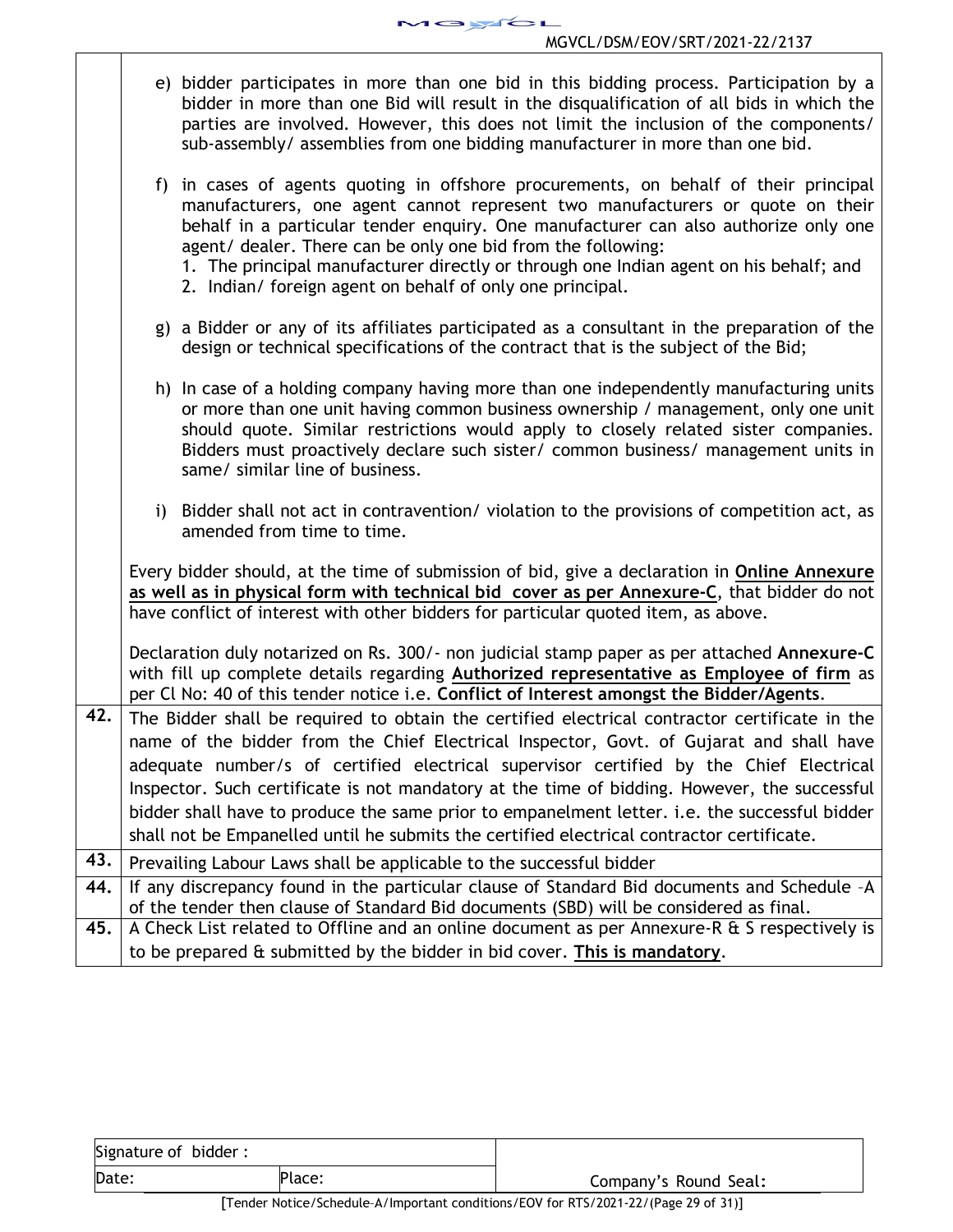

# **INTGRITY PACT OUR ENDEAVOUR Date:**

| <b>MGVCL's COMMITMENT</b>                                                                                                                                                              |           | <b>PARTY's COMMITMENT</b>                                                                                                                                    |
|----------------------------------------------------------------------------------------------------------------------------------------------------------------------------------------|-----------|--------------------------------------------------------------------------------------------------------------------------------------------------------------|
| To maintain the highest ethical standards in<br>business and professional                                                                                                              | $\bullet$ | Not.<br>bring<br>to<br>pressure<br>recommendations<br>from<br>outside<br>MGVCL to influence its decision                                                     |
| Ensure<br>maximum transparency<br>the<br>to<br>satisfaction of stakeholders                                                                                                            |           | Not to use intimidation, threat,<br>inducement or pressure of any kind<br>on MGVCL or any of its employees<br>under any circumstances                        |
| fulfill<br>To<br>the<br>Ωf<br>terms<br>ensure<br>to<br>agreement/contract and to consider objectively<br>the viewpoint of parties                                                      | $\bullet$ | To be prompt and reasonable in<br>fulfilling the contract, agreement,<br>legal obligations                                                                   |
| To ensure regular and timely release of<br>payment on due dates for work done                                                                                                          |           | To provide goods and/or services<br>timely as per agreed quality and<br>specification at minimum cost to<br><b>MGVCL</b>                                     |
| To ensure that no improper demand is made by<br>employees or by anyone on our behalf                                                                                                   |           | To abide by the general discipline<br>to be maintained in our dealings                                                                                       |
| To give maximum possible assistance to all the<br>vendors / Suppliers / Service Providers and<br>other to enable them to complete the contract<br>in time                              | $\bullet$ | To be true and honest in furnishing<br>information                                                                                                           |
| all<br>To<br>provide<br>information<br>to<br>supplier/contractors relating to contract/job<br>facilitate<br>him<br>which<br>to<br>complete<br>the<br>contract/job successfully in time | $\bullet$ | Not to divulge any information,<br>business details available during<br>the course of business relationship<br>to others without written consent<br>of MGVCL |
| hurdles<br>minimum<br>vendors<br>Т٥<br>to<br>ensure<br>/suppliers / contractors in completion of<br>agreement /contract/work order                                                     |           | <b>Not</b><br>into<br>to<br>enter<br>carter/syndicate/understanding<br>whether formal/non formal so as to<br>influence the price                             |

| Signature of bidder: |                            |                                                                                                                                                                                                                                                                                                                                                                                                                                                              |
|----------------------|----------------------------|--------------------------------------------------------------------------------------------------------------------------------------------------------------------------------------------------------------------------------------------------------------------------------------------------------------------------------------------------------------------------------------------------------------------------------------------------------------|
| Date:                | Place:                     | Company's Round Seal:                                                                                                                                                                                                                                                                                                                                                                                                                                        |
| г—                   | $\blacksquare$<br>$\cdots$ | $\mathcal{L} = \mathcal{L} \mathcal{L} \mathcal{L} \mathcal{L} \mathcal{L} \mathcal{L} \mathcal{L} \mathcal{L} \mathcal{L} \mathcal{L} \mathcal{L} \mathcal{L} \mathcal{L} \mathcal{L} \mathcal{L} \mathcal{L} \mathcal{L} \mathcal{L} \mathcal{L} \mathcal{L} \mathcal{L} \mathcal{L} \mathcal{L} \mathcal{L} \mathcal{L} \mathcal{L} \mathcal{L} \mathcal{L} \mathcal{L} \mathcal{L} \mathcal{L} \mathcal{L} \mathcal{L} \mathcal{L} \mathcal{L} \mathcal$ |

[Tender Notice/Schedule–A/Important conditions/EOV for RTS/2021-22/(Page 30 of 31)]